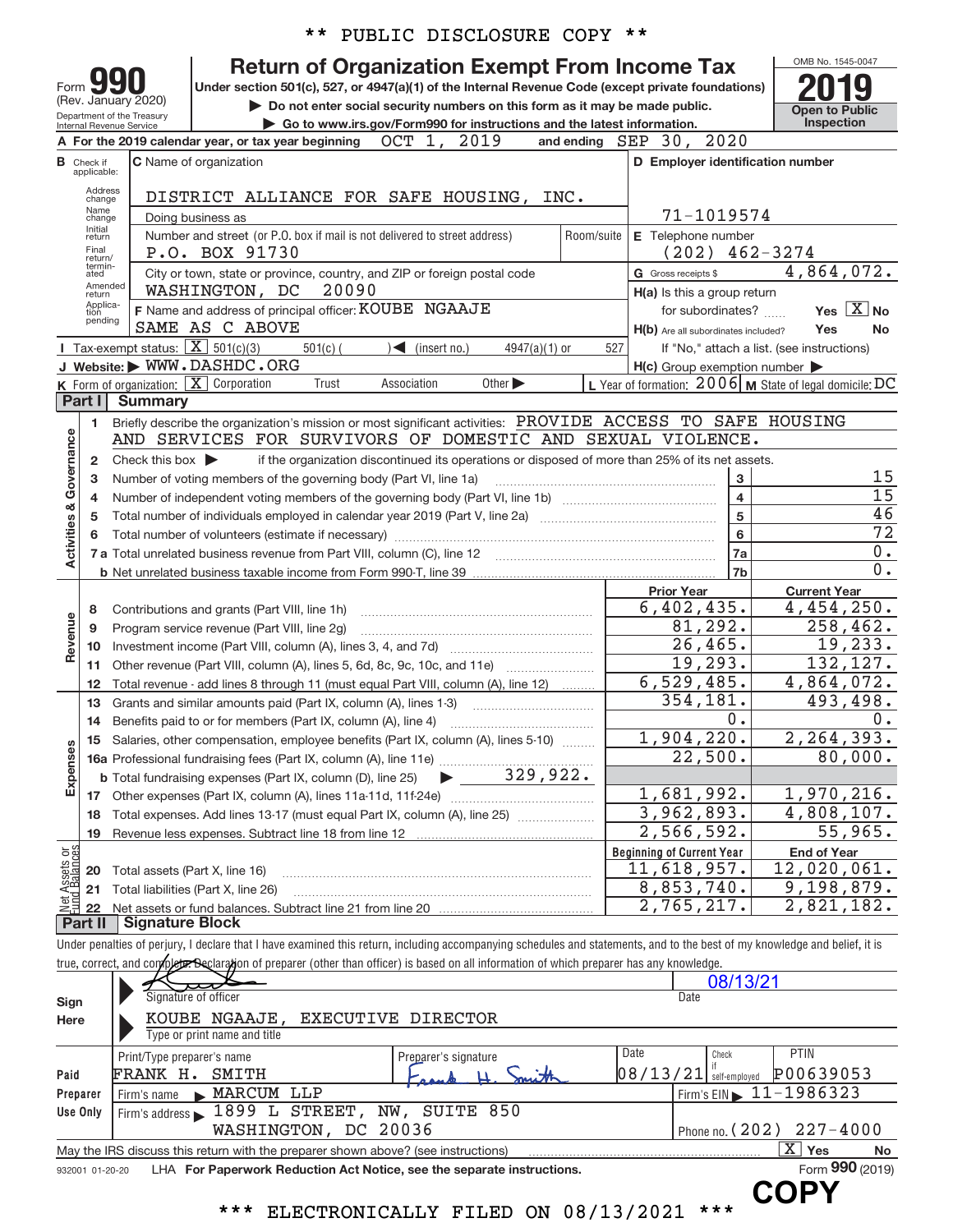| 1  | $\overline{\mathbf{X}}$                                                                                                                       |
|----|-----------------------------------------------------------------------------------------------------------------------------------------------|
|    | Briefly describe the organization's mission:                                                                                                  |
|    | DISTRICT ALLIANCE FOR SAFE HOUSING, INC. (DASH) IS AN INNOVATOR IN                                                                            |
|    | PROVIDING ACCESS TO SAFE HOUSING AND SERVICES FOR SURVIVORS OF                                                                                |
|    | DOMESTIC AND SEXUAL VIOLENCE AND THEIR FAMILIES AS THEY REBUILD THEIR                                                                         |
|    | LIVES ON THEIR OWN TERMS.                                                                                                                     |
| 2  | Did the organization undertake any significant program services during the year which were not listed on the                                  |
|    | $\overline{\mathsf{Yes}\mathrel{\hspace{0.05cm}\mathbf{X}}$ No                                                                                |
|    | If "Yes," describe these new services on Schedule O.                                                                                          |
| 3  | Did the organization cease conducting, or make significant changes in how it conducts, any program services?<br>$ \underline{X} $ Yes<br>l No |
|    | If "Yes," describe these changes on Schedule O.                                                                                               |
| 4  | Describe the organization's program service accomplishments for each of its three largest program services, as measured by expenses.          |
|    | Section 501(c)(3) and 501(c)(4) organizations are required to report the amount of grants and allocations to others, the total expenses, and  |
|    | revenue, if any, for each program service reported.<br>1,714,515. including grants of \$<br>82,586. ) (Revenue \$<br>81,292.                  |
| 4a | (Expenses \$<br>(Code:<br>SAFE HOUSING: DASH OPERATES EMERGENCY-TO-TRANSITIONAL AND PERMANENT                                                 |
|    | SAFE HOUSING AND SERVICES FOR SURVIVORS THROUGH OUR EMPOWERMENT PROJECT                                                                       |
|    | AND CORNERSTONE HOUSING PROGRAMS. IN FY2020, DASH SAFELY HOUSED 239                                                                           |
|    | SURVIVORS AND 623 CHILDREN AWAY FROM THE THREAT OF VIOLENCE.                                                                                  |
|    |                                                                                                                                               |
|    |                                                                                                                                               |
|    |                                                                                                                                               |
|    |                                                                                                                                               |
|    |                                                                                                                                               |
|    |                                                                                                                                               |
|    |                                                                                                                                               |
|    |                                                                                                                                               |
| 4b | 410, 912. ) (Revenue \$<br>1, 227, 336. including grants of \$<br>(Code:<br>(Expenses \$                                                      |
|    | COMMUNITY HOUSING RESOURCE PROGRAM: DASH OPERATES A WEEKLY CLINIC AND A                                                                       |
|    |                                                                                                                                               |
|    | REGULAR HOUSING RESOURCE CENTER (CONDUCTED VIRTUALLY THROUGHOUT THE                                                                           |
|    | TO HELP SURVIVORS UNDERSTAND THEIR HOUSING RIGHTS, NAVIGATE<br>PANDEMIC)                                                                      |
|    | RESOURCES IN THE CITY AND SAFETY PLANS. DASH PROVIDES LIAISONS AT THE                                                                         |
|    | COORDINATED ENTRY FOR FAMILIES - THE VIRGINIA WILLIAMS FAMILY RESOURCE                                                                        |
|    | CENTER - WHERE ANY FAMILY FACING HOMELESSNESS DUE TO DOMESTIC VIOLENCE                                                                        |
|    | CAN HAVE A SPECIALIST HELP THEM NAVIGATE RESOURCES AND RIGHTS.<br>IN                                                                          |
|    | DASH CONNECTED 3,113 ADULTS AND CHILDREN WITH SAFE HOUSING,<br>FY2020,                                                                        |
|    | ADVOCACY SERVICES, SAFETY PLANNING, AND COMMUNITY RESOURCES TO LIVE                                                                           |
|    | SAFELY AWAY FROM THE THREAT OF VIOLENCE. DASH STAFF EXPANDED THE                                                                              |
|    | UNDERSTANDING OF SERVING SURVIVORS THROUGHOUT THE CITY AND DELIVERED                                                                          |
|    | TRAINING TO OVER 100 DC GOVERNMENT EMPLOYEES IN FY20. IN ADDITION, DASH                                                                       |
|    | 1,029,041. including grants of \$<br>177, 170.<br>) (Expenses \$<br>) (Revenue \$<br>4c (Code:                                                |
|    | NASH: DASH, INC. INCUBATED AND OPERATED THE NATIONAL ALLIANCE FOR SAFE                                                                        |
|    | HOUSING PROGRAM (THE NASH PROGRAM) WITHIN DASH FOR SEVERAL YEARS. IN                                                                          |
|    | FY2020, NASH PROGRAM PROVIDED TECHNICAL ASSISTANCE AND TRAINING TO                                                                            |
|    | LOCAL, STATE, AND NATIONAL ORGANIZATIONS FOCUSED ON COLLABORATIONS                                                                            |
|    | BETWEEN DOMESTIC/SEXUAL VIOLENCE AND HOMELESS/HOUSING PROGRAMS FOR                                                                            |
|    | IMPROVED ACCESS TO SAFE HOUSING, PARTICULARLY AROUND THE ENTRY,                                                                               |
|    | ASSESSMENT, SAFETY, AND HOUSING CHOICES FOR SURVIVORS.<br>AT THE CLOSE OF                                                                     |
|    | FY2020, THE NASH PROGRAM TRANSFERRED TO THE NEWLY INDEPENDENT 501(C)(3)                                                                       |
|    | ORGANIZATION KNOWN AS NATIONAL ALLIANCE FOR SAFE HOUSING, INC. (NASH).                                                                        |
|    |                                                                                                                                               |
|    |                                                                                                                                               |
|    |                                                                                                                                               |
|    | 4d Other program services (Describe on Schedule O.)                                                                                           |
|    | (Expenses \$<br>including grants of \$<br>(Revenue \$                                                                                         |
|    | 3,970,892.<br>4e Total program service expenses<br>Form 990 (2019)                                                                            |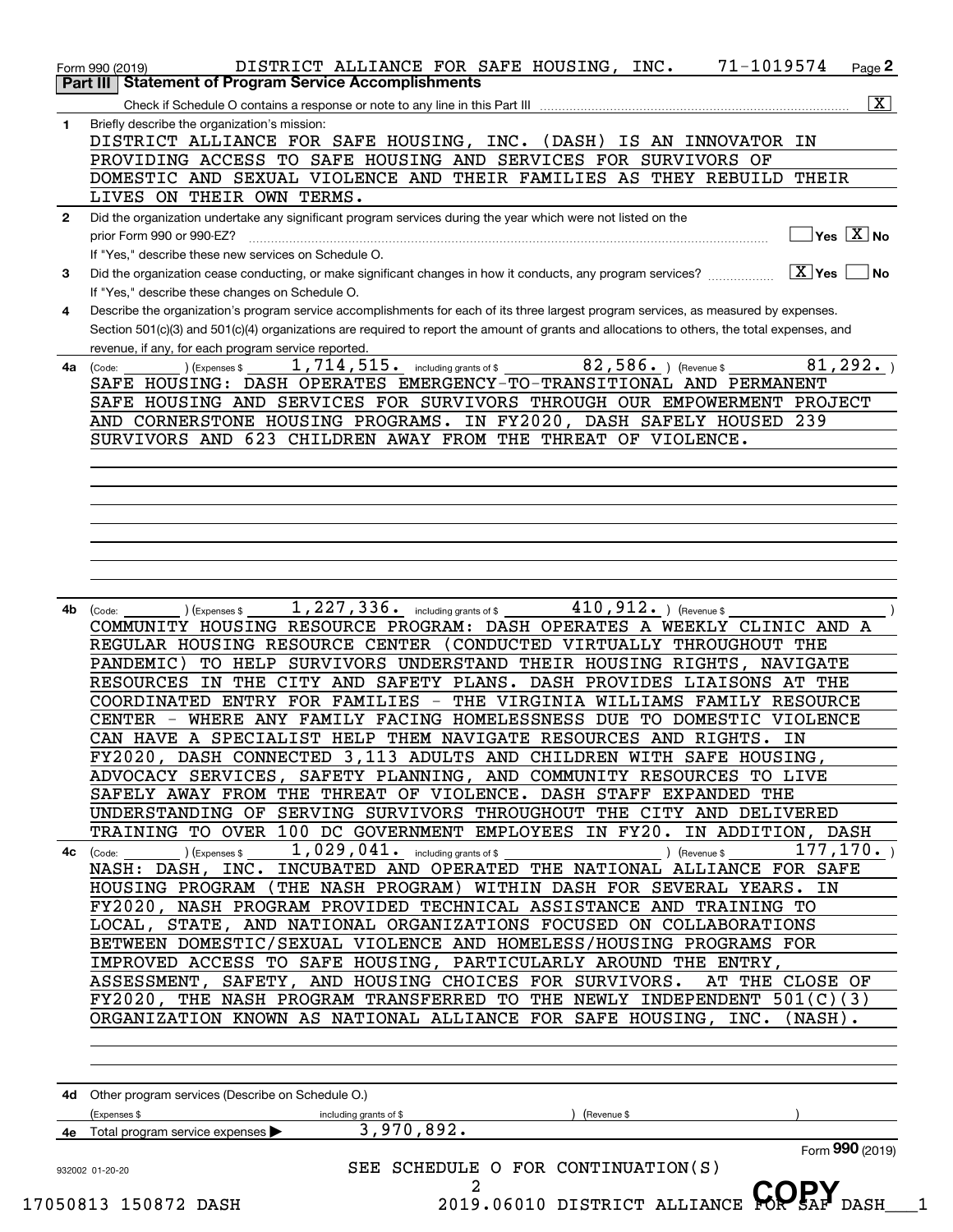|  | Form 990 (2019) |  |
|--|-----------------|--|

|     |                                                                                                                                  |                 | Yes                     | No                      |
|-----|----------------------------------------------------------------------------------------------------------------------------------|-----------------|-------------------------|-------------------------|
| 1   | Is the organization described in section $501(c)(3)$ or $4947(a)(1)$ (other than a private foundation)?                          |                 |                         |                         |
|     |                                                                                                                                  | 1.              | X                       |                         |
| 2   |                                                                                                                                  | $\mathbf{2}$    | $\overline{\mathbf{x}}$ |                         |
| 3   | Did the organization engage in direct or indirect political campaign activities on behalf of or in opposition to candidates for  |                 |                         |                         |
|     |                                                                                                                                  | 3               |                         | x                       |
| 4   | Section 501(c)(3) organizations. Did the organization engage in lobbying activities, or have a section 501(h) election in effect |                 |                         |                         |
|     |                                                                                                                                  | 4               |                         | x                       |
| 5   | Is the organization a section 501(c)(4), 501(c)(5), or 501(c)(6) organization that receives membership dues, assessments, or     |                 |                         |                         |
|     |                                                                                                                                  | 5               |                         | x                       |
| 6   | Did the organization maintain any donor advised funds or any similar funds or accounts for which donors have the right to        |                 |                         |                         |
|     | provide advice on the distribution or investment of amounts in such funds or accounts? If "Yes," complete Schedule D, Part I     | 6               |                         | x                       |
| 7   | Did the organization receive or hold a conservation easement, including easements to preserve open space,                        |                 |                         |                         |
|     |                                                                                                                                  | $\overline{7}$  |                         | x                       |
| 8   | Did the organization maintain collections of works of art, historical treasures, or other similar assets? If "Yes," complete     |                 |                         |                         |
|     |                                                                                                                                  | 8               |                         | x                       |
|     |                                                                                                                                  |                 |                         |                         |
| 9   | Did the organization report an amount in Part X, line 21, for escrow or custodial account liability, serve as a custodian for    |                 |                         |                         |
|     | amounts not listed in Part X; or provide credit counseling, debt management, credit repair, or debt negotiation services?        |                 |                         | x                       |
|     |                                                                                                                                  | 9               |                         |                         |
| 10  | Did the organization, directly or through a related organization, hold assets in donor-restricted endowments                     |                 |                         | x                       |
|     |                                                                                                                                  | 10              |                         |                         |
| 11  | If the organization's answer to any of the following questions is "Yes," then complete Schedule D, Parts VI, VII, VIII, IX, or X |                 |                         |                         |
|     | as applicable.                                                                                                                   |                 |                         |                         |
|     | a Did the organization report an amount for land, buildings, and equipment in Part X, line 10? If "Yes," complete Schedule D,    |                 |                         |                         |
|     |                                                                                                                                  | 11a             | X                       |                         |
|     | b Did the organization report an amount for investments - other securities in Part X, line 12, that is 5% or more of its total   |                 |                         |                         |
|     |                                                                                                                                  | 11b             |                         | x                       |
|     | c Did the organization report an amount for investments - program related in Part X, line 13, that is 5% or more of its total    |                 |                         |                         |
|     |                                                                                                                                  | 11c             |                         | x                       |
|     | d Did the organization report an amount for other assets in Part X, line 15, that is 5% or more of its total assets reported in  |                 |                         |                         |
|     |                                                                                                                                  | 11d             |                         | x                       |
|     | e Did the organization report an amount for other liabilities in Part X, line 25? If "Yes," complete Schedule D, Part X          | <b>11e</b>      |                         | $\overline{\mathbf{x}}$ |
| f   | Did the organization's separate or consolidated financial statements for the tax year include a footnote that addresses          |                 |                         |                         |
|     | the organization's liability for uncertain tax positions under FIN 48 (ASC 740)? If "Yes," complete Schedule D, Part X           | 11f             | X                       |                         |
|     | 12a Did the organization obtain separate, independent audited financial statements for the tax year? If "Yes," complete          |                 |                         |                         |
|     |                                                                                                                                  | 12a             |                         | x                       |
|     | <b>b</b> Was the organization included in consolidated, independent audited financial statements for the tax year?               |                 |                         |                         |
|     | If "Yes," and if the organization answered "No" to line 12a, then completing Schedule D, Parts XI and XII is optional            | 12b             | X                       |                         |
| 13  |                                                                                                                                  | 13              |                         | X                       |
| 14a | Did the organization maintain an office, employees, or agents outside of the United States?                                      | 14a             |                         | $\mathbf x$             |
| b   | Did the organization have aggregate revenues or expenses of more than \$10,000 from grantmaking, fundraising, business,          |                 |                         |                         |
|     | investment, and program service activities outside the United States, or aggregate foreign investments valued at \$100,000       |                 |                         |                         |
|     |                                                                                                                                  | 14b             |                         | х                       |
| 15  | Did the organization report on Part IX, column (A), line 3, more than \$5,000 of grants or other assistance to or for any        |                 |                         |                         |
|     |                                                                                                                                  | 15              |                         | х                       |
| 16  | Did the organization report on Part IX, column (A), line 3, more than \$5,000 of aggregate grants or other assistance to         |                 |                         |                         |
|     |                                                                                                                                  | 16              |                         | х                       |
| 17  | Did the organization report a total of more than \$15,000 of expenses for professional fundraising services on Part IX,          |                 |                         |                         |
|     |                                                                                                                                  | 17              | х                       |                         |
| 18  | Did the organization report more than \$15,000 total of fundraising event gross income and contributions on Part VIII, lines     |                 |                         |                         |
|     |                                                                                                                                  | 18              |                         | x                       |
| 19  | Did the organization report more than \$15,000 of gross income from gaming activities on Part VIII, line 9a? If "Yes."           |                 |                         |                         |
|     |                                                                                                                                  | 19              |                         | X                       |
| 20a |                                                                                                                                  | <b>20a</b>      |                         | $\mathbf X$             |
| b   | If "Yes" to line 20a, did the organization attach a copy of its audited financial statements to this return?                     | 20 <sub>b</sub> |                         |                         |
| 21  | Did the organization report more than \$5,000 of grants or other assistance to any domestic organization or                      |                 |                         |                         |
|     |                                                                                                                                  | 21              |                         | x                       |
|     | 932003 01-20-20                                                                                                                  |                 |                         | Form 990 (2019)         |
|     | ર<br>AARV                                                                                                                        |                 |                         |                         |

3 17050813 150872 DASH 2019.06010 DISTRICT ALLIANCE **COPSAF** DASH 1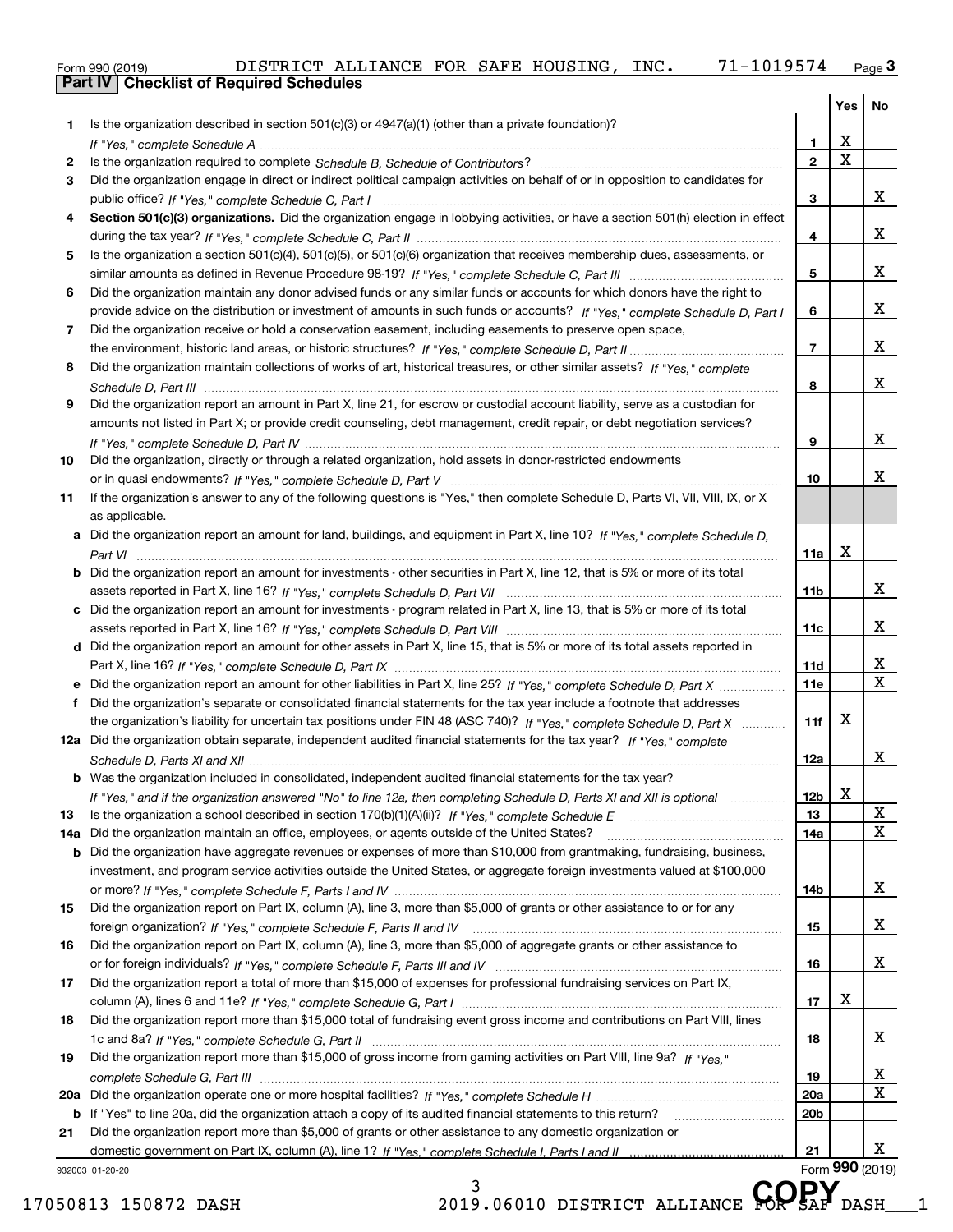Form 990 (2019) DISTRICT ALLIANCE FOR SAFE HOUSING , INC 71–1019574 <sub>Page</sub> 4<br>**Part IV | Checklist of Required Schedules** <sub>(continued)</sub>

*(continued)*

|               |                                                                                                                              |     | Yes   No |                              |
|---------------|------------------------------------------------------------------------------------------------------------------------------|-----|----------|------------------------------|
| 22            | Did the organization report more than \$5,000 of grants or other assistance to or for domestic individuals on                |     |          |                              |
|               |                                                                                                                              | 22  | X        |                              |
| 23            | Did the organization answer "Yes" to Part VII, Section A, line 3, 4, or 5 about compensation of the organization's current   |     |          |                              |
|               | and former officers, directors, trustees, key employees, and highest compensated employees? If "Yes." complete               |     |          |                              |
|               |                                                                                                                              | 23  |          | х                            |
|               | 24a Did the organization have a tax-exempt bond issue with an outstanding principal amount of more than \$100,000 as of the  |     |          |                              |
|               | last day of the year, that was issued after December 31, 2002? If "Yes," answer lines 24b through 24d and complete           |     |          |                              |
|               |                                                                                                                              | 24a |          | x                            |
|               |                                                                                                                              | 24b |          |                              |
|               | c Did the organization maintain an escrow account other than a refunding escrow at any time during the year to defease       |     |          |                              |
|               |                                                                                                                              | 24c |          |                              |
|               |                                                                                                                              | 24d |          |                              |
|               | 25a Section 501(c)(3), 501(c)(4), and 501(c)(29) organizations. Did the organization engage in an excess benefit             |     |          |                              |
|               |                                                                                                                              | 25a |          | х                            |
|               | b Is the organization aware that it engaged in an excess benefit transaction with a disqualified person in a prior year, and |     |          |                              |
|               | that the transaction has not been reported on any of the organization's prior Forms 990 or 990-EZ? If "Yes," complete        |     |          |                              |
|               | Schedule L, Part I                                                                                                           | 25b |          | X                            |
| 26            | Did the organization report any amount on Part X, line 5 or 22, for receivables from or payables to any current              |     |          |                              |
|               | or former officer, director, trustee, key employee, creator or founder, substantial contributor, or 35%                      |     |          |                              |
|               |                                                                                                                              | 26  |          | X                            |
| 27            | Did the organization provide a grant or other assistance to any current or former officer, director, trustee, key employee,  |     |          |                              |
|               | creator or founder, substantial contributor or employee thereof, a grant selection committee member, or to a 35% controlled  |     |          |                              |
|               | entity (including an employee thereof) or family member of any of these persons? If "Yes," complete Schedule L, Part III     | 27  |          | х                            |
| 28            | Was the organization a party to a business transaction with one of the following parties (see Schedule L, Part IV            |     |          |                              |
|               | instructions, for applicable filing thresholds, conditions, and exceptions):                                                 |     |          |                              |
|               | a A current or former officer, director, trustee, key employee, creator or founder, or substantial contributor? If           |     |          |                              |
|               |                                                                                                                              |     |          | х                            |
|               |                                                                                                                              | 28a |          | $\overline{\mathtt{x}}$      |
|               |                                                                                                                              | 28b |          |                              |
|               | c A 35% controlled entity of one or more individuals and/or organizations described in lines 28a or 28b? If                  |     |          |                              |
|               |                                                                                                                              | 28c |          | х                            |
| 29            |                                                                                                                              | 29  | X        |                              |
| 30            | Did the organization receive contributions of art, historical treasures, or other similar assets, or qualified conservation  |     |          |                              |
|               |                                                                                                                              | 30  |          | х<br>$\overline{\mathbf{x}}$ |
| 31            | Did the organization liquidate, terminate, or dissolve and cease operations? If "Yes," complete Schedule N, Part I           | 31  |          |                              |
| 32            | Did the organization sell, exchange, dispose of, or transfer more than 25% of its net assets? If "Yes," complete             |     |          |                              |
|               |                                                                                                                              | 32  |          | х                            |
| 33            | Did the organization own 100% of an entity disregarded as separate from the organization under Regulations                   |     |          |                              |
|               |                                                                                                                              | 33  | х        |                              |
| 34            | Was the organization related to any tax-exempt or taxable entity? If "Yes," complete Schedule R, Part II, III, or IV, and    |     |          |                              |
|               |                                                                                                                              | 34  |          | x                            |
|               | 35a Did the organization have a controlled entity within the meaning of section 512(b)(13)?                                  | 35a |          | $\overline{\mathbf{x}}$      |
|               | b If "Yes" to line 35a, did the organization receive any payment from or engage in any transaction with a controlled entity  |     |          |                              |
|               |                                                                                                                              | 35b |          |                              |
| 36            | Section 501(c)(3) organizations. Did the organization make any transfers to an exempt non-charitable related organization?   |     |          |                              |
|               |                                                                                                                              | 36  |          | X                            |
| 37            | Did the organization conduct more than 5% of its activities through an entity that is not a related organization             |     |          |                              |
|               |                                                                                                                              | 37  |          | x                            |
| 38            | Did the organization complete Schedule O and provide explanations in Schedule O for Part VI, lines 11b and 19?               |     |          |                              |
|               | Note: All Form 990 filers are required to complete Schedule O                                                                | 38  | х        |                              |
| <b>Part V</b> | <b>Statements Regarding Other IRS Filings and Tax Compliance</b>                                                             |     |          |                              |
|               | Check if Schedule O contains a response or note to any line in this Part V                                                   |     |          |                              |
|               |                                                                                                                              |     | Yes      | No                           |
|               | 67<br>1a                                                                                                                     |     |          |                              |
|               | 0<br><b>b</b> Enter the number of Forms W-2G included in line 1a. Enter -0- if not applicable<br>1b                          |     |          |                              |
|               | c Did the organization comply with backup withholding rules for reportable payments to vendors and reportable gaming         |     |          |                              |
|               |                                                                                                                              | 1c  | X        |                              |
|               |                                                                                                                              |     |          | Form 990 (2019)              |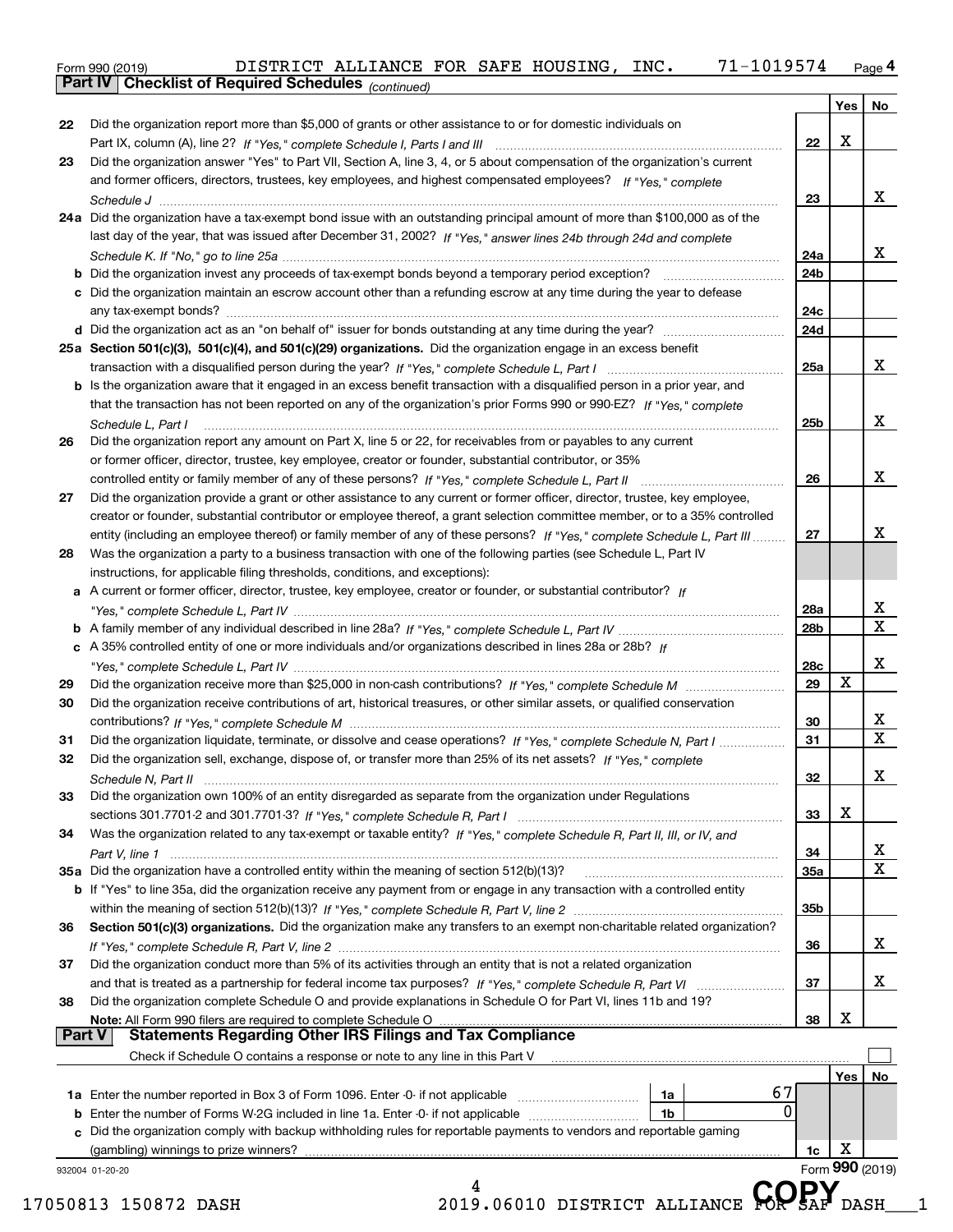| Part V<br>Yes   No<br>2a Enter the number of employees reported on Form W-3, Transmittal of Wage and Tax Statements,<br>46<br>filed for the calendar year ending with or within the year covered by this return<br>2a<br>x<br>2 <sub>b</sub><br>х<br>3a<br>3a Did the organization have unrelated business gross income of \$1,000 or more during the year?<br>3b<br>4a At any time during the calendar year, did the organization have an interest in, or a signature or other authority over, a<br>х<br>4a<br><b>b</b> If "Yes," enter the name of the foreign country $\blacktriangleright$<br>See instructions for filing requirements for FinCEN Form 114, Report of Foreign Bank and Financial Accounts (FBAR).<br>x<br>5a<br>5 <sub>b</sub><br>b<br>5c<br>c<br>6a Does the organization have annual gross receipts that are normally greater than \$100,000, and did the organization solicit<br>6a<br><b>b</b> If "Yes," did the organization include with every solicitation an express statement that such contributions or gifts<br>6b<br>Organizations that may receive deductible contributions under section 170(c).<br>7<br>Did the organization receive a payment in excess of \$75 made partly as a contribution and partly for goods and services provided to the payor?<br>7a<br>а<br>If "Yes," did the organization notify the donor of the value of the goods or services provided?<br>7b<br>b<br>c Did the organization sell, exchange, or otherwise dispose of tangible personal property for which it was required<br>7c<br>7d<br>7e<br>Did the organization receive any funds, directly or indirectly, to pay premiums on a personal benefit contract?<br>е<br>7f<br>Did the organization, during the year, pay premiums, directly or indirectly, on a personal benefit contract?<br>f<br>If the organization received a contribution of qualified intellectual property, did the organization file Form 8899 as required?<br>7g<br>g<br>If the organization received a contribution of cars, boats, airplanes, or other vehicles, did the organization file a Form 1098-C?<br>7h<br>h.<br>Sponsoring organizations maintaining donor advised funds. Did a donor advised fund maintained by the<br>8<br>8<br>sponsoring organization have excess business holdings at any time during the year?<br>Sponsoring organizations maintaining donor advised funds.<br>9<br>Did the sponsoring organization make any taxable distributions under section 4966?<br>9а<br>а<br>9b<br>b<br>Section 501(c)(7) organizations. Enter:<br>10<br>10a<br>а<br> 10b <br>Gross receipts, included on Form 990, Part VIII, line 12, for public use of club facilities<br>Section 501(c)(12) organizations. Enter:<br>11<br>Gross income from members or shareholders<br>11a<br>а<br>b Gross income from other sources (Do not net amounts due or paid to other sources against<br>amounts due or received from them.)<br>11b<br>12a Section 4947(a)(1) non-exempt charitable trusts. Is the organization filing Form 990 in lieu of Form 1041?<br>12a<br><b>b</b> If "Yes," enter the amount of tax-exempt interest received or accrued during the year<br>12b<br>Section 501(c)(29) qualified nonprofit health insurance issuers.<br>13<br>Is the organization licensed to issue qualified health plans in more than one state?<br>13а<br>а<br>Note: See the instructions for additional information the organization must report on Schedule O.<br><b>b</b> Enter the amount of reserves the organization is required to maintain by the states in which the<br>13b<br>13с<br>c<br>14a Did the organization receive any payments for indoor tanning services during the tax year?<br>14a<br><b>b</b> If "Yes," has it filed a Form 720 to report these payments? If "No," provide an explanation on Schedule O<br>14b<br>Is the organization subject to the section 4960 tax on payment(s) of more than \$1,000,000 in remuneration or<br>15<br>15<br>If "Yes," see instructions and file Form 4720, Schedule N.<br>Is the organization an educational institution subject to the section 4968 excise tax on net investment income?<br>16<br>16 | DISTRICT ALLIANCE FOR SAFE HOUSING, INC.<br>71-1019574<br>Form 990 (2019) |  |  | $Page$ <sup>5</sup> |  |  |  |  |
|---------------------------------------------------------------------------------------------------------------------------------------------------------------------------------------------------------------------------------------------------------------------------------------------------------------------------------------------------------------------------------------------------------------------------------------------------------------------------------------------------------------------------------------------------------------------------------------------------------------------------------------------------------------------------------------------------------------------------------------------------------------------------------------------------------------------------------------------------------------------------------------------------------------------------------------------------------------------------------------------------------------------------------------------------------------------------------------------------------------------------------------------------------------------------------------------------------------------------------------------------------------------------------------------------------------------------------------------------------------------------------------------------------------------------------------------------------------------------------------------------------------------------------------------------------------------------------------------------------------------------------------------------------------------------------------------------------------------------------------------------------------------------------------------------------------------------------------------------------------------------------------------------------------------------------------------------------------------------------------------------------------------------------------------------------------------------------------------------------------------------------------------------------------------------------------------------------------------------------------------------------------------------------------------------------------------------------------------------------------------------------------------------------------------------------------------------------------------------------------------------------------------------------------------------------------------------------------------------------------------------------------------------------------------------------------------------------------------------------------------------------------------------------------------------------------------------------------------------------------------------------------------------------------------------------------------------------------------------------------------------------------------------------------------------------------------------------------------------------------------------------------------------------------------------------------------------------------------------------------------------------------------------------------------------------------------------------------------------------------------------------------------------------------------------------------------------------------------------------------------------------------------------------------------------------------------------------------------------------------------------------------------------------------------------------------------------------------------------------------------------------------------------------------------------------------------------------------------------------------------------------------------------------------------------------------------------------------------------------------------------------------------------------------------------------------------------------------------------------------------------------------------------------|---------------------------------------------------------------------------|--|--|---------------------|--|--|--|--|
|                                                                                                                                                                                                                                                                                                                                                                                                                                                                                                                                                                                                                                                                                                                                                                                                                                                                                                                                                                                                                                                                                                                                                                                                                                                                                                                                                                                                                                                                                                                                                                                                                                                                                                                                                                                                                                                                                                                                                                                                                                                                                                                                                                                                                                                                                                                                                                                                                                                                                                                                                                                                                                                                                                                                                                                                                                                                                                                                                                                                                                                                                                                                                                                                                                                                                                                                                                                                                                                                                                                                                                                                                                                                                                                                                                                                                                                                                                                                                                                                                                                                                                                                                         | Statements Regarding Other IRS Filings and Tax Compliance (continued)     |  |  |                     |  |  |  |  |
|                                                                                                                                                                                                                                                                                                                                                                                                                                                                                                                                                                                                                                                                                                                                                                                                                                                                                                                                                                                                                                                                                                                                                                                                                                                                                                                                                                                                                                                                                                                                                                                                                                                                                                                                                                                                                                                                                                                                                                                                                                                                                                                                                                                                                                                                                                                                                                                                                                                                                                                                                                                                                                                                                                                                                                                                                                                                                                                                                                                                                                                                                                                                                                                                                                                                                                                                                                                                                                                                                                                                                                                                                                                                                                                                                                                                                                                                                                                                                                                                                                                                                                                                                         |                                                                           |  |  |                     |  |  |  |  |
|                                                                                                                                                                                                                                                                                                                                                                                                                                                                                                                                                                                                                                                                                                                                                                                                                                                                                                                                                                                                                                                                                                                                                                                                                                                                                                                                                                                                                                                                                                                                                                                                                                                                                                                                                                                                                                                                                                                                                                                                                                                                                                                                                                                                                                                                                                                                                                                                                                                                                                                                                                                                                                                                                                                                                                                                                                                                                                                                                                                                                                                                                                                                                                                                                                                                                                                                                                                                                                                                                                                                                                                                                                                                                                                                                                                                                                                                                                                                                                                                                                                                                                                                                         |                                                                           |  |  |                     |  |  |  |  |
|                                                                                                                                                                                                                                                                                                                                                                                                                                                                                                                                                                                                                                                                                                                                                                                                                                                                                                                                                                                                                                                                                                                                                                                                                                                                                                                                                                                                                                                                                                                                                                                                                                                                                                                                                                                                                                                                                                                                                                                                                                                                                                                                                                                                                                                                                                                                                                                                                                                                                                                                                                                                                                                                                                                                                                                                                                                                                                                                                                                                                                                                                                                                                                                                                                                                                                                                                                                                                                                                                                                                                                                                                                                                                                                                                                                                                                                                                                                                                                                                                                                                                                                                                         |                                                                           |  |  |                     |  |  |  |  |
|                                                                                                                                                                                                                                                                                                                                                                                                                                                                                                                                                                                                                                                                                                                                                                                                                                                                                                                                                                                                                                                                                                                                                                                                                                                                                                                                                                                                                                                                                                                                                                                                                                                                                                                                                                                                                                                                                                                                                                                                                                                                                                                                                                                                                                                                                                                                                                                                                                                                                                                                                                                                                                                                                                                                                                                                                                                                                                                                                                                                                                                                                                                                                                                                                                                                                                                                                                                                                                                                                                                                                                                                                                                                                                                                                                                                                                                                                                                                                                                                                                                                                                                                                         |                                                                           |  |  |                     |  |  |  |  |
|                                                                                                                                                                                                                                                                                                                                                                                                                                                                                                                                                                                                                                                                                                                                                                                                                                                                                                                                                                                                                                                                                                                                                                                                                                                                                                                                                                                                                                                                                                                                                                                                                                                                                                                                                                                                                                                                                                                                                                                                                                                                                                                                                                                                                                                                                                                                                                                                                                                                                                                                                                                                                                                                                                                                                                                                                                                                                                                                                                                                                                                                                                                                                                                                                                                                                                                                                                                                                                                                                                                                                                                                                                                                                                                                                                                                                                                                                                                                                                                                                                                                                                                                                         |                                                                           |  |  |                     |  |  |  |  |
|                                                                                                                                                                                                                                                                                                                                                                                                                                                                                                                                                                                                                                                                                                                                                                                                                                                                                                                                                                                                                                                                                                                                                                                                                                                                                                                                                                                                                                                                                                                                                                                                                                                                                                                                                                                                                                                                                                                                                                                                                                                                                                                                                                                                                                                                                                                                                                                                                                                                                                                                                                                                                                                                                                                                                                                                                                                                                                                                                                                                                                                                                                                                                                                                                                                                                                                                                                                                                                                                                                                                                                                                                                                                                                                                                                                                                                                                                                                                                                                                                                                                                                                                                         |                                                                           |  |  |                     |  |  |  |  |
|                                                                                                                                                                                                                                                                                                                                                                                                                                                                                                                                                                                                                                                                                                                                                                                                                                                                                                                                                                                                                                                                                                                                                                                                                                                                                                                                                                                                                                                                                                                                                                                                                                                                                                                                                                                                                                                                                                                                                                                                                                                                                                                                                                                                                                                                                                                                                                                                                                                                                                                                                                                                                                                                                                                                                                                                                                                                                                                                                                                                                                                                                                                                                                                                                                                                                                                                                                                                                                                                                                                                                                                                                                                                                                                                                                                                                                                                                                                                                                                                                                                                                                                                                         |                                                                           |  |  |                     |  |  |  |  |
|                                                                                                                                                                                                                                                                                                                                                                                                                                                                                                                                                                                                                                                                                                                                                                                                                                                                                                                                                                                                                                                                                                                                                                                                                                                                                                                                                                                                                                                                                                                                                                                                                                                                                                                                                                                                                                                                                                                                                                                                                                                                                                                                                                                                                                                                                                                                                                                                                                                                                                                                                                                                                                                                                                                                                                                                                                                                                                                                                                                                                                                                                                                                                                                                                                                                                                                                                                                                                                                                                                                                                                                                                                                                                                                                                                                                                                                                                                                                                                                                                                                                                                                                                         |                                                                           |  |  |                     |  |  |  |  |
|                                                                                                                                                                                                                                                                                                                                                                                                                                                                                                                                                                                                                                                                                                                                                                                                                                                                                                                                                                                                                                                                                                                                                                                                                                                                                                                                                                                                                                                                                                                                                                                                                                                                                                                                                                                                                                                                                                                                                                                                                                                                                                                                                                                                                                                                                                                                                                                                                                                                                                                                                                                                                                                                                                                                                                                                                                                                                                                                                                                                                                                                                                                                                                                                                                                                                                                                                                                                                                                                                                                                                                                                                                                                                                                                                                                                                                                                                                                                                                                                                                                                                                                                                         |                                                                           |  |  |                     |  |  |  |  |
|                                                                                                                                                                                                                                                                                                                                                                                                                                                                                                                                                                                                                                                                                                                                                                                                                                                                                                                                                                                                                                                                                                                                                                                                                                                                                                                                                                                                                                                                                                                                                                                                                                                                                                                                                                                                                                                                                                                                                                                                                                                                                                                                                                                                                                                                                                                                                                                                                                                                                                                                                                                                                                                                                                                                                                                                                                                                                                                                                                                                                                                                                                                                                                                                                                                                                                                                                                                                                                                                                                                                                                                                                                                                                                                                                                                                                                                                                                                                                                                                                                                                                                                                                         |                                                                           |  |  |                     |  |  |  |  |
|                                                                                                                                                                                                                                                                                                                                                                                                                                                                                                                                                                                                                                                                                                                                                                                                                                                                                                                                                                                                                                                                                                                                                                                                                                                                                                                                                                                                                                                                                                                                                                                                                                                                                                                                                                                                                                                                                                                                                                                                                                                                                                                                                                                                                                                                                                                                                                                                                                                                                                                                                                                                                                                                                                                                                                                                                                                                                                                                                                                                                                                                                                                                                                                                                                                                                                                                                                                                                                                                                                                                                                                                                                                                                                                                                                                                                                                                                                                                                                                                                                                                                                                                                         |                                                                           |  |  |                     |  |  |  |  |
|                                                                                                                                                                                                                                                                                                                                                                                                                                                                                                                                                                                                                                                                                                                                                                                                                                                                                                                                                                                                                                                                                                                                                                                                                                                                                                                                                                                                                                                                                                                                                                                                                                                                                                                                                                                                                                                                                                                                                                                                                                                                                                                                                                                                                                                                                                                                                                                                                                                                                                                                                                                                                                                                                                                                                                                                                                                                                                                                                                                                                                                                                                                                                                                                                                                                                                                                                                                                                                                                                                                                                                                                                                                                                                                                                                                                                                                                                                                                                                                                                                                                                                                                                         |                                                                           |  |  | х                   |  |  |  |  |
|                                                                                                                                                                                                                                                                                                                                                                                                                                                                                                                                                                                                                                                                                                                                                                                                                                                                                                                                                                                                                                                                                                                                                                                                                                                                                                                                                                                                                                                                                                                                                                                                                                                                                                                                                                                                                                                                                                                                                                                                                                                                                                                                                                                                                                                                                                                                                                                                                                                                                                                                                                                                                                                                                                                                                                                                                                                                                                                                                                                                                                                                                                                                                                                                                                                                                                                                                                                                                                                                                                                                                                                                                                                                                                                                                                                                                                                                                                                                                                                                                                                                                                                                                         |                                                                           |  |  |                     |  |  |  |  |
|                                                                                                                                                                                                                                                                                                                                                                                                                                                                                                                                                                                                                                                                                                                                                                                                                                                                                                                                                                                                                                                                                                                                                                                                                                                                                                                                                                                                                                                                                                                                                                                                                                                                                                                                                                                                                                                                                                                                                                                                                                                                                                                                                                                                                                                                                                                                                                                                                                                                                                                                                                                                                                                                                                                                                                                                                                                                                                                                                                                                                                                                                                                                                                                                                                                                                                                                                                                                                                                                                                                                                                                                                                                                                                                                                                                                                                                                                                                                                                                                                                                                                                                                                         |                                                                           |  |  |                     |  |  |  |  |
|                                                                                                                                                                                                                                                                                                                                                                                                                                                                                                                                                                                                                                                                                                                                                                                                                                                                                                                                                                                                                                                                                                                                                                                                                                                                                                                                                                                                                                                                                                                                                                                                                                                                                                                                                                                                                                                                                                                                                                                                                                                                                                                                                                                                                                                                                                                                                                                                                                                                                                                                                                                                                                                                                                                                                                                                                                                                                                                                                                                                                                                                                                                                                                                                                                                                                                                                                                                                                                                                                                                                                                                                                                                                                                                                                                                                                                                                                                                                                                                                                                                                                                                                                         |                                                                           |  |  | х                   |  |  |  |  |
|                                                                                                                                                                                                                                                                                                                                                                                                                                                                                                                                                                                                                                                                                                                                                                                                                                                                                                                                                                                                                                                                                                                                                                                                                                                                                                                                                                                                                                                                                                                                                                                                                                                                                                                                                                                                                                                                                                                                                                                                                                                                                                                                                                                                                                                                                                                                                                                                                                                                                                                                                                                                                                                                                                                                                                                                                                                                                                                                                                                                                                                                                                                                                                                                                                                                                                                                                                                                                                                                                                                                                                                                                                                                                                                                                                                                                                                                                                                                                                                                                                                                                                                                                         |                                                                           |  |  |                     |  |  |  |  |
|                                                                                                                                                                                                                                                                                                                                                                                                                                                                                                                                                                                                                                                                                                                                                                                                                                                                                                                                                                                                                                                                                                                                                                                                                                                                                                                                                                                                                                                                                                                                                                                                                                                                                                                                                                                                                                                                                                                                                                                                                                                                                                                                                                                                                                                                                                                                                                                                                                                                                                                                                                                                                                                                                                                                                                                                                                                                                                                                                                                                                                                                                                                                                                                                                                                                                                                                                                                                                                                                                                                                                                                                                                                                                                                                                                                                                                                                                                                                                                                                                                                                                                                                                         |                                                                           |  |  |                     |  |  |  |  |
|                                                                                                                                                                                                                                                                                                                                                                                                                                                                                                                                                                                                                                                                                                                                                                                                                                                                                                                                                                                                                                                                                                                                                                                                                                                                                                                                                                                                                                                                                                                                                                                                                                                                                                                                                                                                                                                                                                                                                                                                                                                                                                                                                                                                                                                                                                                                                                                                                                                                                                                                                                                                                                                                                                                                                                                                                                                                                                                                                                                                                                                                                                                                                                                                                                                                                                                                                                                                                                                                                                                                                                                                                                                                                                                                                                                                                                                                                                                                                                                                                                                                                                                                                         |                                                                           |  |  |                     |  |  |  |  |
|                                                                                                                                                                                                                                                                                                                                                                                                                                                                                                                                                                                                                                                                                                                                                                                                                                                                                                                                                                                                                                                                                                                                                                                                                                                                                                                                                                                                                                                                                                                                                                                                                                                                                                                                                                                                                                                                                                                                                                                                                                                                                                                                                                                                                                                                                                                                                                                                                                                                                                                                                                                                                                                                                                                                                                                                                                                                                                                                                                                                                                                                                                                                                                                                                                                                                                                                                                                                                                                                                                                                                                                                                                                                                                                                                                                                                                                                                                                                                                                                                                                                                                                                                         |                                                                           |  |  | х                   |  |  |  |  |
|                                                                                                                                                                                                                                                                                                                                                                                                                                                                                                                                                                                                                                                                                                                                                                                                                                                                                                                                                                                                                                                                                                                                                                                                                                                                                                                                                                                                                                                                                                                                                                                                                                                                                                                                                                                                                                                                                                                                                                                                                                                                                                                                                                                                                                                                                                                                                                                                                                                                                                                                                                                                                                                                                                                                                                                                                                                                                                                                                                                                                                                                                                                                                                                                                                                                                                                                                                                                                                                                                                                                                                                                                                                                                                                                                                                                                                                                                                                                                                                                                                                                                                                                                         |                                                                           |  |  |                     |  |  |  |  |
|                                                                                                                                                                                                                                                                                                                                                                                                                                                                                                                                                                                                                                                                                                                                                                                                                                                                                                                                                                                                                                                                                                                                                                                                                                                                                                                                                                                                                                                                                                                                                                                                                                                                                                                                                                                                                                                                                                                                                                                                                                                                                                                                                                                                                                                                                                                                                                                                                                                                                                                                                                                                                                                                                                                                                                                                                                                                                                                                                                                                                                                                                                                                                                                                                                                                                                                                                                                                                                                                                                                                                                                                                                                                                                                                                                                                                                                                                                                                                                                                                                                                                                                                                         |                                                                           |  |  |                     |  |  |  |  |
|                                                                                                                                                                                                                                                                                                                                                                                                                                                                                                                                                                                                                                                                                                                                                                                                                                                                                                                                                                                                                                                                                                                                                                                                                                                                                                                                                                                                                                                                                                                                                                                                                                                                                                                                                                                                                                                                                                                                                                                                                                                                                                                                                                                                                                                                                                                                                                                                                                                                                                                                                                                                                                                                                                                                                                                                                                                                                                                                                                                                                                                                                                                                                                                                                                                                                                                                                                                                                                                                                                                                                                                                                                                                                                                                                                                                                                                                                                                                                                                                                                                                                                                                                         |                                                                           |  |  | х                   |  |  |  |  |
|                                                                                                                                                                                                                                                                                                                                                                                                                                                                                                                                                                                                                                                                                                                                                                                                                                                                                                                                                                                                                                                                                                                                                                                                                                                                                                                                                                                                                                                                                                                                                                                                                                                                                                                                                                                                                                                                                                                                                                                                                                                                                                                                                                                                                                                                                                                                                                                                                                                                                                                                                                                                                                                                                                                                                                                                                                                                                                                                                                                                                                                                                                                                                                                                                                                                                                                                                                                                                                                                                                                                                                                                                                                                                                                                                                                                                                                                                                                                                                                                                                                                                                                                                         |                                                                           |  |  |                     |  |  |  |  |
|                                                                                                                                                                                                                                                                                                                                                                                                                                                                                                                                                                                                                                                                                                                                                                                                                                                                                                                                                                                                                                                                                                                                                                                                                                                                                                                                                                                                                                                                                                                                                                                                                                                                                                                                                                                                                                                                                                                                                                                                                                                                                                                                                                                                                                                                                                                                                                                                                                                                                                                                                                                                                                                                                                                                                                                                                                                                                                                                                                                                                                                                                                                                                                                                                                                                                                                                                                                                                                                                                                                                                                                                                                                                                                                                                                                                                                                                                                                                                                                                                                                                                                                                                         |                                                                           |  |  | х                   |  |  |  |  |
|                                                                                                                                                                                                                                                                                                                                                                                                                                                                                                                                                                                                                                                                                                                                                                                                                                                                                                                                                                                                                                                                                                                                                                                                                                                                                                                                                                                                                                                                                                                                                                                                                                                                                                                                                                                                                                                                                                                                                                                                                                                                                                                                                                                                                                                                                                                                                                                                                                                                                                                                                                                                                                                                                                                                                                                                                                                                                                                                                                                                                                                                                                                                                                                                                                                                                                                                                                                                                                                                                                                                                                                                                                                                                                                                                                                                                                                                                                                                                                                                                                                                                                                                                         |                                                                           |  |  | х                   |  |  |  |  |
|                                                                                                                                                                                                                                                                                                                                                                                                                                                                                                                                                                                                                                                                                                                                                                                                                                                                                                                                                                                                                                                                                                                                                                                                                                                                                                                                                                                                                                                                                                                                                                                                                                                                                                                                                                                                                                                                                                                                                                                                                                                                                                                                                                                                                                                                                                                                                                                                                                                                                                                                                                                                                                                                                                                                                                                                                                                                                                                                                                                                                                                                                                                                                                                                                                                                                                                                                                                                                                                                                                                                                                                                                                                                                                                                                                                                                                                                                                                                                                                                                                                                                                                                                         |                                                                           |  |  |                     |  |  |  |  |
|                                                                                                                                                                                                                                                                                                                                                                                                                                                                                                                                                                                                                                                                                                                                                                                                                                                                                                                                                                                                                                                                                                                                                                                                                                                                                                                                                                                                                                                                                                                                                                                                                                                                                                                                                                                                                                                                                                                                                                                                                                                                                                                                                                                                                                                                                                                                                                                                                                                                                                                                                                                                                                                                                                                                                                                                                                                                                                                                                                                                                                                                                                                                                                                                                                                                                                                                                                                                                                                                                                                                                                                                                                                                                                                                                                                                                                                                                                                                                                                                                                                                                                                                                         |                                                                           |  |  |                     |  |  |  |  |
|                                                                                                                                                                                                                                                                                                                                                                                                                                                                                                                                                                                                                                                                                                                                                                                                                                                                                                                                                                                                                                                                                                                                                                                                                                                                                                                                                                                                                                                                                                                                                                                                                                                                                                                                                                                                                                                                                                                                                                                                                                                                                                                                                                                                                                                                                                                                                                                                                                                                                                                                                                                                                                                                                                                                                                                                                                                                                                                                                                                                                                                                                                                                                                                                                                                                                                                                                                                                                                                                                                                                                                                                                                                                                                                                                                                                                                                                                                                                                                                                                                                                                                                                                         |                                                                           |  |  |                     |  |  |  |  |
|                                                                                                                                                                                                                                                                                                                                                                                                                                                                                                                                                                                                                                                                                                                                                                                                                                                                                                                                                                                                                                                                                                                                                                                                                                                                                                                                                                                                                                                                                                                                                                                                                                                                                                                                                                                                                                                                                                                                                                                                                                                                                                                                                                                                                                                                                                                                                                                                                                                                                                                                                                                                                                                                                                                                                                                                                                                                                                                                                                                                                                                                                                                                                                                                                                                                                                                                                                                                                                                                                                                                                                                                                                                                                                                                                                                                                                                                                                                                                                                                                                                                                                                                                         |                                                                           |  |  |                     |  |  |  |  |
|                                                                                                                                                                                                                                                                                                                                                                                                                                                                                                                                                                                                                                                                                                                                                                                                                                                                                                                                                                                                                                                                                                                                                                                                                                                                                                                                                                                                                                                                                                                                                                                                                                                                                                                                                                                                                                                                                                                                                                                                                                                                                                                                                                                                                                                                                                                                                                                                                                                                                                                                                                                                                                                                                                                                                                                                                                                                                                                                                                                                                                                                                                                                                                                                                                                                                                                                                                                                                                                                                                                                                                                                                                                                                                                                                                                                                                                                                                                                                                                                                                                                                                                                                         |                                                                           |  |  |                     |  |  |  |  |
|                                                                                                                                                                                                                                                                                                                                                                                                                                                                                                                                                                                                                                                                                                                                                                                                                                                                                                                                                                                                                                                                                                                                                                                                                                                                                                                                                                                                                                                                                                                                                                                                                                                                                                                                                                                                                                                                                                                                                                                                                                                                                                                                                                                                                                                                                                                                                                                                                                                                                                                                                                                                                                                                                                                                                                                                                                                                                                                                                                                                                                                                                                                                                                                                                                                                                                                                                                                                                                                                                                                                                                                                                                                                                                                                                                                                                                                                                                                                                                                                                                                                                                                                                         |                                                                           |  |  |                     |  |  |  |  |
|                                                                                                                                                                                                                                                                                                                                                                                                                                                                                                                                                                                                                                                                                                                                                                                                                                                                                                                                                                                                                                                                                                                                                                                                                                                                                                                                                                                                                                                                                                                                                                                                                                                                                                                                                                                                                                                                                                                                                                                                                                                                                                                                                                                                                                                                                                                                                                                                                                                                                                                                                                                                                                                                                                                                                                                                                                                                                                                                                                                                                                                                                                                                                                                                                                                                                                                                                                                                                                                                                                                                                                                                                                                                                                                                                                                                                                                                                                                                                                                                                                                                                                                                                         |                                                                           |  |  |                     |  |  |  |  |
|                                                                                                                                                                                                                                                                                                                                                                                                                                                                                                                                                                                                                                                                                                                                                                                                                                                                                                                                                                                                                                                                                                                                                                                                                                                                                                                                                                                                                                                                                                                                                                                                                                                                                                                                                                                                                                                                                                                                                                                                                                                                                                                                                                                                                                                                                                                                                                                                                                                                                                                                                                                                                                                                                                                                                                                                                                                                                                                                                                                                                                                                                                                                                                                                                                                                                                                                                                                                                                                                                                                                                                                                                                                                                                                                                                                                                                                                                                                                                                                                                                                                                                                                                         |                                                                           |  |  |                     |  |  |  |  |
|                                                                                                                                                                                                                                                                                                                                                                                                                                                                                                                                                                                                                                                                                                                                                                                                                                                                                                                                                                                                                                                                                                                                                                                                                                                                                                                                                                                                                                                                                                                                                                                                                                                                                                                                                                                                                                                                                                                                                                                                                                                                                                                                                                                                                                                                                                                                                                                                                                                                                                                                                                                                                                                                                                                                                                                                                                                                                                                                                                                                                                                                                                                                                                                                                                                                                                                                                                                                                                                                                                                                                                                                                                                                                                                                                                                                                                                                                                                                                                                                                                                                                                                                                         |                                                                           |  |  |                     |  |  |  |  |
|                                                                                                                                                                                                                                                                                                                                                                                                                                                                                                                                                                                                                                                                                                                                                                                                                                                                                                                                                                                                                                                                                                                                                                                                                                                                                                                                                                                                                                                                                                                                                                                                                                                                                                                                                                                                                                                                                                                                                                                                                                                                                                                                                                                                                                                                                                                                                                                                                                                                                                                                                                                                                                                                                                                                                                                                                                                                                                                                                                                                                                                                                                                                                                                                                                                                                                                                                                                                                                                                                                                                                                                                                                                                                                                                                                                                                                                                                                                                                                                                                                                                                                                                                         |                                                                           |  |  |                     |  |  |  |  |
|                                                                                                                                                                                                                                                                                                                                                                                                                                                                                                                                                                                                                                                                                                                                                                                                                                                                                                                                                                                                                                                                                                                                                                                                                                                                                                                                                                                                                                                                                                                                                                                                                                                                                                                                                                                                                                                                                                                                                                                                                                                                                                                                                                                                                                                                                                                                                                                                                                                                                                                                                                                                                                                                                                                                                                                                                                                                                                                                                                                                                                                                                                                                                                                                                                                                                                                                                                                                                                                                                                                                                                                                                                                                                                                                                                                                                                                                                                                                                                                                                                                                                                                                                         |                                                                           |  |  |                     |  |  |  |  |
|                                                                                                                                                                                                                                                                                                                                                                                                                                                                                                                                                                                                                                                                                                                                                                                                                                                                                                                                                                                                                                                                                                                                                                                                                                                                                                                                                                                                                                                                                                                                                                                                                                                                                                                                                                                                                                                                                                                                                                                                                                                                                                                                                                                                                                                                                                                                                                                                                                                                                                                                                                                                                                                                                                                                                                                                                                                                                                                                                                                                                                                                                                                                                                                                                                                                                                                                                                                                                                                                                                                                                                                                                                                                                                                                                                                                                                                                                                                                                                                                                                                                                                                                                         |                                                                           |  |  |                     |  |  |  |  |
|                                                                                                                                                                                                                                                                                                                                                                                                                                                                                                                                                                                                                                                                                                                                                                                                                                                                                                                                                                                                                                                                                                                                                                                                                                                                                                                                                                                                                                                                                                                                                                                                                                                                                                                                                                                                                                                                                                                                                                                                                                                                                                                                                                                                                                                                                                                                                                                                                                                                                                                                                                                                                                                                                                                                                                                                                                                                                                                                                                                                                                                                                                                                                                                                                                                                                                                                                                                                                                                                                                                                                                                                                                                                                                                                                                                                                                                                                                                                                                                                                                                                                                                                                         |                                                                           |  |  |                     |  |  |  |  |
|                                                                                                                                                                                                                                                                                                                                                                                                                                                                                                                                                                                                                                                                                                                                                                                                                                                                                                                                                                                                                                                                                                                                                                                                                                                                                                                                                                                                                                                                                                                                                                                                                                                                                                                                                                                                                                                                                                                                                                                                                                                                                                                                                                                                                                                                                                                                                                                                                                                                                                                                                                                                                                                                                                                                                                                                                                                                                                                                                                                                                                                                                                                                                                                                                                                                                                                                                                                                                                                                                                                                                                                                                                                                                                                                                                                                                                                                                                                                                                                                                                                                                                                                                         |                                                                           |  |  |                     |  |  |  |  |
|                                                                                                                                                                                                                                                                                                                                                                                                                                                                                                                                                                                                                                                                                                                                                                                                                                                                                                                                                                                                                                                                                                                                                                                                                                                                                                                                                                                                                                                                                                                                                                                                                                                                                                                                                                                                                                                                                                                                                                                                                                                                                                                                                                                                                                                                                                                                                                                                                                                                                                                                                                                                                                                                                                                                                                                                                                                                                                                                                                                                                                                                                                                                                                                                                                                                                                                                                                                                                                                                                                                                                                                                                                                                                                                                                                                                                                                                                                                                                                                                                                                                                                                                                         |                                                                           |  |  |                     |  |  |  |  |
|                                                                                                                                                                                                                                                                                                                                                                                                                                                                                                                                                                                                                                                                                                                                                                                                                                                                                                                                                                                                                                                                                                                                                                                                                                                                                                                                                                                                                                                                                                                                                                                                                                                                                                                                                                                                                                                                                                                                                                                                                                                                                                                                                                                                                                                                                                                                                                                                                                                                                                                                                                                                                                                                                                                                                                                                                                                                                                                                                                                                                                                                                                                                                                                                                                                                                                                                                                                                                                                                                                                                                                                                                                                                                                                                                                                                                                                                                                                                                                                                                                                                                                                                                         |                                                                           |  |  |                     |  |  |  |  |
|                                                                                                                                                                                                                                                                                                                                                                                                                                                                                                                                                                                                                                                                                                                                                                                                                                                                                                                                                                                                                                                                                                                                                                                                                                                                                                                                                                                                                                                                                                                                                                                                                                                                                                                                                                                                                                                                                                                                                                                                                                                                                                                                                                                                                                                                                                                                                                                                                                                                                                                                                                                                                                                                                                                                                                                                                                                                                                                                                                                                                                                                                                                                                                                                                                                                                                                                                                                                                                                                                                                                                                                                                                                                                                                                                                                                                                                                                                                                                                                                                                                                                                                                                         |                                                                           |  |  |                     |  |  |  |  |
|                                                                                                                                                                                                                                                                                                                                                                                                                                                                                                                                                                                                                                                                                                                                                                                                                                                                                                                                                                                                                                                                                                                                                                                                                                                                                                                                                                                                                                                                                                                                                                                                                                                                                                                                                                                                                                                                                                                                                                                                                                                                                                                                                                                                                                                                                                                                                                                                                                                                                                                                                                                                                                                                                                                                                                                                                                                                                                                                                                                                                                                                                                                                                                                                                                                                                                                                                                                                                                                                                                                                                                                                                                                                                                                                                                                                                                                                                                                                                                                                                                                                                                                                                         |                                                                           |  |  |                     |  |  |  |  |
|                                                                                                                                                                                                                                                                                                                                                                                                                                                                                                                                                                                                                                                                                                                                                                                                                                                                                                                                                                                                                                                                                                                                                                                                                                                                                                                                                                                                                                                                                                                                                                                                                                                                                                                                                                                                                                                                                                                                                                                                                                                                                                                                                                                                                                                                                                                                                                                                                                                                                                                                                                                                                                                                                                                                                                                                                                                                                                                                                                                                                                                                                                                                                                                                                                                                                                                                                                                                                                                                                                                                                                                                                                                                                                                                                                                                                                                                                                                                                                                                                                                                                                                                                         |                                                                           |  |  |                     |  |  |  |  |
|                                                                                                                                                                                                                                                                                                                                                                                                                                                                                                                                                                                                                                                                                                                                                                                                                                                                                                                                                                                                                                                                                                                                                                                                                                                                                                                                                                                                                                                                                                                                                                                                                                                                                                                                                                                                                                                                                                                                                                                                                                                                                                                                                                                                                                                                                                                                                                                                                                                                                                                                                                                                                                                                                                                                                                                                                                                                                                                                                                                                                                                                                                                                                                                                                                                                                                                                                                                                                                                                                                                                                                                                                                                                                                                                                                                                                                                                                                                                                                                                                                                                                                                                                         |                                                                           |  |  |                     |  |  |  |  |
|                                                                                                                                                                                                                                                                                                                                                                                                                                                                                                                                                                                                                                                                                                                                                                                                                                                                                                                                                                                                                                                                                                                                                                                                                                                                                                                                                                                                                                                                                                                                                                                                                                                                                                                                                                                                                                                                                                                                                                                                                                                                                                                                                                                                                                                                                                                                                                                                                                                                                                                                                                                                                                                                                                                                                                                                                                                                                                                                                                                                                                                                                                                                                                                                                                                                                                                                                                                                                                                                                                                                                                                                                                                                                                                                                                                                                                                                                                                                                                                                                                                                                                                                                         |                                                                           |  |  |                     |  |  |  |  |
|                                                                                                                                                                                                                                                                                                                                                                                                                                                                                                                                                                                                                                                                                                                                                                                                                                                                                                                                                                                                                                                                                                                                                                                                                                                                                                                                                                                                                                                                                                                                                                                                                                                                                                                                                                                                                                                                                                                                                                                                                                                                                                                                                                                                                                                                                                                                                                                                                                                                                                                                                                                                                                                                                                                                                                                                                                                                                                                                                                                                                                                                                                                                                                                                                                                                                                                                                                                                                                                                                                                                                                                                                                                                                                                                                                                                                                                                                                                                                                                                                                                                                                                                                         |                                                                           |  |  |                     |  |  |  |  |
|                                                                                                                                                                                                                                                                                                                                                                                                                                                                                                                                                                                                                                                                                                                                                                                                                                                                                                                                                                                                                                                                                                                                                                                                                                                                                                                                                                                                                                                                                                                                                                                                                                                                                                                                                                                                                                                                                                                                                                                                                                                                                                                                                                                                                                                                                                                                                                                                                                                                                                                                                                                                                                                                                                                                                                                                                                                                                                                                                                                                                                                                                                                                                                                                                                                                                                                                                                                                                                                                                                                                                                                                                                                                                                                                                                                                                                                                                                                                                                                                                                                                                                                                                         |                                                                           |  |  | x                   |  |  |  |  |
|                                                                                                                                                                                                                                                                                                                                                                                                                                                                                                                                                                                                                                                                                                                                                                                                                                                                                                                                                                                                                                                                                                                                                                                                                                                                                                                                                                                                                                                                                                                                                                                                                                                                                                                                                                                                                                                                                                                                                                                                                                                                                                                                                                                                                                                                                                                                                                                                                                                                                                                                                                                                                                                                                                                                                                                                                                                                                                                                                                                                                                                                                                                                                                                                                                                                                                                                                                                                                                                                                                                                                                                                                                                                                                                                                                                                                                                                                                                                                                                                                                                                                                                                                         |                                                                           |  |  |                     |  |  |  |  |
|                                                                                                                                                                                                                                                                                                                                                                                                                                                                                                                                                                                                                                                                                                                                                                                                                                                                                                                                                                                                                                                                                                                                                                                                                                                                                                                                                                                                                                                                                                                                                                                                                                                                                                                                                                                                                                                                                                                                                                                                                                                                                                                                                                                                                                                                                                                                                                                                                                                                                                                                                                                                                                                                                                                                                                                                                                                                                                                                                                                                                                                                                                                                                                                                                                                                                                                                                                                                                                                                                                                                                                                                                                                                                                                                                                                                                                                                                                                                                                                                                                                                                                                                                         |                                                                           |  |  |                     |  |  |  |  |
|                                                                                                                                                                                                                                                                                                                                                                                                                                                                                                                                                                                                                                                                                                                                                                                                                                                                                                                                                                                                                                                                                                                                                                                                                                                                                                                                                                                                                                                                                                                                                                                                                                                                                                                                                                                                                                                                                                                                                                                                                                                                                                                                                                                                                                                                                                                                                                                                                                                                                                                                                                                                                                                                                                                                                                                                                                                                                                                                                                                                                                                                                                                                                                                                                                                                                                                                                                                                                                                                                                                                                                                                                                                                                                                                                                                                                                                                                                                                                                                                                                                                                                                                                         |                                                                           |  |  | X                   |  |  |  |  |
|                                                                                                                                                                                                                                                                                                                                                                                                                                                                                                                                                                                                                                                                                                                                                                                                                                                                                                                                                                                                                                                                                                                                                                                                                                                                                                                                                                                                                                                                                                                                                                                                                                                                                                                                                                                                                                                                                                                                                                                                                                                                                                                                                                                                                                                                                                                                                                                                                                                                                                                                                                                                                                                                                                                                                                                                                                                                                                                                                                                                                                                                                                                                                                                                                                                                                                                                                                                                                                                                                                                                                                                                                                                                                                                                                                                                                                                                                                                                                                                                                                                                                                                                                         |                                                                           |  |  |                     |  |  |  |  |
|                                                                                                                                                                                                                                                                                                                                                                                                                                                                                                                                                                                                                                                                                                                                                                                                                                                                                                                                                                                                                                                                                                                                                                                                                                                                                                                                                                                                                                                                                                                                                                                                                                                                                                                                                                                                                                                                                                                                                                                                                                                                                                                                                                                                                                                                                                                                                                                                                                                                                                                                                                                                                                                                                                                                                                                                                                                                                                                                                                                                                                                                                                                                                                                                                                                                                                                                                                                                                                                                                                                                                                                                                                                                                                                                                                                                                                                                                                                                                                                                                                                                                                                                                         |                                                                           |  |  | х                   |  |  |  |  |
|                                                                                                                                                                                                                                                                                                                                                                                                                                                                                                                                                                                                                                                                                                                                                                                                                                                                                                                                                                                                                                                                                                                                                                                                                                                                                                                                                                                                                                                                                                                                                                                                                                                                                                                                                                                                                                                                                                                                                                                                                                                                                                                                                                                                                                                                                                                                                                                                                                                                                                                                                                                                                                                                                                                                                                                                                                                                                                                                                                                                                                                                                                                                                                                                                                                                                                                                                                                                                                                                                                                                                                                                                                                                                                                                                                                                                                                                                                                                                                                                                                                                                                                                                         | If "Yes," complete Form 4720, Schedule O.                                 |  |  |                     |  |  |  |  |

Form (2019) **990**

932005 01-20-20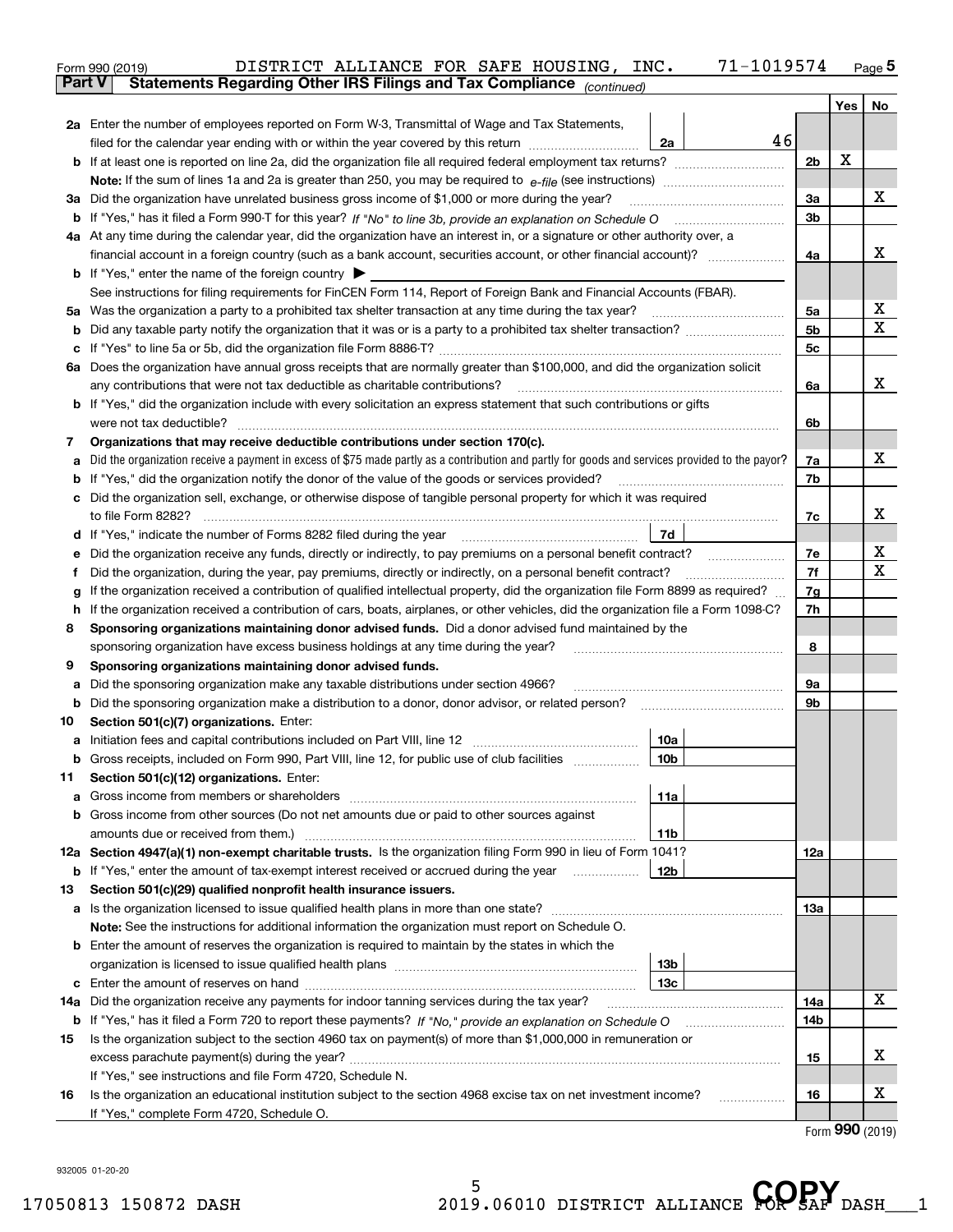| Form 990 (2019) |  |  |
|-----------------|--|--|
|                 |  |  |

### DISTRICT ALLIANCE FOR SAFE HOUSING, INC. 71-1019574 Page 6

*For each "Yes" response to lines 2 through 7b below, and for a "No" response* **6Part VI Governance, Management, and Disclosure**  DISTRICT ALLIANCE FOR SAFE HOUSING, INC. 71-1019574 *to line 8a, 8b, or 10b below, describe the circumstances, processes, or changes on Schedule O. See instructions.*

|                 |                                                                                                                                                                                                                                |    |  |    |                         | Yes <sub>1</sub> | No                      |  |  |
|-----------------|--------------------------------------------------------------------------------------------------------------------------------------------------------------------------------------------------------------------------------|----|--|----|-------------------------|------------------|-------------------------|--|--|
|                 | 1a Enter the number of voting members of the governing body at the end of the tax year                                                                                                                                         | 1a |  | 15 |                         |                  |                         |  |  |
|                 | If there are material differences in voting rights among members of the governing body, or if the governing                                                                                                                    |    |  |    |                         |                  |                         |  |  |
|                 | body delegated broad authority to an executive committee or similar committee, explain on Schedule O.                                                                                                                          |    |  |    |                         |                  |                         |  |  |
| b               | Enter the number of voting members included on line 1a, above, who are independent                                                                                                                                             | 1b |  | 15 |                         |                  |                         |  |  |
| 2               | Did any officer, director, trustee, or key employee have a family relationship or a business relationship with any other                                                                                                       |    |  |    |                         |                  |                         |  |  |
|                 | officer, director, trustee, or key employee?                                                                                                                                                                                   |    |  |    | $\mathbf{2}$            |                  | X                       |  |  |
| З               | Did the organization delegate control over management duties customarily performed by or under the direct supervision                                                                                                          |    |  |    |                         |                  |                         |  |  |
|                 | of officers, directors, trustees, or key employees to a management company or other person?                                                                                                                                    |    |  |    | 3                       |                  | X                       |  |  |
| 4               | Did the organization make any significant changes to its governing documents since the prior Form 990 was filed?                                                                                                               |    |  |    | $\overline{\mathbf{4}}$ |                  | $\overline{\mathbf{x}}$ |  |  |
| 5               |                                                                                                                                                                                                                                |    |  |    | 5                       |                  | $\overline{\mathbf{x}}$ |  |  |
| 6               | Did the organization have members or stockholders?                                                                                                                                                                             |    |  |    | 6                       |                  | $\mathbf X$             |  |  |
| 7a              | Did the organization have members, stockholders, or other persons who had the power to elect or appoint one or                                                                                                                 |    |  |    |                         |                  |                         |  |  |
|                 |                                                                                                                                                                                                                                |    |  |    | 7a                      |                  | X                       |  |  |
|                 | <b>b</b> Are any governance decisions of the organization reserved to (or subject to approval by) members, stockholders, or                                                                                                    |    |  |    |                         |                  |                         |  |  |
|                 | persons other than the governing body?                                                                                                                                                                                         |    |  |    | 7b                      |                  | х                       |  |  |
| 8               | Did the organization contemporaneously document the meetings held or written actions undertaken during the year by the following:                                                                                              |    |  |    |                         |                  |                         |  |  |
| a               |                                                                                                                                                                                                                                |    |  |    | 8а                      | X                |                         |  |  |
| b               |                                                                                                                                                                                                                                |    |  |    | 8b                      | X                |                         |  |  |
| 9               | Is there any officer, director, trustee, or key employee listed in Part VII, Section A, who cannot be reached at the                                                                                                           |    |  |    |                         |                  |                         |  |  |
|                 |                                                                                                                                                                                                                                |    |  |    | 9                       |                  | X                       |  |  |
|                 | Section B. Policies (This Section B requests information about policies not required by the Internal Revenue Code.)                                                                                                            |    |  |    |                         |                  |                         |  |  |
|                 |                                                                                                                                                                                                                                |    |  |    |                         | Yes              | No                      |  |  |
|                 |                                                                                                                                                                                                                                |    |  |    | 10a                     |                  | X                       |  |  |
|                 | <b>b</b> If "Yes," did the organization have written policies and procedures governing the activities of such chapters, affiliates,                                                                                            |    |  |    |                         |                  |                         |  |  |
|                 |                                                                                                                                                                                                                                |    |  |    |                         |                  |                         |  |  |
|                 |                                                                                                                                                                                                                                |    |  |    | 10 <sub>b</sub>         | X                |                         |  |  |
|                 | 11a Has the organization provided a complete copy of this Form 990 to all members of its governing body before filing the form?                                                                                                |    |  |    | 11a                     |                  |                         |  |  |
|                 | <b>b</b> Describe in Schedule O the process, if any, used by the organization to review this Form 990.                                                                                                                         |    |  |    | 12a                     | X                |                         |  |  |
|                 |                                                                                                                                                                                                                                |    |  |    |                         |                  |                         |  |  |
|                 | <b>b</b> Were officers, directors, or trustees, and key employees required to disclose annually interests that could give rise to conflicts?                                                                                   |    |  |    |                         |                  |                         |  |  |
|                 | c Did the organization regularly and consistently monitor and enforce compliance with the policy? If "Yes," describe                                                                                                           |    |  |    |                         |                  |                         |  |  |
|                 | in Schedule O how this was done manufactured and continuum control of the Schedule O how this was done manufactured and continuum control of the Schedule O how this was done                                                  |    |  |    | 12c                     | X                |                         |  |  |
| 13              |                                                                                                                                                                                                                                |    |  |    | 13                      | X                |                         |  |  |
| 14              |                                                                                                                                                                                                                                |    |  |    | 14                      | X                |                         |  |  |
| 15              | Did the process for determining compensation of the following persons include a review and approval by independent                                                                                                             |    |  |    |                         |                  |                         |  |  |
|                 | persons, comparability data, and contemporaneous substantiation of the deliberation and decision?                                                                                                                              |    |  |    |                         |                  |                         |  |  |
|                 | a The organization's CEO, Executive Director, or top management official manufactured content content of the organization's CEO, Executive Director, or top management official manufactured content of the state of the conte |    |  |    | 15a                     | х                |                         |  |  |
|                 |                                                                                                                                                                                                                                |    |  |    | 15b                     | X                |                         |  |  |
|                 | If "Yes" to line 15a or 15b, describe the process in Schedule O (see instructions).                                                                                                                                            |    |  |    |                         |                  |                         |  |  |
|                 | 16a Did the organization invest in, contribute assets to, or participate in a joint venture or similar arrangement with a                                                                                                      |    |  |    |                         |                  |                         |  |  |
|                 | taxable entity during the year?                                                                                                                                                                                                |    |  |    | 16a                     |                  | X                       |  |  |
|                 | b If "Yes," did the organization follow a written policy or procedure requiring the organization to evaluate its participation                                                                                                 |    |  |    |                         |                  |                         |  |  |
|                 | in joint venture arrangements under applicable federal tax law, and take steps to safequard the organization's                                                                                                                 |    |  |    |                         |                  |                         |  |  |
|                 | exempt status with respect to such arrangements?                                                                                                                                                                               |    |  |    | 16b                     |                  |                         |  |  |
|                 | <b>Section C. Disclosure</b>                                                                                                                                                                                                   |    |  |    |                         |                  |                         |  |  |
| 17              | List the states with which a copy of this Form 990 is required to be filed $\blacktriangleright$ MD, VA                                                                                                                        |    |  |    |                         |                  |                         |  |  |
| 18              | Section 6104 requires an organization to make its Forms 1023 (1024 or 1024-A, if applicable), 990, and 990-T (Section 501(c)(3)s only) available                                                                               |    |  |    |                         |                  |                         |  |  |
|                 | for public inspection. Indicate how you made these available. Check all that apply.                                                                                                                                            |    |  |    |                         |                  |                         |  |  |
|                 | $X$ Upon request<br>$\lfloor x \rfloor$ Own website<br>Another's website<br>Other (explain on Schedule O)                                                                                                                      |    |  |    |                         |                  |                         |  |  |
| 19              | Describe on Schedule O whether (and if so, how) the organization made its governing documents, conflict of interest policy, and financial                                                                                      |    |  |    |                         |                  |                         |  |  |
|                 | statements available to the public during the tax year.                                                                                                                                                                        |    |  |    |                         |                  |                         |  |  |
| 20              | State the name, address, and telephone number of the person who possesses the organization's books and records $\blacktriangleright$                                                                                           |    |  |    |                         |                  |                         |  |  |
|                 | KOUBE NGAAJE - (202) 462-3274                                                                                                                                                                                                  |    |  |    |                         |                  |                         |  |  |
|                 | 20090<br>P.O. BOX 91730, WASHINGTON, DC                                                                                                                                                                                        |    |  |    |                         |                  |                         |  |  |
| 932006 01-20-20 |                                                                                                                                                                                                                                |    |  |    |                         | Form 990 (2019)  |                         |  |  |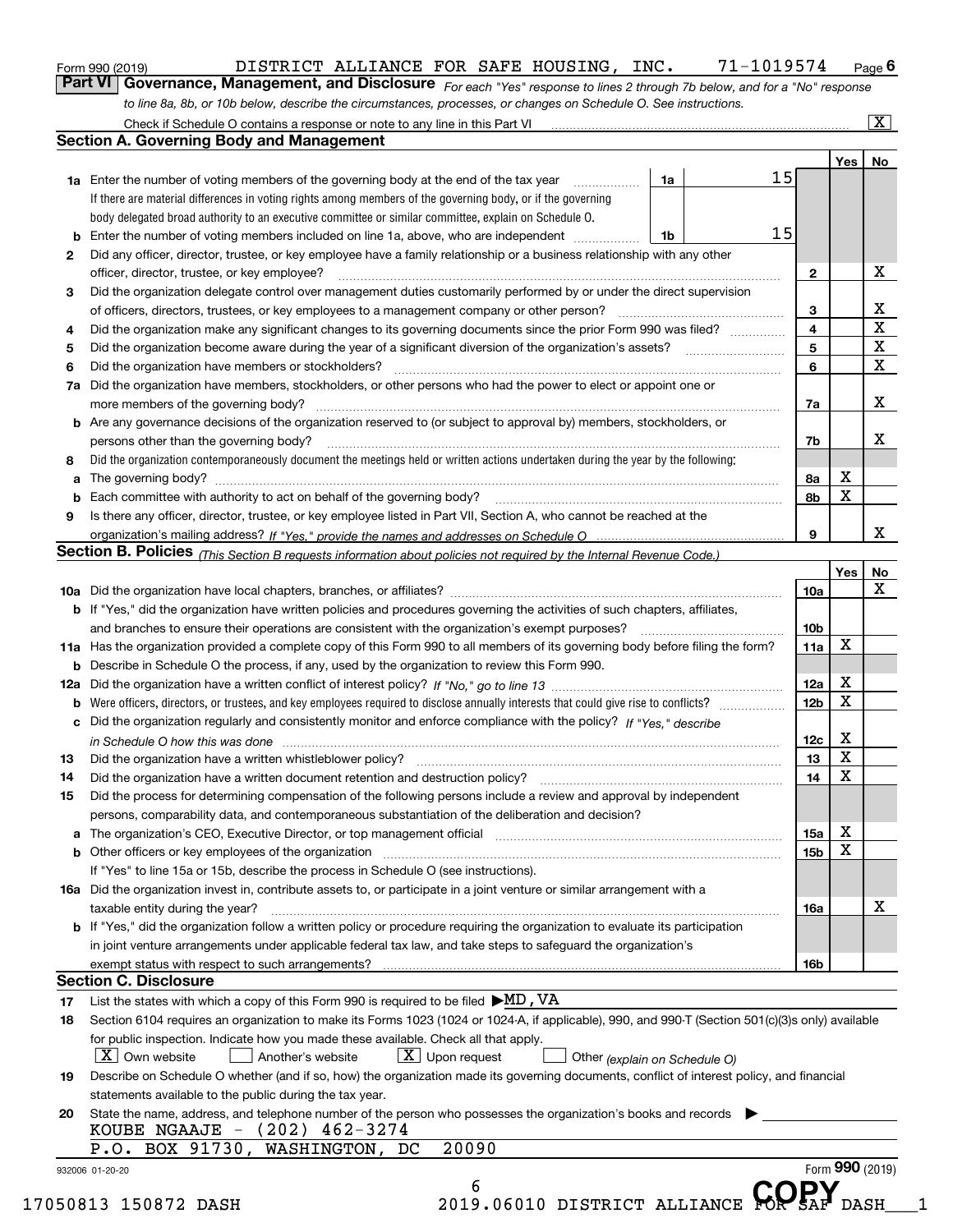Form 990 (2019) DISTRICT\_ALLIANCE\_FOR\_SAFE\_HOUSING,INC. 71-1019574 <sub>Page</sub><br>Part VIII Compensation of Officers\_Directors\_Trustees\_Key Employees\_Highest Compensated **7Part VII Compensation of Officers, Directors, Trustees, Key Employees, Highest Compensated Employees, and Independent Contractors**

Check if Schedule O contains a response or note to any line in this Part VII

**Section A. Officers, Directors, Trustees, Key Employees, and Highest Compensated Employees**

**1a**  Complete this table for all persons required to be listed. Report compensation for the calendar year ending with or within the organization's tax year. **•** List all of the organization's current officers, directors, trustees (whether individuals or organizations), regardless of amount of compensation.

 $\mathcal{L}^{\text{max}}$ 

 $\bullet$  List all of the organization's  $\,$ current key employees, if any. See instructions for definition of "key employee." Enter -0- in columns (D), (E), and (F) if no compensation was paid.

• List the organization's five current highest compensated employees (other than an officer, director, trustee, or key employee) who received report-■ List the organization's five current highest compensated employees (other than an officer, director, trustee, or key employee) who received report-<br>able compensation (Box 5 of Form W-2 and/or Box 7 of Form 1099-MISC) of

**•** List all of the organization's former officers, key employees, and highest compensated employees who received more than \$100,000 of reportable compensation from the organization and any related organizations.

**former directors or trustees**  ¥ List all of the organization's that received, in the capacity as a former director or trustee of the organization, more than \$10,000 of reportable compensation from the organization and any related organizations.

See instructions for the order in which to list the persons above.

Check this box if neither the organization nor any related organization compensated any current officer, director, or trustee.  $\mathcal{L}^{\text{max}}$ 

| (A)                              | (B)                                                |                                |                                                                  |                         | (C)          |                                   |        | (D)             | (E)             | (F)                          |
|----------------------------------|----------------------------------------------------|--------------------------------|------------------------------------------------------------------|-------------------------|--------------|-----------------------------------|--------|-----------------|-----------------|------------------------------|
| Name and title                   | Position<br>Average<br>(do not check more than one |                                |                                                                  |                         |              |                                   |        | Reportable      | Reportable      | Estimated                    |
|                                  | hours per                                          |                                | box, unless person is both an<br>officer and a director/trustee) |                         |              |                                   |        | compensation    | compensation    | amount of                    |
|                                  | week                                               |                                |                                                                  |                         |              |                                   |        | from            | from related    | other                        |
|                                  | (list any                                          |                                |                                                                  |                         |              |                                   |        | the             | organizations   | compensation                 |
|                                  | hours for                                          |                                |                                                                  |                         |              |                                   |        | organization    | (W-2/1099-MISC) | from the                     |
|                                  | related                                            |                                |                                                                  |                         |              |                                   |        | (W-2/1099-MISC) |                 | organization                 |
|                                  | organizations<br>below                             |                                |                                                                  |                         |              |                                   |        |                 |                 | and related<br>organizations |
|                                  | line)                                              | Individual trustee or director | Institutional trustee                                            | Officer                 | Key employee | Highest compensated<br>  employee | Former |                 |                 |                              |
| MARGARET HACSKAYLO<br>(1)        | 40.00                                              |                                |                                                                  |                         |              |                                   |        |                 |                 |                              |
| FOUNDER, CEO                     |                                                    |                                |                                                                  | X                       |              |                                   |        | 98,799.         | $\mathbf 0$ .   | 11,201.                      |
| KOUBE NGAAJE<br>(2)              | 40.00                                              |                                |                                                                  |                         |              |                                   |        |                 |                 |                              |
| EXECUTIVE DIRECTOR               |                                                    |                                |                                                                  | $\overline{\textbf{X}}$ |              |                                   |        | 100,827.        | 0.              | 2,173.                       |
| PATTI DEBOW<br>(3)               | 2.00                                               |                                |                                                                  |                         |              |                                   |        |                 |                 |                              |
| CHAIR                            |                                                    | $\mathbf X$                    |                                                                  | X                       |              |                                   |        | 0.              | $\mathbf 0$ .   | 0.                           |
| DONNA SHERARD<br>(4)             | $\overline{2.00}$                                  |                                |                                                                  |                         |              |                                   |        |                 |                 |                              |
| VICE CHAIR                       |                                                    | X                              |                                                                  | X                       |              |                                   |        | 0.              | $\mathbf 0$ .   | 0.                           |
| (5)<br>MAKI FUTAMI               | $\overline{2.00}$                                  |                                |                                                                  |                         |              |                                   |        |                 |                 |                              |
| <b>TREASURER</b>                 |                                                    | X                              |                                                                  | $\overline{\textbf{X}}$ |              |                                   |        | 0.              | $\mathbf 0$ .   | 0.                           |
| ASHLEY BAQUIE<br>(6)             | $\overline{2.00}$                                  |                                |                                                                  |                         |              |                                   |        |                 |                 |                              |
| <b>SECRETARY</b>                 |                                                    | X                              |                                                                  | $\overline{\textbf{X}}$ |              |                                   |        | 0.              | $\mathbf 0$ .   | 0.                           |
| SAMANTHA BARLOW<br>(7)           | $\overline{2.00}$                                  |                                |                                                                  |                         |              |                                   |        |                 |                 |                              |
| BOARD MEMBER                     |                                                    | X                              |                                                                  | $\overline{\textbf{X}}$ |              |                                   |        | 0.              | $\mathbf 0$ .   | $\mathbf 0$ .                |
| <b>JORDAN BROOKS</b><br>(8)      | $\overline{2.00}$                                  |                                |                                                                  |                         |              |                                   |        |                 |                 |                              |
| BOARD MEMBER                     |                                                    | X                              |                                                                  | $\overline{\textbf{X}}$ |              |                                   |        | 0.              | $\mathbf 0$ .   | $\mathbf 0$ .                |
| NATASHA BROWN<br>(9)             | $\overline{2.00}$                                  |                                |                                                                  |                         |              |                                   |        |                 |                 |                              |
| BOARD MEMBER                     |                                                    | X                              |                                                                  | $\overline{\textbf{X}}$ |              |                                   |        | 0.              | $\mathbf 0$ .   | $\mathbf 0$ .                |
| (10) KURT CONWAY                 | 1.00                                               |                                |                                                                  |                         |              |                                   |        |                 |                 |                              |
| BOARD MEMBER - UNTIL 12/2019     |                                                    | X                              |                                                                  |                         |              |                                   |        | 0.              | $\mathbf 0$ .   | $\mathbf 0$ .                |
| (11) TRACY DAVIS, ESQ            | 1.00                                               |                                |                                                                  |                         |              |                                   |        |                 |                 |                              |
| BOARD MEMBER                     |                                                    | X                              |                                                                  |                         |              |                                   |        | 0.              | $\mathbf 0$ .   | $\mathbf 0$ .                |
| (12) JASON DITTRICH              | 1.00                                               |                                |                                                                  |                         |              |                                   |        |                 |                 |                              |
| BOARD MEMBER                     |                                                    | X                              |                                                                  |                         |              |                                   |        | 0.              | $\mathbf 0$ .   | 0.                           |
| (13) ELIZABETH GROSSMAN          | 1.00                                               |                                |                                                                  |                         |              |                                   |        |                 |                 |                              |
| BOARD MEMBER - UNTIL 12/2019     |                                                    | X                              |                                                                  |                         |              |                                   |        | 0.              | $\mathbf 0$ .   | 0.                           |
| (14) LAURA F. LAEMMLE-WEIDENFELD | 1.00                                               |                                |                                                                  |                         |              |                                   |        |                 |                 |                              |
| BOARD MEMBER                     |                                                    | X                              |                                                                  |                         |              |                                   |        | 0.              | $\mathbf 0$ .   | 0.                           |
| (15) JENNIFER LEE                | 1.00                                               |                                |                                                                  |                         |              |                                   |        |                 |                 |                              |
| BOARD MEMBER - UNTIL 12/2019     |                                                    | X                              |                                                                  |                         |              |                                   |        | $\mathbf 0$ .   | $\mathbf 0$ .   | $0_{.}$                      |
| (16) JOSE MORALES                | 1.00                                               | X                              |                                                                  |                         |              |                                   |        | $\mathbf 0$ .   | $\mathbf 0$ .   |                              |
| BOARD MEMBER<br>(17) AMY MYERS   | 1.00                                               |                                |                                                                  |                         |              |                                   |        |                 |                 | 0.                           |
| BOARD MEMBER - UNTIL 12/2019     |                                                    | X                              |                                                                  |                         |              |                                   |        | 0.              | 0.              | 0.                           |
|                                  |                                                    |                                |                                                                  |                         |              |                                   |        |                 |                 | Form 990 (2019)              |
| 932007 01-20-20                  |                                                    |                                |                                                                  | 7                       |              |                                   |        |                 |                 | <b>AARV</b>                  |

7

17050813 150872 DASH 2019.06010 DISTRICT ALLIANCE **COPSAF** DASH 1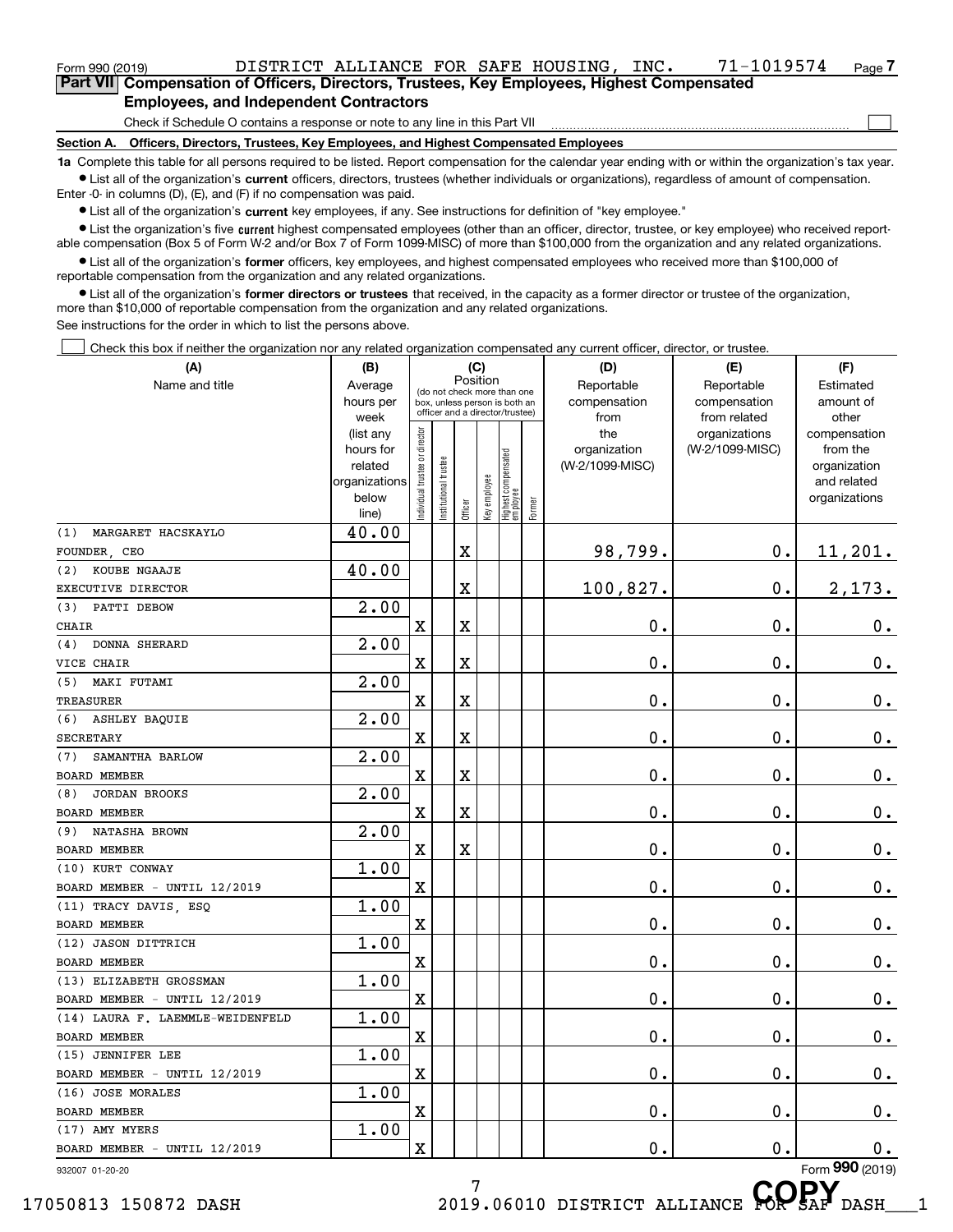|                 | Form 990 (2019)                                        |                                                                                                                                                                                                                                                                           |                                                         |                                                                                                                    |                       |         |              |                                  |        | DISTRICT ALLIANCE FOR SAFE HOUSING, INC.         | 71-1019574                                                         |                           |                     |                                                          | Page 8           |
|-----------------|--------------------------------------------------------|---------------------------------------------------------------------------------------------------------------------------------------------------------------------------------------------------------------------------------------------------------------------------|---------------------------------------------------------|--------------------------------------------------------------------------------------------------------------------|-----------------------|---------|--------------|----------------------------------|--------|--------------------------------------------------|--------------------------------------------------------------------|---------------------------|---------------------|----------------------------------------------------------|------------------|
| <b>Part VII</b> |                                                        | Section A. Officers, Directors, Trustees, Key Employees, and Highest Compensated Employees (continued)                                                                                                                                                                    |                                                         |                                                                                                                    |                       |         |              |                                  |        |                                                  |                                                                    |                           |                     |                                                          |                  |
|                 |                                                        | (A)<br>Name and title                                                                                                                                                                                                                                                     | (B)<br>Average<br>hours per<br>week<br>(list any        | (C)<br>Position<br>(do not check more than one<br>box, unless person is both an<br>officer and a director/trustee) |                       |         |              |                                  |        | (D)<br>Reportable<br>compensation<br>from<br>the | (E)<br>Reportable<br>compensation<br>from related<br>organizations |                           |                     | (F)<br>Estimated<br>amount of<br>other<br>compensation   |                  |
|                 |                                                        |                                                                                                                                                                                                                                                                           | hours for<br>related<br>organizations<br>below<br>line) | Individual trustee or director                                                                                     | Institutional trustee | Officer | Key employee | Highest compensated<br> employee | Former | organization<br>(W-2/1099-MISC)                  | (W-2/1099-MISC)                                                    |                           |                     | from the<br>organization<br>and related<br>organizations |                  |
|                 | (18) NAJMA L. ROBERTS<br><b>BOARD MEMBER</b>           |                                                                                                                                                                                                                                                                           | 1.00                                                    | X                                                                                                                  |                       |         |              |                                  |        | 0.                                               |                                                                    | 0.                        |                     |                                                          | О.               |
|                 | (19) RYAN G. SEGARS<br><b>BOARD MEMBER</b>             |                                                                                                                                                                                                                                                                           | 1.00                                                    | X                                                                                                                  |                       |         |              |                                  |        | 0.                                               |                                                                    | 0.                        |                     |                                                          | 0.               |
|                 | (20) PATRICIA STAUGLER<br>BOARD MEMBER                 |                                                                                                                                                                                                                                                                           | 1.00                                                    | X                                                                                                                  |                       |         |              |                                  |        | 0.                                               |                                                                    | 0.                        |                     |                                                          | 0.               |
|                 | (21) CAREY TARBELL<br>BOARD MEMBER                     |                                                                                                                                                                                                                                                                           | 1.00                                                    | X                                                                                                                  |                       |         |              |                                  |        | 0.                                               |                                                                    | 0.                        |                     |                                                          | 0.               |
|                 | (22) ERNESTINE WHITING<br>BOARD MEMBER - UNTIL 12/2019 |                                                                                                                                                                                                                                                                           | 1.00                                                    | X                                                                                                                  |                       |         |              |                                  |        | 0.                                               |                                                                    | 0.                        |                     |                                                          | $0$ .            |
|                 |                                                        |                                                                                                                                                                                                                                                                           |                                                         |                                                                                                                    |                       |         |              |                                  |        |                                                  |                                                                    |                           |                     |                                                          |                  |
|                 |                                                        |                                                                                                                                                                                                                                                                           |                                                         |                                                                                                                    |                       |         |              |                                  |        |                                                  |                                                                    |                           |                     |                                                          |                  |
|                 |                                                        |                                                                                                                                                                                                                                                                           |                                                         |                                                                                                                    |                       |         |              |                                  |        |                                                  |                                                                    |                           |                     |                                                          |                  |
|                 |                                                        |                                                                                                                                                                                                                                                                           |                                                         |                                                                                                                    |                       |         |              |                                  |        |                                                  |                                                                    |                           |                     |                                                          |                  |
|                 |                                                        | c Total from continuation sheets to Part VII, Section A                                                                                                                                                                                                                   |                                                         |                                                                                                                    |                       |         |              |                                  |        | 199,626.<br>0.                                   |                                                                    | $0$ .<br>$\overline{0}$ . |                     |                                                          | 13,374.<br>$0$ . |
| $\mathbf{2}$    |                                                        | Total number of individuals (including but not limited to those listed above) who received more than \$100,000 of reportable                                                                                                                                              |                                                         |                                                                                                                    |                       |         |              |                                  |        | 199,626.                                         |                                                                    | $\overline{0}$ .          |                     | 13,374.                                                  |                  |
|                 |                                                        | compensation from the organization $\blacktriangleright$                                                                                                                                                                                                                  |                                                         |                                                                                                                    |                       |         |              |                                  |        |                                                  |                                                                    |                           |                     | Yes                                                      | 1<br>No          |
| 3               |                                                        | Did the organization list any former officer, director, trustee, key employee, or highest compensated employee on<br>line 1a? If "Yes," complete Schedule J for such individual manufactured contained and the line 1a? If "Yes," complete Schedule J for such individual |                                                         |                                                                                                                    |                       |         |              |                                  |        |                                                  |                                                                    |                           | 3                   |                                                          | X                |
|                 |                                                        | For any individual listed on line 1a, is the sum of reportable compensation and other compensation from the organization                                                                                                                                                  |                                                         |                                                                                                                    |                       |         |              |                                  |        |                                                  |                                                                    |                           | 4                   |                                                          | х                |
| 5               |                                                        | Did any person listed on line 1a receive or accrue compensation from any unrelated organization or individual for services                                                                                                                                                |                                                         |                                                                                                                    |                       |         |              |                                  |        |                                                  |                                                                    |                           |                     |                                                          | х                |
|                 |                                                        | <b>Section B. Independent Contractors</b>                                                                                                                                                                                                                                 |                                                         |                                                                                                                    |                       |         |              |                                  |        |                                                  |                                                                    |                           | 5                   |                                                          |                  |
| 1               |                                                        | Complete this table for your five highest compensated independent contractors that received more than \$100,000 of compensation from<br>the organization. Report compensation for the calendar year ending with or within the organization's tax year.                    |                                                         |                                                                                                                    |                       |         |              |                                  |        |                                                  |                                                                    |                           |                     |                                                          |                  |
|                 |                                                        | (A)<br>Name and business address                                                                                                                                                                                                                                          |                                                         |                                                                                                                    | <b>NONE</b>           |         |              |                                  |        | (B)<br>Description of services                   |                                                                    |                           | (C)<br>Compensation |                                                          |                  |
|                 |                                                        |                                                                                                                                                                                                                                                                           |                                                         |                                                                                                                    |                       |         |              |                                  |        |                                                  |                                                                    |                           |                     |                                                          |                  |
|                 |                                                        |                                                                                                                                                                                                                                                                           |                                                         |                                                                                                                    |                       |         |              |                                  |        |                                                  |                                                                    |                           |                     |                                                          |                  |
|                 |                                                        |                                                                                                                                                                                                                                                                           |                                                         |                                                                                                                    |                       |         |              |                                  |        |                                                  |                                                                    |                           |                     |                                                          |                  |
|                 |                                                        |                                                                                                                                                                                                                                                                           |                                                         |                                                                                                                    |                       |         |              |                                  |        |                                                  |                                                                    |                           |                     |                                                          |                  |
|                 |                                                        |                                                                                                                                                                                                                                                                           |                                                         |                                                                                                                    |                       |         |              |                                  |        |                                                  |                                                                    |                           |                     |                                                          |                  |
| 2               |                                                        | Total number of independent contractors (including but not limited to those listed above) who received more than<br>\$100,000 of compensation from the organization                                                                                                       |                                                         |                                                                                                                    |                       |         | 0            |                                  |        |                                                  |                                                                    |                           |                     |                                                          |                  |
|                 |                                                        |                                                                                                                                                                                                                                                                           |                                                         |                                                                                                                    |                       |         |              |                                  |        |                                                  |                                                                    |                           | Form 990 (2019)     |                                                          |                  |

932008 01-20-20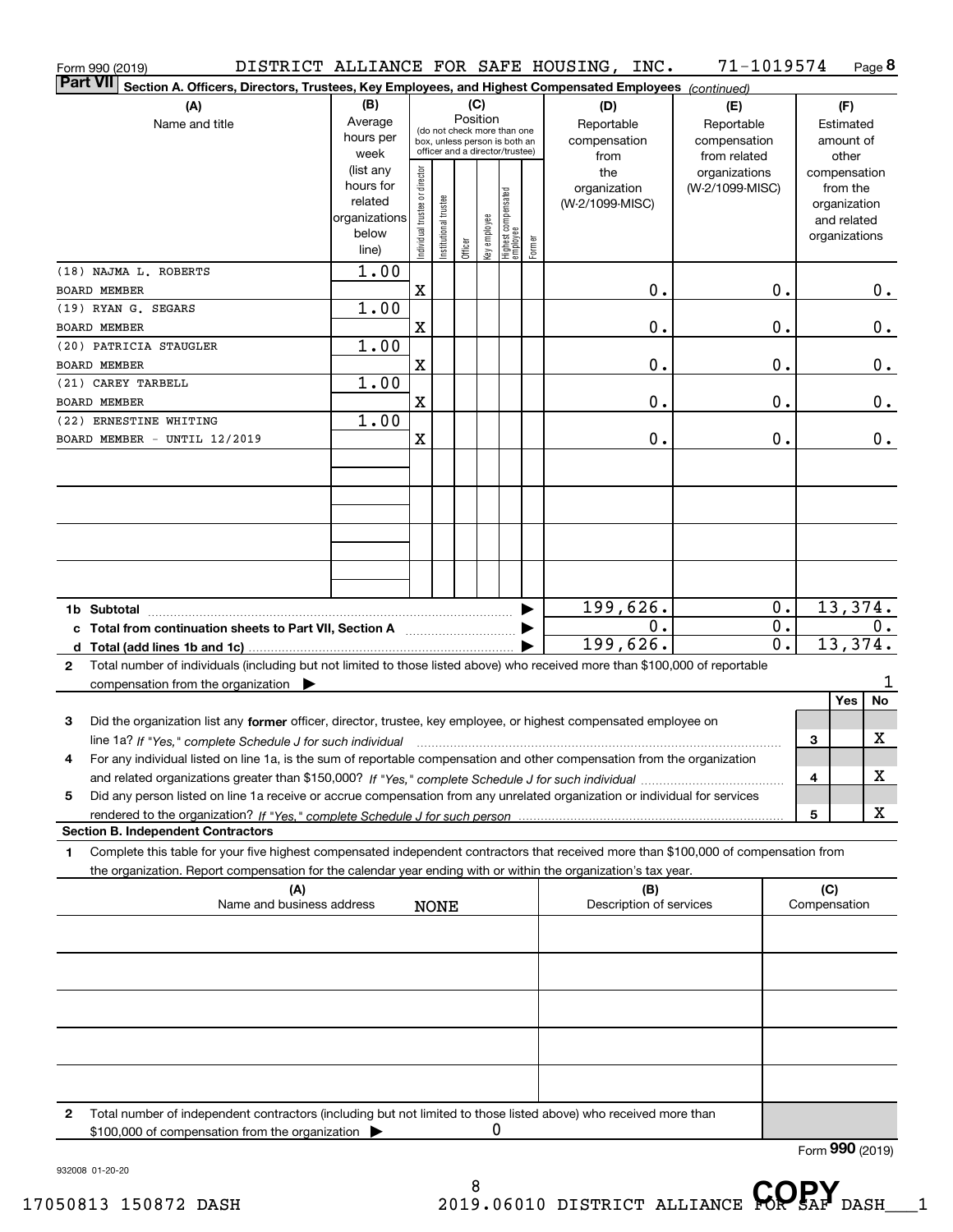|                                                           | Form 990 (2019)   |                                                                                                                                                                                                                                                                                                                    |                                                                                 |                                                                     | DISTRICT ALLIANCE FOR SAFE HOUSING, INC. |                                                                                              | 71-1019574                    | Page 9                                                          |
|-----------------------------------------------------------|-------------------|--------------------------------------------------------------------------------------------------------------------------------------------------------------------------------------------------------------------------------------------------------------------------------------------------------------------|---------------------------------------------------------------------------------|---------------------------------------------------------------------|------------------------------------------|----------------------------------------------------------------------------------------------|-------------------------------|-----------------------------------------------------------------|
|                                                           | <b>Part VIII</b>  | <b>Statement of Revenue</b>                                                                                                                                                                                                                                                                                        |                                                                                 |                                                                     |                                          |                                                                                              |                               |                                                                 |
|                                                           |                   | Check if Schedule O contains a response or note to any line in this Part VIII                                                                                                                                                                                                                                      |                                                                                 |                                                                     | (A)<br>Total revenue                     | $\overline{(\mathsf{B})}$ $\overline{(\mathsf{C})}$<br>Related or exempt<br>function revenue | Unrelated<br>business revenue | (D)<br>Revenue excluded<br>from tax under<br>sections 512 - 514 |
| Contributions, Gifts, Grants<br>and Other Similar Amounts | b<br>е<br>a<br>h. | 1 a Federated campaigns<br>Membership dues<br>$\ldots \ldots \ldots \ldots \ldots$<br>c Fundraising events<br>d Related organizations<br>Government grants (contributions)<br>f All other contributions, gifts, grants, and<br>similar amounts not included above<br>Noncash contributions included in lines 1a-1f | 1a<br>1 <sub>b</sub><br>1 <sub>c</sub><br>1 <sub>d</sub><br>1e<br>1f<br>$1g$ \$ | 7,208.<br>3,517,439.<br>929,603.<br>30,094.<br><b>Business Code</b> | 4,454,250.                               |                                                                                              |                               |                                                                 |
| Program Service<br>Revenue                                | с<br>d<br>е       | 2 a CONTRACT SERVICES<br><b>b FORGIVENESS OF LOAN</b><br><u> 1989 - Johann Barn, mars ann an t-Amhain Aonaich ann an t-Aonaich an t-Aonaich ann an t-Aonaich ann an t-Aon</u><br><u> 1989 - Johann Stein, marwolaethau a bhann an t-Amhair an t-Amhair an t-Amhair an t-Amhair an t-Amhair an t-A</u>              |                                                                                 | 900099<br>900099                                                    | 177,170.<br>81, 292.                     | 177,170.<br>81,292.                                                                          |                               |                                                                 |
|                                                           |                   | f All other program service revenue                                                                                                                                                                                                                                                                                |                                                                                 |                                                                     | 258,462.                                 |                                                                                              |                               |                                                                 |
|                                                           | a<br>3<br>4       | Investment income (including dividends, interest, and<br>Income from investment of tax-exempt bond proceeds                                                                                                                                                                                                        |                                                                                 |                                                                     | 19,233.                                  |                                                                                              |                               | 19,233.                                                         |
|                                                           | 5<br>b<br>c       | 6а<br>6 a Gross rents<br>.<br>6b<br>Less: rental expenses<br>Rental income or (loss)<br>6c<br><b>d</b> Net rental income or (loss)                                                                                                                                                                                 | (i) Real                                                                        | (ii) Personal                                                       |                                          |                                                                                              |                               |                                                                 |
| evenue                                                    |                   | 7 a Gross amount from sales of<br>assets other than inventory<br>7a<br><b>b</b> Less: cost or other basis<br>7b<br>and sales expenses <b>contained</b>                                                                                                                                                             | (i) Securities                                                                  | (ii) Other                                                          |                                          |                                                                                              |                               |                                                                 |
|                                                           |                   | 7c<br>c Gain or (loss)                                                                                                                                                                                                                                                                                             |                                                                                 |                                                                     |                                          |                                                                                              |                               |                                                                 |
| Œ<br>Other                                                |                   | 8 a Gross income from fundraising events (not<br>including \$<br><u>of</u> of<br>contributions reported on line 1c). See                                                                                                                                                                                           | 8a                                                                              |                                                                     |                                          |                                                                                              |                               |                                                                 |
|                                                           |                   | <b>b</b> Less: direct expenses <i>manually contained</i>                                                                                                                                                                                                                                                           | 8b                                                                              |                                                                     |                                          |                                                                                              |                               |                                                                 |
|                                                           |                   | c Net income or (loss) from fundraising events<br>9 a Gross income from gaming activities. See<br><b>b</b> Less: direct expenses <b>manually</b>                                                                                                                                                                   | 9a<br>9b                                                                        |                                                                     |                                          |                                                                                              |                               |                                                                 |
|                                                           |                   | c Net income or (loss) from gaming activities<br>10 a Gross sales of inventory, less returns                                                                                                                                                                                                                       |                                                                                 |                                                                     |                                          |                                                                                              |                               |                                                                 |
|                                                           |                   | <b>b</b> Less: cost of goods sold                                                                                                                                                                                                                                                                                  | 10a<br>10 <sub>b</sub>                                                          |                                                                     |                                          |                                                                                              |                               |                                                                 |
|                                                           |                   | c Net income or (loss) from sales of inventory                                                                                                                                                                                                                                                                     |                                                                                 |                                                                     |                                          |                                                                                              |                               |                                                                 |
| Miscellaneous<br>Revenue                                  |                   | 11 a NASH REIMBURSEMENT<br><b>b LAUNDRY/VENDING INCOME</b><br>c REFUNDS/REIMBURSEMENTS                                                                                                                                                                                                                             |                                                                                 | <b>Business Code</b><br>900099<br>900099<br>900099<br>900099        | 128,567.<br>2,920.<br>541.<br>99.        |                                                                                              |                               | 128,567.<br>2,920.<br>541.<br>99.                               |
|                                                           |                   |                                                                                                                                                                                                                                                                                                                    |                                                                                 |                                                                     | 132,127.                                 |                                                                                              |                               |                                                                 |
|                                                           | 12                |                                                                                                                                                                                                                                                                                                                    |                                                                                 | $\blacktriangleright$                                               | $\sqrt{4,864}$ , 072.                    | 258,462.                                                                                     | $0$ .                         | 151, 360.                                                       |
|                                                           | 932009 01-20-20   |                                                                                                                                                                                                                                                                                                                    |                                                                                 |                                                                     | 9                                        |                                                                                              |                               | Form 990 (2019)<br>CODV                                         |

17050813 150872 DASH 2019.06010 DISTRICT ALLIANCE **COPSAF** DASH 1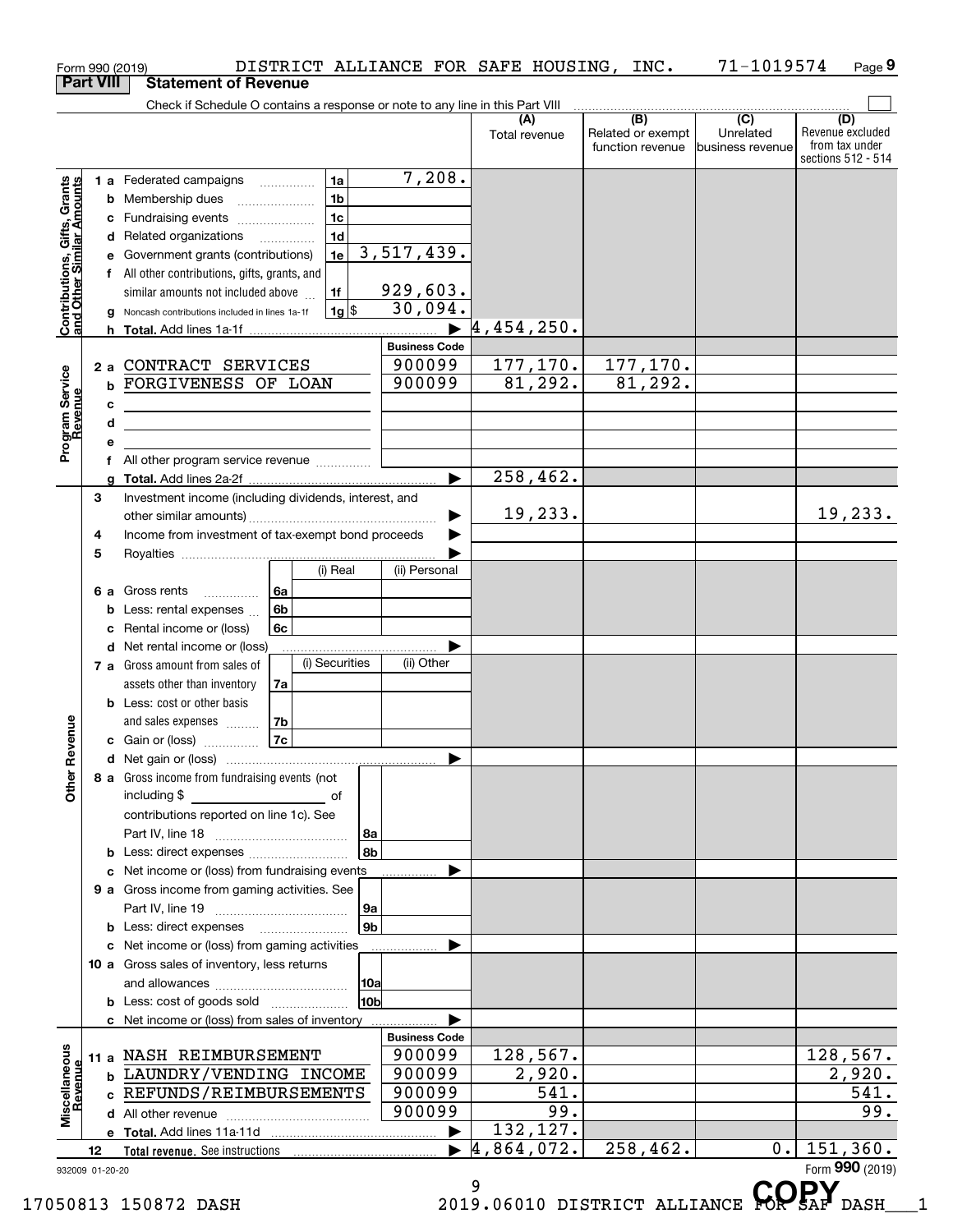#### Form 990 (2019) DISTRICT\_ALLIANCE\_FOR\_SAFE\_HOUSING,INC。 71-1019574 <sub>Page</sub><br>Part IX | Statement of Functional Expenses **10 Part IX Statement of Functional Expenses**

*Section 501(c)(3) and 501(c)(4) organizations must complete all columns. All other organizations must complete column (A).*

|              | Do not include amounts reported on lines 6b,<br>7b, 8b, 9b, and 10b of Part VIII.                                                                                                                          | (A)<br>Total expenses | (B)<br>Program service<br>expenses | $\overline{C}$<br>Management and<br>general expenses | (D)<br>Fundraising<br>expenses |
|--------------|------------------------------------------------------------------------------------------------------------------------------------------------------------------------------------------------------------|-----------------------|------------------------------------|------------------------------------------------------|--------------------------------|
| 1.           | Grants and other assistance to domestic organizations                                                                                                                                                      |                       |                                    |                                                      |                                |
|              | and domestic governments. See Part IV, line 21                                                                                                                                                             |                       |                                    |                                                      |                                |
| $\mathbf{2}$ | Grants and other assistance to domestic                                                                                                                                                                    |                       |                                    |                                                      |                                |
|              | individuals. See Part IV, line 22                                                                                                                                                                          | 493,498.              | 493,498.                           |                                                      |                                |
| 3            | Grants and other assistance to foreign                                                                                                                                                                     |                       |                                    |                                                      |                                |
|              | organizations, foreign governments, and foreign                                                                                                                                                            |                       |                                    |                                                      |                                |
|              | individuals. See Part IV, lines 15 and 16                                                                                                                                                                  |                       |                                    |                                                      |                                |
| 4            | Benefits paid to or for members                                                                                                                                                                            |                       |                                    |                                                      |                                |
| 5            | Compensation of current officers, directors,                                                                                                                                                               |                       |                                    |                                                      |                                |
|              |                                                                                                                                                                                                            | 237,857.              | 131,142.                           | 75,695.                                              | 31,020.                        |
| 6            | Compensation not included above to disqualified                                                                                                                                                            |                       |                                    |                                                      |                                |
|              | persons (as defined under section 4958(f)(1)) and                                                                                                                                                          |                       |                                    |                                                      |                                |
|              | persons described in section 4958(c)(3)(B)                                                                                                                                                                 |                       |                                    |                                                      |                                |
| 7            |                                                                                                                                                                                                            | 1,709,388.            | 1,567,334.                         | 8,620.                                               | 133,434.                       |
| 8            | Pension plan accruals and contributions (include                                                                                                                                                           |                       |                                    |                                                      |                                |
|              | section 401(k) and 403(b) employer contributions)                                                                                                                                                          |                       |                                    |                                                      |                                |
| 9            |                                                                                                                                                                                                            | 151,558.              | 95,666.                            | 49,093.                                              | $\frac{6,799.}{14,324.}$       |
| 10           |                                                                                                                                                                                                            | 165,590.              | 142, 103.                          | 9,163.                                               |                                |
| 11           | Fees for services (nonemployees):                                                                                                                                                                          |                       |                                    |                                                      |                                |
| a            |                                                                                                                                                                                                            |                       |                                    |                                                      |                                |
| b            |                                                                                                                                                                                                            |                       |                                    | 185, 301.                                            |                                |
| c            |                                                                                                                                                                                                            | 185,301.              |                                    |                                                      |                                |
| d            |                                                                                                                                                                                                            | 80,000.               |                                    |                                                      | 80,000.                        |
| e            | Professional fundraising services. See Part IV, line 17                                                                                                                                                    |                       |                                    |                                                      |                                |
| f            | Investment management fees                                                                                                                                                                                 |                       |                                    |                                                      |                                |
| g            | Other. (If line 11g amount exceeds 10% of line 25,                                                                                                                                                         | 392, 278.             | 265,926.                           | 74,689.                                              | 51,663.                        |
|              | column (A) amount, list line 11g expenses on Sch 0.)                                                                                                                                                       |                       |                                    |                                                      |                                |
| 12           |                                                                                                                                                                                                            | 509, 197.             | 455,132.                           | 41,679.                                              | 12,386.                        |
| 13           |                                                                                                                                                                                                            | 55,897.               | 35, 295.                           | 20, 334.                                             | 268.                           |
| 14           |                                                                                                                                                                                                            |                       |                                    |                                                      |                                |
| 15<br>16     |                                                                                                                                                                                                            | 456,083.              | 456,083.                           |                                                      |                                |
| 17           | Travel                                                                                                                                                                                                     | 17,333.               | 15, 230.                           | 2,075.                                               | 28.                            |
| 18           | Payments of travel or entertainment expenses                                                                                                                                                               |                       |                                    |                                                      |                                |
|              | for any federal, state, or local public officials                                                                                                                                                          |                       |                                    |                                                      |                                |
| 19           | Conferences, conventions, and meetings                                                                                                                                                                     | 4,205.                |                                    | 4,205.                                               |                                |
| 20           | Interest                                                                                                                                                                                                   | 27,326.               | 12,270.                            | 15,056.                                              |                                |
| 21           |                                                                                                                                                                                                            |                       |                                    |                                                      |                                |
| 22           | Depreciation, depletion, and amortization                                                                                                                                                                  | 276, 386.             | 255,003.                           | 21, 383.                                             |                                |
| 23           | Insurance                                                                                                                                                                                                  | 46,210.               | 46, 210.                           |                                                      |                                |
| 24           | Other expenses. Itemize expenses not covered<br>above (List miscellaneous expenses on line 24e. If<br>line 24e amount exceeds 10% of line 25, column (A)<br>amount, list line 24e expenses on Schedule O.) |                       |                                    |                                                      |                                |
| a            |                                                                                                                                                                                                            |                       |                                    |                                                      |                                |
| b            | <u> 1989 - Johann Barbara, martin amerikan basar dan berasal dan berasal dalam basar dalam basar dalam basar dala</u>                                                                                      |                       |                                    |                                                      |                                |
| c            | <u> 1989 - Johann Stein, mars an deus Amerikaansk kommunister (</u>                                                                                                                                        |                       |                                    |                                                      |                                |
| d            | <u> 1989 - Johann Barbara, martin amerikan basar dan berasal dan berasal dalam basar dalam basar dalam basar dala</u>                                                                                      |                       |                                    |                                                      |                                |
|              | e All other expenses                                                                                                                                                                                       |                       |                                    |                                                      |                                |
| 25           | Total functional expenses. Add lines 1 through 24e                                                                                                                                                         | 4,808,107.            | 3,970,892.                         | $\overline{507,293}$ .                               | 329,922.                       |
| 26           | Joint costs. Complete this line only if the organization                                                                                                                                                   |                       |                                    |                                                      |                                |
|              | reported in column (B) joint costs from a combined                                                                                                                                                         |                       |                                    |                                                      |                                |
|              | educational campaign and fundraising solicitation.                                                                                                                                                         |                       |                                    |                                                      |                                |
|              | Check here $\blacktriangleright$<br>if following SOP 98-2 (ASC 958-720)                                                                                                                                    |                       |                                    |                                                      |                                |
|              | 932010 01-20-20                                                                                                                                                                                            |                       |                                    |                                                      | Form 990 (2019)                |
|              |                                                                                                                                                                                                            | 1 N                   |                                    |                                                      | <b>AARV</b>                    |

 $10$   $CDV$ 17050813 150872 DASH 2019.06010 DISTRICT ALLIANCE **COPSAF** DASH 1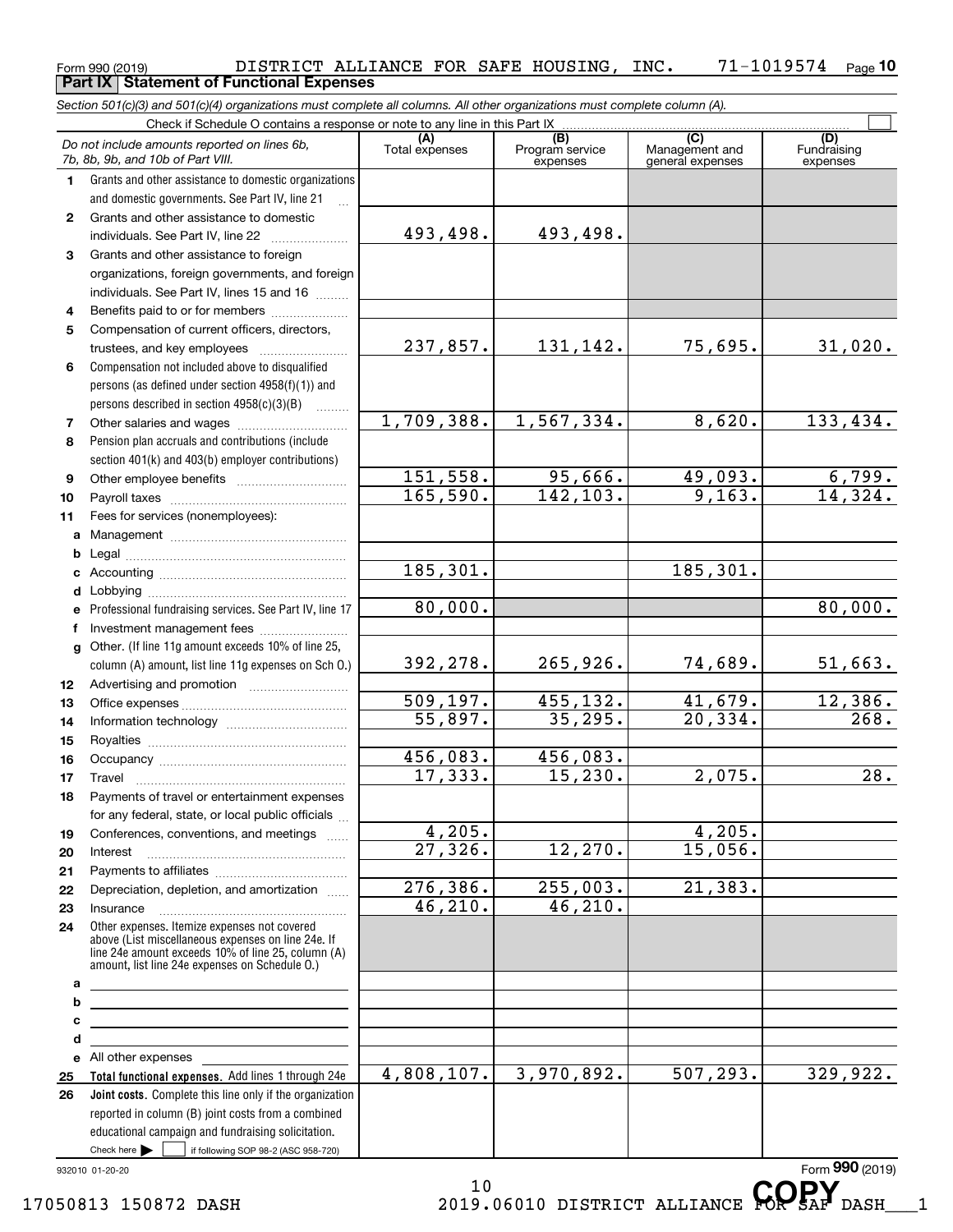| Form 990 (2019)               | DISTRICT ALLIANCE FOR SAFE HOUSING, |  | INC. | 71-1019574 | Page 11 |
|-------------------------------|-------------------------------------|--|------|------------|---------|
| <b>Part X   Balance Sheet</b> |                                     |  |      |            |         |

|                             |                         | Check if Schedule O contains a response or note to any line in this Part X                                                                                                                                                     |                          |                  |                           |
|-----------------------------|-------------------------|--------------------------------------------------------------------------------------------------------------------------------------------------------------------------------------------------------------------------------|--------------------------|------------------|---------------------------|
|                             |                         |                                                                                                                                                                                                                                | (A)<br>Beginning of year |                  | (B)<br>End of year        |
|                             | 1                       |                                                                                                                                                                                                                                | 282,787.                 | $\mathbf{1}$     | 314,013.                  |
|                             | 2                       |                                                                                                                                                                                                                                | 2, 254, 178.             | $\overline{2}$   | 2,001,224.                |
|                             | з                       |                                                                                                                                                                                                                                | 448,836.                 | $\mathbf{3}$     | 1,220,297.                |
|                             | 4                       |                                                                                                                                                                                                                                | 203.                     | 4                | 0.                        |
|                             | 5                       | Loans and other receivables from any current or former officer, director,                                                                                                                                                      |                          |                  |                           |
|                             |                         | trustee, key employee, creator or founder, substantial contributor, or 35%                                                                                                                                                     |                          |                  |                           |
|                             |                         | controlled entity or family member of any of these persons                                                                                                                                                                     |                          | 5                |                           |
|                             | 6                       | Loans and other receivables from other disqualified persons (as defined                                                                                                                                                        |                          |                  |                           |
|                             |                         | under section $4958(f)(1)$ , and persons described in section $4958(c)(3)(B)$                                                                                                                                                  | $\ldots$                 | 6                |                           |
|                             | $\overline{\mathbf{r}}$ |                                                                                                                                                                                                                                |                          | $\overline{7}$   |                           |
| Assets                      | 8                       |                                                                                                                                                                                                                                |                          | 8                |                           |
|                             | 9                       | Prepaid expenses and deferred charges                                                                                                                                                                                          | 24,542.                  | $\boldsymbol{9}$ | 37,161.                   |
|                             |                         | 10a Land, buildings, and equipment: cost or other                                                                                                                                                                              |                          |                  |                           |
|                             |                         | basis. Complete Part VI of Schedule D  10a   11, 363, 497.                                                                                                                                                                     |                          |                  |                           |
|                             | b                       | 2,920,898.<br>10 <sub>b</sub><br>Less: accumulated depreciation<br>. 1                                                                                                                                                         | 8,603,644.               | 10 <sub>c</sub>  | 8,442,599.                |
|                             | 11                      |                                                                                                                                                                                                                                |                          | 11               |                           |
|                             | 12                      |                                                                                                                                                                                                                                |                          | 12               |                           |
|                             | 13                      |                                                                                                                                                                                                                                |                          | 13               |                           |
|                             | 14                      |                                                                                                                                                                                                                                | 4,767.                   | 14<br>15         | 4,767.                    |
|                             | 15<br>16                |                                                                                                                                                                                                                                | 11,618,957.              | 16               | 12,020,061.               |
|                             | 17                      |                                                                                                                                                                                                                                | 559,656.                 | 17               | 692, 242.                 |
|                             | 18                      |                                                                                                                                                                                                                                |                          | 18               |                           |
|                             | 19                      | Deferred revenue manual contracts and contracts are contracted and contract and contract are contracted and contract are contracted and contract are contracted and contract are contracted and contract are contracted and co | 5,035.                   | 19               | $\overline{5,233}$ .      |
|                             | 20                      |                                                                                                                                                                                                                                |                          | 20               |                           |
|                             | 21                      | Escrow or custodial account liability. Complete Part IV of Schedule D<br>1.1.1.1.1.1.1.1.1                                                                                                                                     |                          | 21               |                           |
|                             | 22                      | Loans and other payables to any current or former officer, director,                                                                                                                                                           |                          |                  |                           |
| Liabilities                 |                         | trustee, key employee, creator or founder, substantial contributor, or 35%                                                                                                                                                     |                          |                  |                           |
|                             |                         | controlled entity or family member of any of these persons                                                                                                                                                                     |                          | 22               |                           |
|                             | 23                      | Secured mortgages and notes payable to unrelated third parties                                                                                                                                                                 | 8,289,049.               | 23               | 8, 315, 154.              |
|                             | 24                      | Unsecured notes and loans payable to unrelated third parties                                                                                                                                                                   |                          | 24               | 186, 250.                 |
|                             | 25                      | Other liabilities (including federal income tax, payables to related third                                                                                                                                                     |                          |                  |                           |
|                             |                         | parties, and other liabilities not included on lines 17-24). Complete Part X                                                                                                                                                   |                          |                  |                           |
|                             |                         | of Schedule D                                                                                                                                                                                                                  |                          | 25               |                           |
|                             | 26                      | Total liabilities. Add lines 17 through 25<br><u></u>                                                                                                                                                                          | 8,853,740.               | 26               | 9,198,879.                |
|                             |                         | Organizations that follow FASB ASC 958, check here $\blacktriangleright \boxed{X}$                                                                                                                                             |                          |                  |                           |
|                             |                         | and complete lines 27, 28, 32, and 33.                                                                                                                                                                                         | 184,223.                 |                  | 353,973.                  |
|                             | 27                      | Net assets without donor restrictions                                                                                                                                                                                          | 2,580,994.               | 27               | $\overline{2,467,209}$ .  |
|                             | 28                      | Net assets with donor restrictions<br>Organizations that do not follow FASB ASC 958, check here $\triangleright$                                                                                                               |                          | 28               |                           |
|                             |                         | and complete lines 29 through 33.                                                                                                                                                                                              |                          |                  |                           |
|                             | 29                      |                                                                                                                                                                                                                                |                          | 29               |                           |
|                             | 30                      | Paid-in or capital surplus, or land, building, or equipment fund                                                                                                                                                               |                          | 30               |                           |
|                             | 31                      | Retained earnings, endowment, accumulated income, or other funds                                                                                                                                                               |                          | 31               |                           |
| Net Assets or Fund Balances | 32                      |                                                                                                                                                                                                                                | 2,765,217.               | 32               | 2,821,182.                |
|                             | 33                      |                                                                                                                                                                                                                                | 11,618,957.              | 33               | $\overline{12,020,061}$ . |
|                             |                         |                                                                                                                                                                                                                                |                          |                  | Form 990 (2019)           |

 $\overline{\Box}$ 

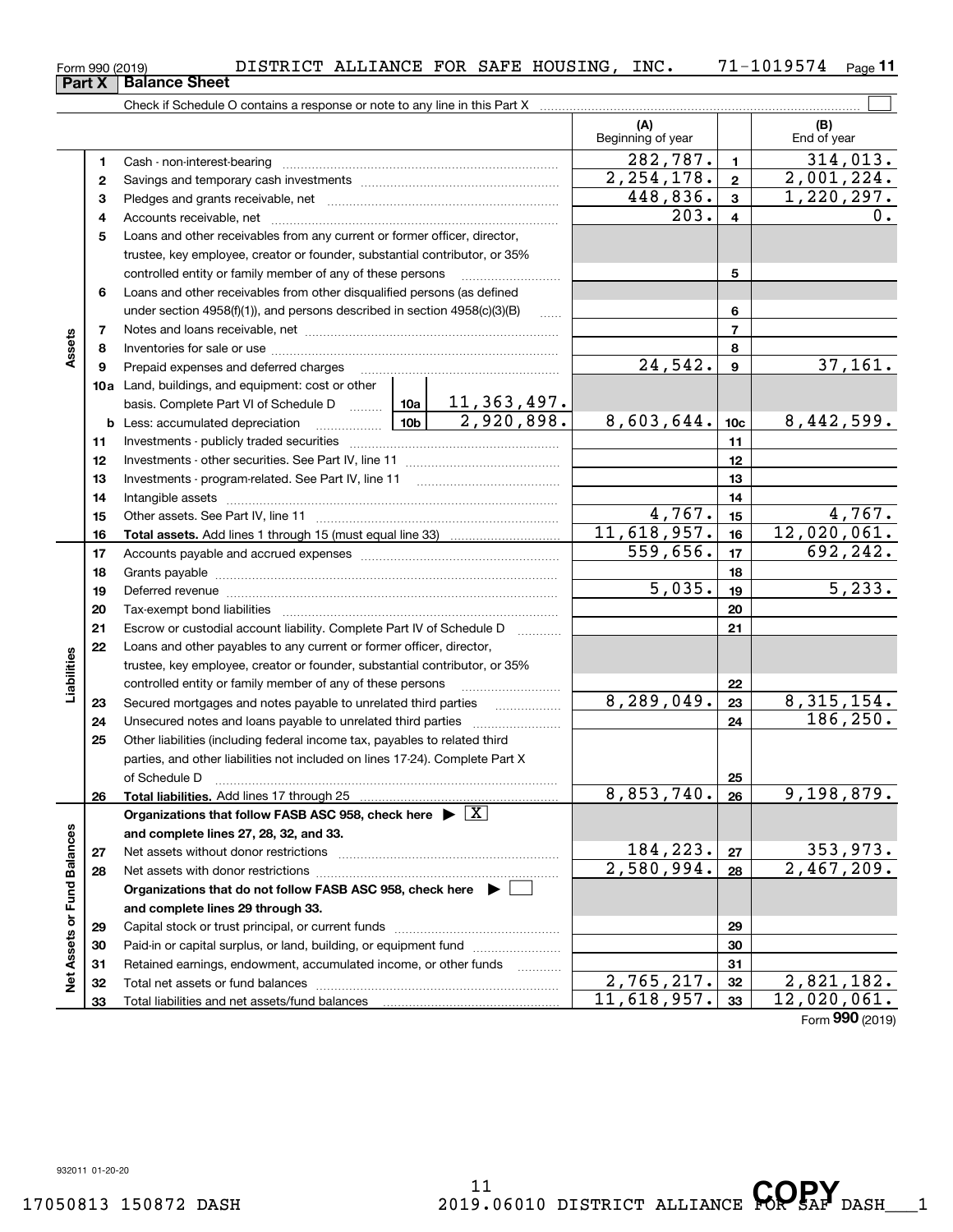|    | DISTRICT ALLIANCE FOR SAFE HOUSING, INC.<br>Form 990 (2019)                                                                     |                         | 71-1019574 Page 12 |         |           |
|----|---------------------------------------------------------------------------------------------------------------------------------|-------------------------|--------------------|---------|-----------|
|    | <b>Reconciliation of Net Assets</b><br>Part XI                                                                                  |                         |                    |         |           |
|    |                                                                                                                                 |                         |                    |         |           |
|    |                                                                                                                                 |                         |                    |         |           |
| 1  | Total revenue (must equal Part VIII, column (A), line 12)                                                                       | $\mathbf{1}$            | 4,864,072.         |         |           |
| 2  |                                                                                                                                 | $\mathbf{2}$            | 4,808,107.         |         |           |
| 3  | Revenue less expenses. Subtract line 2 from line 1                                                                              | 3                       |                    | 55,965. |           |
| 4  |                                                                                                                                 | $\overline{\mathbf{4}}$ | 2,765,217.         |         |           |
| 5  | Net unrealized gains (losses) on investments                                                                                    | 5                       |                    |         |           |
| 6  |                                                                                                                                 | 6                       |                    |         |           |
| 7  | Investment expenses www.communication.com/www.communication.com/www.communication.com/www.communication.com/ww                  | $\overline{7}$          |                    |         |           |
| 8  | Prior period adjustments                                                                                                        | 8                       |                    |         |           |
| 9  | Other changes in net assets or fund balances (explain on Schedule O)                                                            | 9                       |                    |         | $0$ .     |
| 10 | Net assets or fund balances at end of year. Combine lines 3 through 9 (must equal Part X, line 32,                              |                         |                    |         |           |
|    |                                                                                                                                 | 10                      | 2,821,182.         |         |           |
|    | Part XII Financial Statements and Reporting                                                                                     |                         |                    |         |           |
|    |                                                                                                                                 |                         |                    |         |           |
|    |                                                                                                                                 |                         |                    | Yes     | <b>No</b> |
| 1  | $\boxed{\mathbf{X}}$ Accrual<br>$\Box$ Cash<br>Accounting method used to prepare the Form 990:<br>Other                         |                         |                    |         |           |
|    | If the organization changed its method of accounting from a prior year or checked "Other," explain in Schedule O.               |                         |                    |         |           |
|    | 2a Were the organization's financial statements compiled or reviewed by an independent accountant?                              |                         | 2a                 |         | x         |
|    | If "Yes," check a box below to indicate whether the financial statements for the year were compiled or reviewed on a            |                         |                    |         |           |
|    | separate basis, consolidated basis, or both:                                                                                    |                         |                    |         |           |
|    | Separate basis<br><b>Consolidated basis</b><br>Both consolidated and separate basis                                             |                         |                    |         |           |
|    | <b>b</b> Were the organization's financial statements audited by an independent accountant?                                     |                         | 2 <sub>b</sub>     | X       |           |
|    | If "Yes," check a box below to indicate whether the financial statements for the year were audited on a separate basis,         |                         |                    |         |           |
|    | consolidated basis, or both:                                                                                                    |                         |                    |         |           |
|    | $\boxed{\mathbf{X}}$ Consolidated basis<br>Separate basis<br>Both consolidated and separate basis                               |                         |                    |         |           |
|    | c If "Yes" to line 2a or 2b, does the organization have a committee that assumes responsibility for oversight of the audit,     |                         |                    |         |           |
|    |                                                                                                                                 |                         | 2c                 | Χ       |           |
|    | If the organization changed either its oversight process or selection process during the tax year, explain on Schedule O.       |                         |                    |         |           |
|    | 3a As a result of a federal award, was the organization required to undergo an audit or audits as set forth in the Single Audit |                         |                    |         |           |
|    |                                                                                                                                 |                         | За                 | X       |           |
|    | b If "Yes," did the organization undergo the required audit or audits? If the organization did not undergo the required audit   |                         |                    |         |           |
|    |                                                                                                                                 |                         | 3 <sub>b</sub>     | X<br>č  |           |

Form (2019) **990**

932012 01-20-20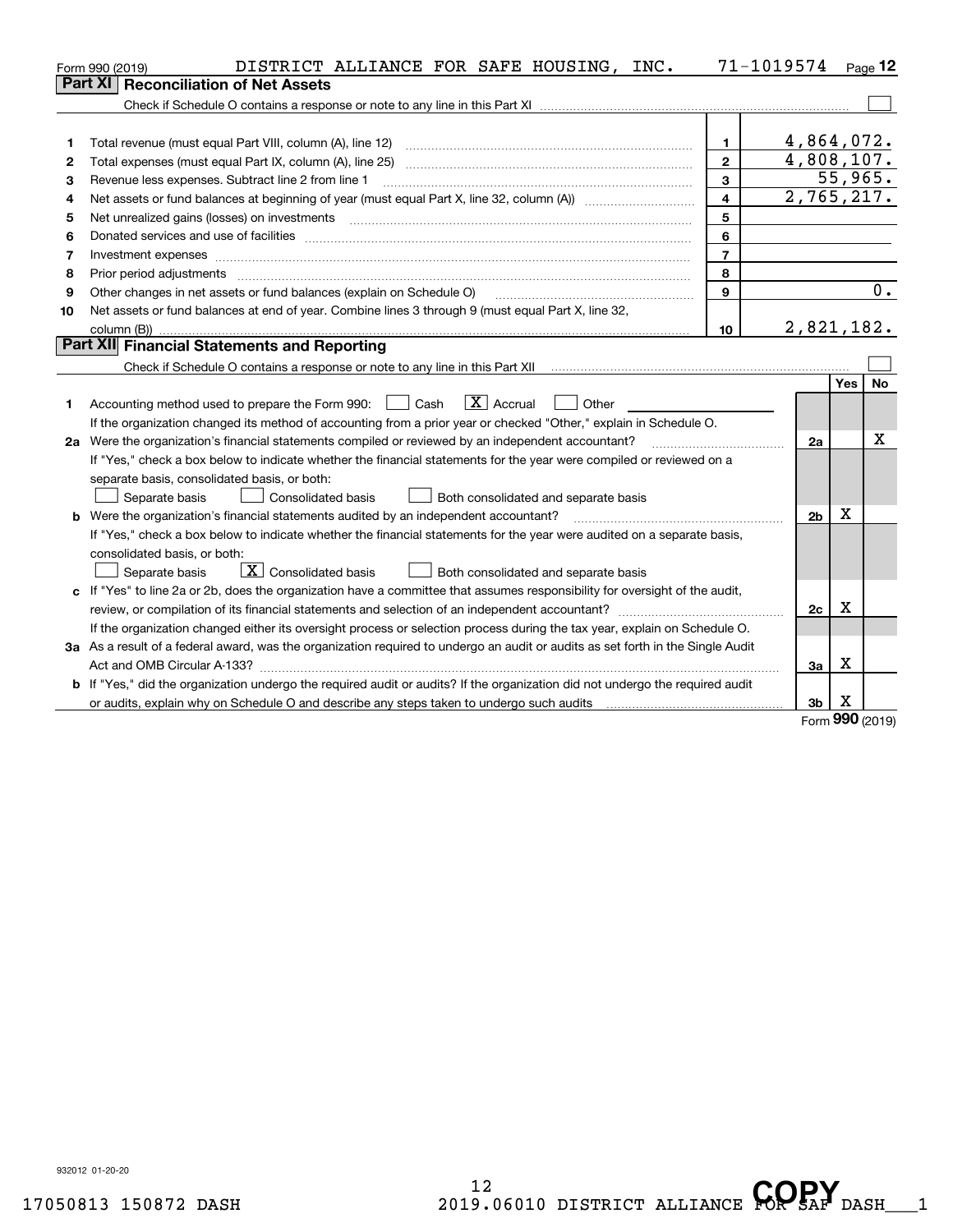| <b>SCHEDULE A</b> |  |
|-------------------|--|
|-------------------|--|

Department of the Treasury Internal Revenue Service

**(Form 990 or 990-EZ)**

### **Public Charity Status and Public Support**

**Complete if the organization is a section 501(c)(3) organization or a section 4947(a)(1) nonexempt charitable trust. | Attach to Form 990 or Form 990-EZ.** 

**| Go to www.irs.gov/Form990 for instructions and the latest information.**

| OMB No. 1545-0047     |
|-----------------------|
| 2019                  |
| <b>Open to Public</b> |

**Inspection**

|               |                  | Name of the organization                                                                                                                      |          |                                                       |     |                                                                |                            |  | <b>Employer identification number</b> |  |  |  |
|---------------|------------------|-----------------------------------------------------------------------------------------------------------------------------------------------|----------|-------------------------------------------------------|-----|----------------------------------------------------------------|----------------------------|--|---------------------------------------|--|--|--|
|               |                  |                                                                                                                                               |          | DISTRICT ALLIANCE FOR SAFE HOUSING,                   |     |                                                                | INC.                       |  | 71-1019574                            |  |  |  |
| <b>Part I</b> |                  | Reason for Public Charity Status (All organizations must complete this part.) See instructions.                                               |          |                                                       |     |                                                                |                            |  |                                       |  |  |  |
|               |                  | The organization is not a private foundation because it is: (For lines 1 through 12, check only one box.)                                     |          |                                                       |     |                                                                |                            |  |                                       |  |  |  |
| 1             |                  | A church, convention of churches, or association of churches described in section 170(b)(1)(A)(i).                                            |          |                                                       |     |                                                                |                            |  |                                       |  |  |  |
| $\mathbf{2}$  |                  | A school described in section 170(b)(1)(A)(ii). (Attach Schedule E (Form 990 or 990-EZ).)                                                     |          |                                                       |     |                                                                |                            |  |                                       |  |  |  |
| 3             |                  | A hospital or a cooperative hospital service organization described in section 170(b)(1)(A)(iii).                                             |          |                                                       |     |                                                                |                            |  |                                       |  |  |  |
| 4             |                  | A medical research organization operated in conjunction with a hospital described in section 170(b)(1)(A)(iii). Enter the hospital's name,    |          |                                                       |     |                                                                |                            |  |                                       |  |  |  |
|               | city, and state: |                                                                                                                                               |          |                                                       |     |                                                                |                            |  |                                       |  |  |  |
| 5             |                  | An organization operated for the benefit of a college or university owned or operated by a governmental unit described in                     |          |                                                       |     |                                                                |                            |  |                                       |  |  |  |
|               |                  | section 170(b)(1)(A)(iv). (Complete Part II.)                                                                                                 |          |                                                       |     |                                                                |                            |  |                                       |  |  |  |
| 6             |                  | A federal, state, or local government or governmental unit described in section 170(b)(1)(A)(v).                                              |          |                                                       |     |                                                                |                            |  |                                       |  |  |  |
| 7             |                  | $X$ An organization that normally receives a substantial part of its support from a governmental unit or from the general public described in |          |                                                       |     |                                                                |                            |  |                                       |  |  |  |
|               |                  | section 170(b)(1)(A)(vi). (Complete Part II.)                                                                                                 |          |                                                       |     |                                                                |                            |  |                                       |  |  |  |
| 8             |                  | A community trust described in section 170(b)(1)(A)(vi). (Complete Part II.)                                                                  |          |                                                       |     |                                                                |                            |  |                                       |  |  |  |
| 9             |                  | An agricultural research organization described in section 170(b)(1)(A)(ix) operated in conjunction with a land-grant college                 |          |                                                       |     |                                                                |                            |  |                                       |  |  |  |
|               |                  | or university or a non-land-grant college of agriculture (see instructions). Enter the name, city, and state of the college or<br>university: |          |                                                       |     |                                                                |                            |  |                                       |  |  |  |
| 10            |                  | An organization that normally receives: (1) more than 33 1/3% of its support from contributions, membership fees, and gross receipts from     |          |                                                       |     |                                                                |                            |  |                                       |  |  |  |
|               |                  | activities related to its exempt functions - subject to certain exceptions, and (2) no more than 33 1/3% of its support from gross investment |          |                                                       |     |                                                                |                            |  |                                       |  |  |  |
|               |                  | income and unrelated business taxable income (less section 511 tax) from businesses acquired by the organization after June 30, 1975.         |          |                                                       |     |                                                                |                            |  |                                       |  |  |  |
|               |                  | See section 509(a)(2). (Complete Part III.)                                                                                                   |          |                                                       |     |                                                                |                            |  |                                       |  |  |  |
| 11            |                  | An organization organized and operated exclusively to test for public safety. See section 509(a)(4).                                          |          |                                                       |     |                                                                |                            |  |                                       |  |  |  |
| 12            |                  | An organization organized and operated exclusively for the benefit of, to perform the functions of, or to carry out the purposes of one or    |          |                                                       |     |                                                                |                            |  |                                       |  |  |  |
|               |                  | more publicly supported organizations described in section 509(a)(1) or section 509(a)(2). See section 509(a)(3). Check the box in            |          |                                                       |     |                                                                |                            |  |                                       |  |  |  |
|               |                  | lines 12a through 12d that describes the type of supporting organization and complete lines 12e, 12f, and 12g.                                |          |                                                       |     |                                                                |                            |  |                                       |  |  |  |
| a             |                  | Type I. A supporting organization operated, supervised, or controlled by its supported organization(s), typically by giving                   |          |                                                       |     |                                                                |                            |  |                                       |  |  |  |
|               |                  | the supported organization(s) the power to regularly appoint or elect a majority of the directors or trustees of the supporting               |          |                                                       |     |                                                                |                            |  |                                       |  |  |  |
|               |                  | organization. You must complete Part IV, Sections A and B.                                                                                    |          |                                                       |     |                                                                |                            |  |                                       |  |  |  |
| b             |                  | Type II. A supporting organization supervised or controlled in connection with its supported organization(s), by having                       |          |                                                       |     |                                                                |                            |  |                                       |  |  |  |
|               |                  | control or management of the supporting organization vested in the same persons that control or manage the supported                          |          |                                                       |     |                                                                |                            |  |                                       |  |  |  |
|               |                  | organization(s). You must complete Part IV, Sections A and C.                                                                                 |          |                                                       |     |                                                                |                            |  |                                       |  |  |  |
| с             |                  | Type III functionally integrated. A supporting organization operated in connection with, and functionally integrated with,                    |          |                                                       |     |                                                                |                            |  |                                       |  |  |  |
|               |                  | its supported organization(s) (see instructions). You must complete Part IV, Sections A, D, and E.                                            |          |                                                       |     |                                                                |                            |  |                                       |  |  |  |
| d             |                  | Type III non-functionally integrated. A supporting organization operated in connection with its supported organization(s)                     |          |                                                       |     |                                                                |                            |  |                                       |  |  |  |
|               |                  | that is not functionally integrated. The organization generally must satisfy a distribution requirement and an attentiveness                  |          |                                                       |     |                                                                |                            |  |                                       |  |  |  |
|               |                  | requirement (see instructions). You must complete Part IV, Sections A and D, and Part V.                                                      |          |                                                       |     |                                                                |                            |  |                                       |  |  |  |
|               |                  | Check this box if the organization received a written determination from the IRS that it is a Type I, Type II, Type III                       |          |                                                       |     |                                                                |                            |  |                                       |  |  |  |
|               |                  | functionally integrated, or Type III non-functionally integrated supporting organization.<br>f Enter the number of supported organizations    |          |                                                       |     |                                                                |                            |  |                                       |  |  |  |
|               |                  | Provide the following information about the supported organization(s).                                                                        |          |                                                       |     |                                                                |                            |  |                                       |  |  |  |
|               |                  | (i) Name of supported                                                                                                                         | (ii) EIN | (iii) Type of organization                            |     | (iv) Is the organization listed<br>in your governing document? | (v) Amount of monetary     |  | (vi) Amount of other                  |  |  |  |
|               |                  | organization                                                                                                                                  |          | (described on lines 1-10<br>above (see instructions)) | Yes | No                                                             | support (see instructions) |  | support (see instructions)            |  |  |  |
|               |                  |                                                                                                                                               |          |                                                       |     |                                                                |                            |  |                                       |  |  |  |
|               |                  |                                                                                                                                               |          |                                                       |     |                                                                |                            |  |                                       |  |  |  |
|               |                  |                                                                                                                                               |          |                                                       |     |                                                                |                            |  |                                       |  |  |  |
|               |                  |                                                                                                                                               |          |                                                       |     |                                                                |                            |  |                                       |  |  |  |
|               |                  |                                                                                                                                               |          |                                                       |     |                                                                |                            |  |                                       |  |  |  |
|               |                  |                                                                                                                                               |          |                                                       |     |                                                                |                            |  |                                       |  |  |  |
|               |                  |                                                                                                                                               |          |                                                       |     |                                                                |                            |  |                                       |  |  |  |
|               |                  |                                                                                                                                               |          |                                                       |     |                                                                |                            |  |                                       |  |  |  |
| Total         |                  |                                                                                                                                               |          |                                                       |     |                                                                |                            |  |                                       |  |  |  |

LHA For Paperwork Reduction Act Notice, see the Instructions for Form 990 or 990-EZ. 932021 09-25-19 Schedule A (Form 990 or 990-EZ) 2019 13

17050813 150872 DASH 2019.06010 DISTRICT ALLIANCE **COPSAF** DASH 1<br>2019.06010 DISTRICT ALLIANCE **COPSAF** DASH 1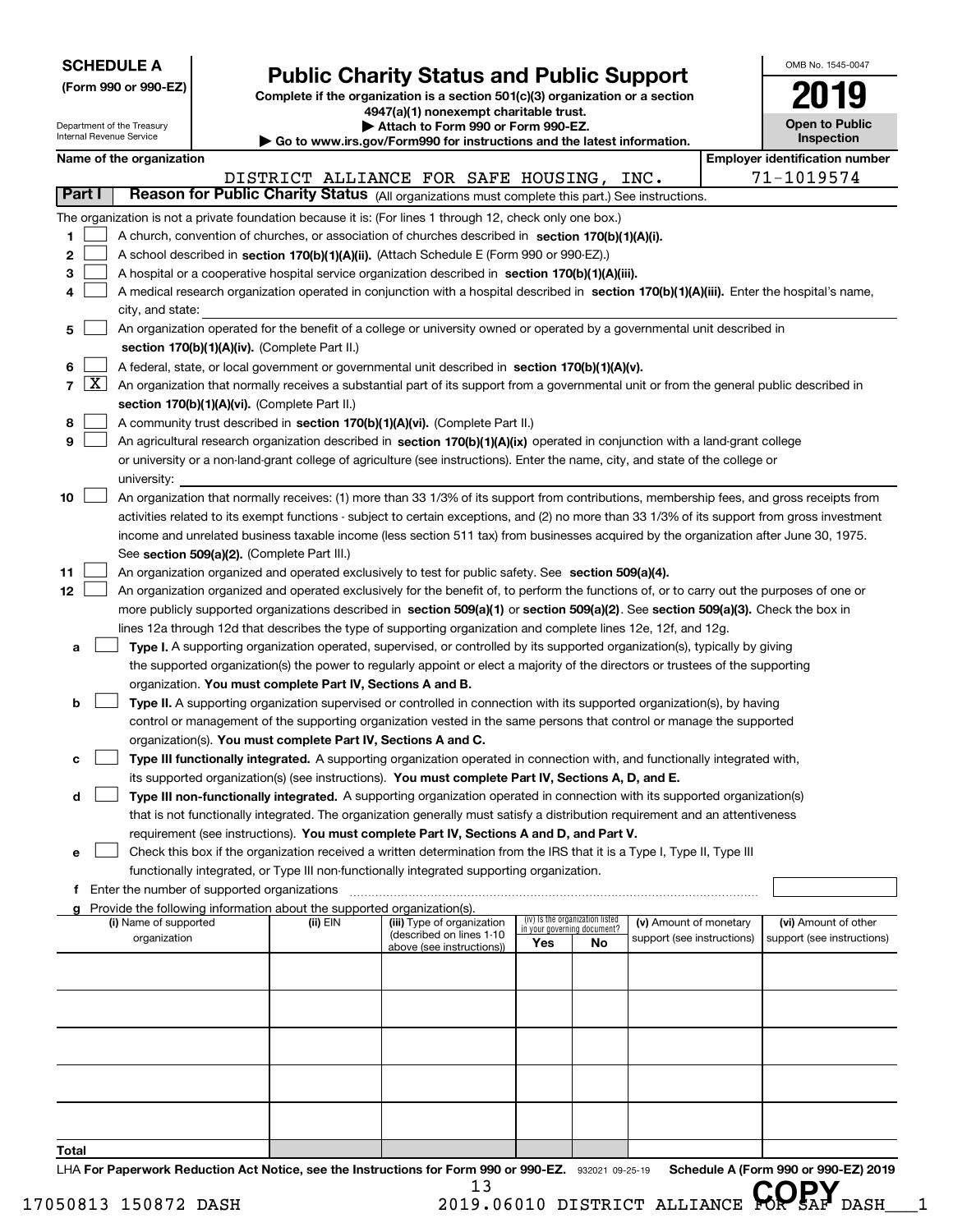#### Schedule A (Form 990 or 990-EZ) 2019 DISTRICT ALLIANCE FOR SAFE HOUSING , INC • 71–1019574 Page 2<br>| Part II | Support Schedule for Organizations Described in Sections 170(b)(1)(A)(iv) and 170(b)(1)(A)(vi **Part II Support Schedule for Organizations Described in Sections 170(b)(1)(A)(iv) and 170(b)(1)(A)(vi)**

(Complete only if you checked the box on line 5, 7, or 8 of Part I or if the organization failed to qualify under Part III. If the organization fails to qualify under the tests listed below, please complete Part III.)

| <b>Section A. Public Support</b>                                                                                                                                                                                                                                                                                                                                            |                      |                      |                        |                        |          |                                          |
|-----------------------------------------------------------------------------------------------------------------------------------------------------------------------------------------------------------------------------------------------------------------------------------------------------------------------------------------------------------------------------|----------------------|----------------------|------------------------|------------------------|----------|------------------------------------------|
| Calendar year (or fiscal year beginning in) $\blacktriangleright$                                                                                                                                                                                                                                                                                                           | (a) 2015             | (b) 2016             | $(c)$ 2017             | $(d)$ 2018             | (e) 2019 | (f) Total                                |
| 1 Gifts, grants, contributions, and                                                                                                                                                                                                                                                                                                                                         |                      |                      |                        |                        |          |                                          |
| membership fees received. (Do not                                                                                                                                                                                                                                                                                                                                           |                      |                      |                        |                        |          |                                          |
| include any "unusual grants.")                                                                                                                                                                                                                                                                                                                                              | 3112861.             | 3164945.             | 3298673.               | 6402435.               |          | 4454250.20433164.                        |
| 2 Tax revenues levied for the organ-                                                                                                                                                                                                                                                                                                                                        |                      |                      |                        |                        |          |                                          |
| ization's benefit and either paid to                                                                                                                                                                                                                                                                                                                                        |                      |                      |                        |                        |          |                                          |
| or expended on its behalf                                                                                                                                                                                                                                                                                                                                                   |                      |                      |                        |                        |          |                                          |
| 3 The value of services or facilities                                                                                                                                                                                                                                                                                                                                       |                      |                      |                        |                        |          |                                          |
| furnished by a governmental unit to                                                                                                                                                                                                                                                                                                                                         |                      |                      |                        |                        |          |                                          |
| the organization without charge                                                                                                                                                                                                                                                                                                                                             |                      |                      |                        |                        |          |                                          |
| 4 Total. Add lines 1 through 3                                                                                                                                                                                                                                                                                                                                              | 3112861.             | 3164945.             | 3298673.               | 6402435.               |          | 4454250.20433164.                        |
| 5 The portion of total contributions                                                                                                                                                                                                                                                                                                                                        |                      |                      |                        |                        |          |                                          |
| by each person (other than a                                                                                                                                                                                                                                                                                                                                                |                      |                      |                        |                        |          |                                          |
| governmental unit or publicly                                                                                                                                                                                                                                                                                                                                               |                      |                      |                        |                        |          |                                          |
| supported organization) included                                                                                                                                                                                                                                                                                                                                            |                      |                      |                        |                        |          |                                          |
| on line 1 that exceeds 2% of the                                                                                                                                                                                                                                                                                                                                            |                      |                      |                        |                        |          |                                          |
| amount shown on line 11,                                                                                                                                                                                                                                                                                                                                                    |                      |                      |                        |                        |          |                                          |
| column (f)                                                                                                                                                                                                                                                                                                                                                                  |                      |                      |                        |                        |          | 2089972.                                 |
| 6 Public support. Subtract line 5 from line 4.<br><b>Section B. Total Support</b>                                                                                                                                                                                                                                                                                           |                      |                      |                        |                        |          | 18343192.                                |
|                                                                                                                                                                                                                                                                                                                                                                             |                      |                      |                        |                        |          |                                          |
| Calendar year (or fiscal year beginning in)                                                                                                                                                                                                                                                                                                                                 | (a) 2015<br>3112861. | (b) 2016<br>3164945. | $(c)$ 2017<br>3298673. | $(d)$ 2018<br>6402435. | (e) 2019 | (f) Total<br>4454250. 20433164.          |
| <b>7</b> Amounts from line 4                                                                                                                                                                                                                                                                                                                                                |                      |                      |                        |                        |          |                                          |
| 8 Gross income from interest,                                                                                                                                                                                                                                                                                                                                               |                      |                      |                        |                        |          |                                          |
| dividends, payments received on                                                                                                                                                                                                                                                                                                                                             |                      |                      |                        |                        |          |                                          |
| securities loans, rents, royalties,                                                                                                                                                                                                                                                                                                                                         |                      |                      |                        |                        |          |                                          |
| and income from similar sources                                                                                                                                                                                                                                                                                                                                             | 1,207.               | 1,110.               | 289.                   | 26,465.                | 19,233.  | 48,304.                                  |
| 9 Net income from unrelated business                                                                                                                                                                                                                                                                                                                                        |                      |                      |                        |                        |          |                                          |
| activities, whether or not the                                                                                                                                                                                                                                                                                                                                              |                      |                      |                        |                        |          |                                          |
| business is regularly carried on                                                                                                                                                                                                                                                                                                                                            |                      |                      |                        |                        |          |                                          |
| 10 Other income. Do not include gain                                                                                                                                                                                                                                                                                                                                        |                      |                      |                        |                        |          |                                          |
| or loss from the sale of capital                                                                                                                                                                                                                                                                                                                                            |                      |                      |                        |                        |          |                                          |
| assets (Explain in Part VI.)                                                                                                                                                                                                                                                                                                                                                | 4,935.               | 4,489.               | 3,365.                 | 4,115.                 | 3,019.   | 19,923.                                  |
| 11 Total support. Add lines 7 through 10                                                                                                                                                                                                                                                                                                                                    |                      |                      |                        |                        |          | 20501391.                                |
| 12 Gross receipts from related activities, etc. (see instructions)                                                                                                                                                                                                                                                                                                          |                      |                      |                        |                        | 12       | 606,069.                                 |
| 13 First five years. If the Form 990 is for the organization's first, second, third, fourth, or fifth tax year as a section 501(c)(3)                                                                                                                                                                                                                                       |                      |                      |                        |                        |          |                                          |
| organization, check this box and stop here<br>Section C. Computation of Public Support Percentage                                                                                                                                                                                                                                                                           |                      |                      |                        |                        |          |                                          |
|                                                                                                                                                                                                                                                                                                                                                                             |                      |                      |                        |                        |          | 89.47                                    |
| 14 Public support percentage for 2019 (line 6, column (f) divided by line 11, column (f) <i></i>                                                                                                                                                                                                                                                                            |                      |                      |                        |                        | 14<br>15 | %<br>88.45                               |
| 15 Public support percentage from 2018 Schedule A, Part II, line 14 [11] [11] manument continuum manument of Public support percentage from 2018 Schedule A, Part II, line 14 [11] manument continuum manument of Public suppo<br>16a 33 1/3% support test - 2019. If the organization did not check the box on line 13, and line 14 is 33 1/3% or more, check this box and |                      |                      |                        |                        |          | $\%$                                     |
| stop here. The organization qualifies as a publicly supported organization                                                                                                                                                                                                                                                                                                  |                      |                      |                        |                        |          | $\blacktriangleright$ $\boxed{\text{X}}$ |
| b 33 1/3% support test - 2018. If the organization did not check a box on line 13 or 16a, and line 15 is 33 1/3% or more, check this box                                                                                                                                                                                                                                    |                      |                      |                        |                        |          |                                          |
|                                                                                                                                                                                                                                                                                                                                                                             |                      |                      |                        |                        |          |                                          |
| and stop here. The organization qualifies as a publicly supported organization [11] [11] [12] [12] [12] [12] [<br>17a 10% -facts-and-circumstances test - 2019. If the organization did not check a box on line 13, 16a, or 16b, and line 14 is 10% or more,                                                                                                                |                      |                      |                        |                        |          |                                          |
|                                                                                                                                                                                                                                                                                                                                                                             |                      |                      |                        |                        |          |                                          |
| and if the organization meets the "facts-and-circumstances" test, check this box and stop here. Explain in Part VI how the organization                                                                                                                                                                                                                                     |                      |                      |                        |                        |          |                                          |
|                                                                                                                                                                                                                                                                                                                                                                             |                      |                      |                        |                        |          |                                          |
| <b>b 10% -facts-and-circumstances test - 2018.</b> If the organization did not check a box on line 13, 16a, 16b, or 17a, and line 15 is 10% or                                                                                                                                                                                                                              |                      |                      |                        |                        |          |                                          |
| more, and if the organization meets the "facts-and-circumstances" test, check this box and stop here. Explain in Part VI how the                                                                                                                                                                                                                                            |                      |                      |                        |                        |          |                                          |
| organization meets the "facts-and-circumstances" test. The organization qualifies as a publicly supported organization<br>18 Private foundation. If the organization did not check a box on line 13, 16a, 16b, 17a, or 17b, check this box and see instructions                                                                                                             |                      |                      |                        |                        |          |                                          |
|                                                                                                                                                                                                                                                                                                                                                                             |                      |                      |                        |                        |          | Schedule A (Form 990 or 990-EZ) 2019     |
|                                                                                                                                                                                                                                                                                                                                                                             |                      |                      |                        |                        |          |                                          |

932022 09-25-19

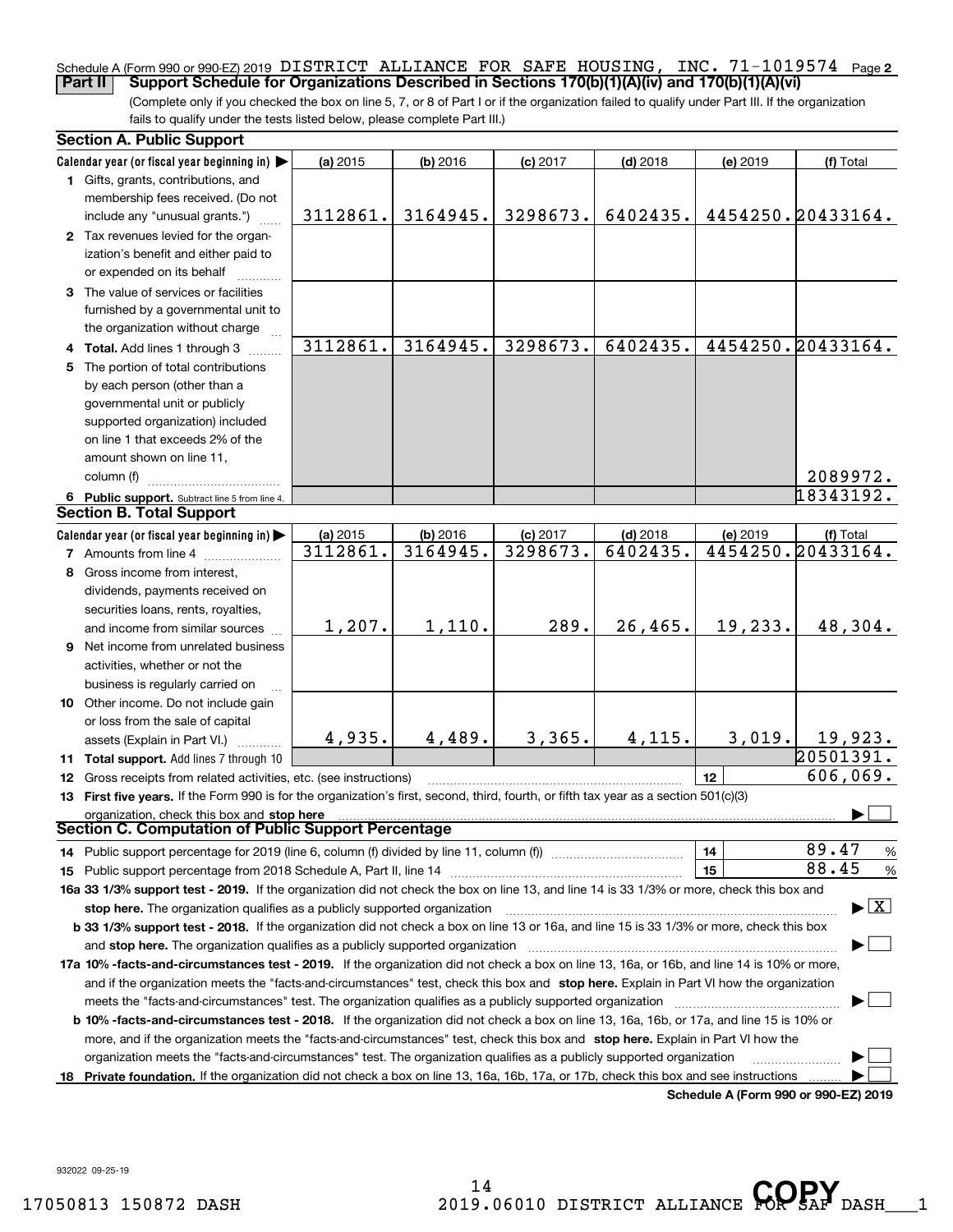#### Schedule A (Form 990 or 990-EZ) 2019 DISTRICT ALLIANCE FOR SAFE HOUSING , INC • 71–1019574 Page 3<br>| Part III | Support Schedule for Organizations Described in Section 509(a)(2) **Part III** | Support Schedule for Organizations Described in Section 509(a)(2)

(Complete only if you checked the box on line 10 of Part I or if the organization failed to qualify under Part II. If the organization fails to qualify under the tests listed below, please complete Part II.)

| 1 Gifts, grants, contributions, and                                                                                                                 |                                                                                                                                                                                                                                |          |            |            |          |           |
|-----------------------------------------------------------------------------------------------------------------------------------------------------|--------------------------------------------------------------------------------------------------------------------------------------------------------------------------------------------------------------------------------|----------|------------|------------|----------|-----------|
|                                                                                                                                                     |                                                                                                                                                                                                                                |          |            |            |          |           |
| membership fees received. (Do not                                                                                                                   |                                                                                                                                                                                                                                |          |            |            |          |           |
| include any "unusual grants.")                                                                                                                      |                                                                                                                                                                                                                                |          |            |            |          |           |
| 2 Gross receipts from admissions,<br>merchandise sold or services per-                                                                              |                                                                                                                                                                                                                                |          |            |            |          |           |
| formed, or facilities furnished in<br>any activity that is related to the<br>organization's tax-exempt purpose                                      |                                                                                                                                                                                                                                |          |            |            |          |           |
| Gross receipts from activities that<br>З.                                                                                                           |                                                                                                                                                                                                                                |          |            |            |          |           |
| are not an unrelated trade or bus-                                                                                                                  |                                                                                                                                                                                                                                |          |            |            |          |           |
| iness under section 513                                                                                                                             |                                                                                                                                                                                                                                |          |            |            |          |           |
| 4 Tax revenues levied for the organ-                                                                                                                |                                                                                                                                                                                                                                |          |            |            |          |           |
| ization's benefit and either paid to<br>or expended on its behalf                                                                                   | .                                                                                                                                                                                                                              |          |            |            |          |           |
| The value of services or facilities<br>5.                                                                                                           |                                                                                                                                                                                                                                |          |            |            |          |           |
| furnished by a governmental unit to<br>the organization without charge                                                                              |                                                                                                                                                                                                                                |          |            |            |          |           |
|                                                                                                                                                     |                                                                                                                                                                                                                                |          |            |            |          |           |
| <b>6 Total.</b> Add lines 1 through 5<br>7a Amounts included on lines 1, 2, and                                                                     |                                                                                                                                                                                                                                |          |            |            |          |           |
| 3 received from disqualified persons                                                                                                                |                                                                                                                                                                                                                                |          |            |            |          |           |
| <b>b</b> Amounts included on lines 2 and 3 received                                                                                                 |                                                                                                                                                                                                                                |          |            |            |          |           |
| from other than disqualified persons that<br>exceed the greater of \$5,000 or 1% of the                                                             |                                                                                                                                                                                                                                |          |            |            |          |           |
| amount on line 13 for the year                                                                                                                      |                                                                                                                                                                                                                                |          |            |            |          |           |
| c Add lines 7a and 7b                                                                                                                               |                                                                                                                                                                                                                                |          |            |            |          |           |
| 8 Public support. (Subtract line 7c from line 6.)<br><b>Section B. Total Support</b>                                                                |                                                                                                                                                                                                                                |          |            |            |          |           |
| Calendar year (or fiscal year beginning in)                                                                                                         | (a) 2015                                                                                                                                                                                                                       | (b) 2016 |            |            |          |           |
| 9 Amounts from line 6                                                                                                                               |                                                                                                                                                                                                                                |          | $(c)$ 2017 | $(d)$ 2018 | (e) 2019 | (f) Total |
| 10a Gross income from interest,<br>dividends, payments received on<br>securities loans, rents, royalties,                                           |                                                                                                                                                                                                                                |          |            |            |          |           |
| and income from similar sources                                                                                                                     |                                                                                                                                                                                                                                |          |            |            |          |           |
| <b>b</b> Unrelated business taxable income<br>(less section 511 taxes) from businesses                                                              |                                                                                                                                                                                                                                |          |            |            |          |           |
| acquired after June 30, 1975                                                                                                                        |                                                                                                                                                                                                                                |          |            |            |          |           |
| c Add lines 10a and 10b                                                                                                                             |                                                                                                                                                                                                                                |          |            |            |          |           |
| <b>11</b> Net income from unrelated business<br>activities not included in line 10b,<br>whether or not the business is                              |                                                                                                                                                                                                                                |          |            |            |          |           |
| regularly carried on<br>12 Other income. Do not include gain<br>or loss from the sale of capital                                                    |                                                                                                                                                                                                                                |          |            |            |          |           |
| assets (Explain in Part VI.)                                                                                                                        |                                                                                                                                                                                                                                |          |            |            |          |           |
| 13 Total support. (Add lines 9, 10c, 11, and 12.)                                                                                                   |                                                                                                                                                                                                                                |          |            |            |          |           |
| 14 First five years. If the Form 990 is for the organization's first, second, third, fourth, or fifth tax year as a section 501(c)(3) organization, |                                                                                                                                                                                                                                |          |            |            |          |           |
|                                                                                                                                                     | check this box and stop here manufactured and content to the state of the state of the state of the state of the state of the change of the state of the state of the state of the state of the state of the state of the stat |          |            |            |          |           |
| <b>Section C. Computation of Public Support Percentage</b>                                                                                          |                                                                                                                                                                                                                                |          |            |            |          |           |
| 15 Public support percentage for 2019 (line 8, column (f), divided by line 13, column (f))                                                          |                                                                                                                                                                                                                                |          |            |            | 15       | %         |
| 16 Public support percentage from 2018 Schedule A, Part III, line 15                                                                                |                                                                                                                                                                                                                                |          |            |            | 16       | %         |
| <b>Section D. Computation of Investment Income Percentage</b>                                                                                       |                                                                                                                                                                                                                                |          |            |            |          |           |
|                                                                                                                                                     |                                                                                                                                                                                                                                |          |            |            | 17       | %         |
| Investment income percentage from 2018 Schedule A, Part III, line 17<br>18                                                                          |                                                                                                                                                                                                                                |          |            |            | 18       | %         |
| 19a 33 1/3% support tests - 2019. If the organization did not check the box on line 14, and line 15 is more than 33 1/3%, and line 17 is not        |                                                                                                                                                                                                                                |          |            |            |          |           |
|                                                                                                                                                     | more than 33 1/3%, check this box and stop here. The organization qualifies as a publicly supported organization                                                                                                               |          |            |            |          |           |
| <b>b 33 1/3% support tests - 2018.</b> If the organization did not check a box on line 14 or line 19a, and line 16 is more than 33 1/3%, and        |                                                                                                                                                                                                                                |          |            |            |          |           |
|                                                                                                                                                     | line 18 is not more than 33 1/3%, check this box and stop here. The organization qualifies as a publicly supported organization                                                                                                |          |            |            |          |           |
|                                                                                                                                                     |                                                                                                                                                                                                                                |          |            |            |          |           |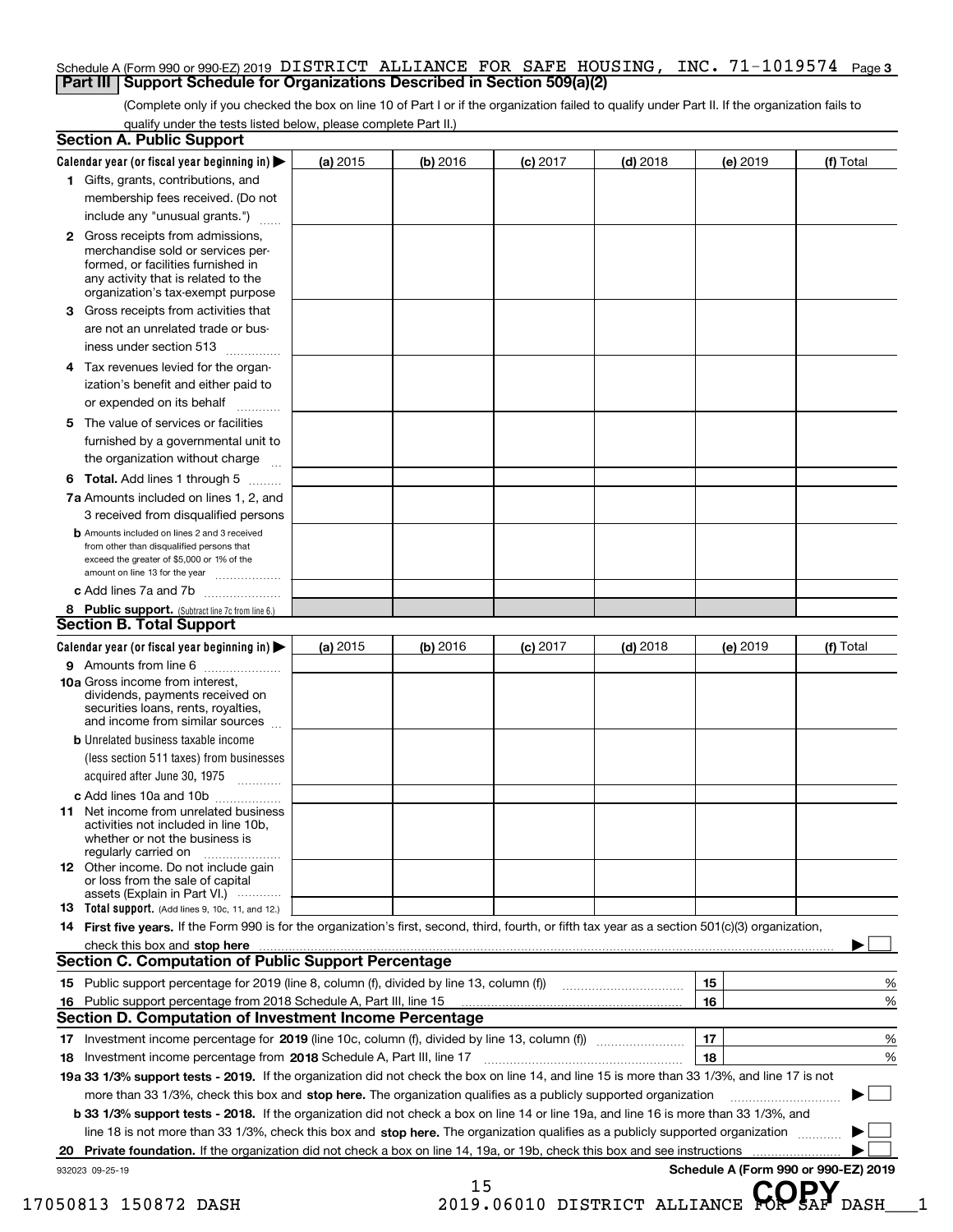# Schedule A (Form 990 or 990-EZ) 2019 DISTRICT ALLIANCE FOR SAFE HOUSING, INC. 71-1019574 <sub>Page 4</sub><br>L**Part IV** L. Supporting Organizations

### **Part IV Supporting Organizations**

(Complete only if you checked a box in line 12 on Part I. If you checked 12a of Part I, complete Sections A and B. If you checked 12b of Part I, complete Sections A and C. If you checked 12c of Part I, complete Sections A, D, and E. If you checked 12d of Part I, complete Sections A and D, and complete Part V.)

### **Section A. All Supporting Organizations**

- **1** Are all of the organization's supported organizations listed by name in the organization's governing documents? If "No," describe in **Part VI** how the supported organizations are designated. If designated by *class or purpose, describe the designation. If historic and continuing relationship, explain.*
- **2** Did the organization have any supported organization that does not have an IRS determination of status under section 509(a)(1) or (2)? If "Yes," explain in Part VI how the organization determined that the supported *organization was described in section 509(a)(1) or (2).*
- **3a** Did the organization have a supported organization described in section 501(c)(4), (5), or (6)? If "Yes," answer *(b) and (c) below.*
- **b** Did the organization confirm that each supported organization qualified under section 501(c)(4), (5), or (6) and satisfied the public support tests under section 509(a)(2)? If "Yes," describe in **Part VI** when and how the *organization made the determination.*
- **c**Did the organization ensure that all support to such organizations was used exclusively for section 170(c)(2)(B) purposes? If "Yes," explain in **Part VI** what controls the organization put in place to ensure such use.
- **4a***If* Was any supported organization not organized in the United States ("foreign supported organization")? *"Yes," and if you checked 12a or 12b in Part I, answer (b) and (c) below.*
- **b** Did the organization have ultimate control and discretion in deciding whether to make grants to the foreign supported organization? If "Yes," describe in **Part VI** how the organization had such control and discretion *despite being controlled or supervised by or in connection with its supported organizations.*
- **c** Did the organization support any foreign supported organization that does not have an IRS determination under sections 501(c)(3) and 509(a)(1) or (2)? If "Yes," explain in **Part VI** what controls the organization used *to ensure that all support to the foreign supported organization was used exclusively for section 170(c)(2)(B) purposes.*
- **5a** Did the organization add, substitute, or remove any supported organizations during the tax year? If "Yes," answer (b) and (c) below (if applicable). Also, provide detail in **Part VI,** including (i) the names and EIN *numbers of the supported organizations added, substituted, or removed; (ii) the reasons for each such action; (iii) the authority under the organization's organizing document authorizing such action; and (iv) how the action was accomplished (such as by amendment to the organizing document).*
- **b** Type I or Type II only. Was any added or substituted supported organization part of a class already designated in the organization's organizing document?
- **cSubstitutions only.**  Was the substitution the result of an event beyond the organization's control?
- **6** Did the organization provide support (whether in the form of grants or the provision of services or facilities) to **Part VI.** *If "Yes," provide detail in* support or benefit one or more of the filing organization's supported organizations? anyone other than (i) its supported organizations, (ii) individuals that are part of the charitable class benefited by one or more of its supported organizations, or (iii) other supporting organizations that also
- **7**Did the organization provide a grant, loan, compensation, or other similar payment to a substantial contributor *If "Yes," complete Part I of Schedule L (Form 990 or 990-EZ).* regard to a substantial contributor? (as defined in section 4958(c)(3)(C)), a family member of a substantial contributor, or a 35% controlled entity with
- **8** Did the organization make a loan to a disqualified person (as defined in section 4958) not described in line 7? *If "Yes," complete Part I of Schedule L (Form 990 or 990-EZ).*
- **9a** Was the organization controlled directly or indirectly at any time during the tax year by one or more in section 509(a)(1) or (2))? If "Yes," *provide detail in* <code>Part VI.</code> disqualified persons as defined in section 4946 (other than foundation managers and organizations described
- **b** Did one or more disqualified persons (as defined in line 9a) hold a controlling interest in any entity in which the supporting organization had an interest? If "Yes," provide detail in P**art VI**.
- **c**Did a disqualified person (as defined in line 9a) have an ownership interest in, or derive any personal benefit from, assets in which the supporting organization also had an interest? If "Yes," provide detail in P**art VI.**
- **10a** Was the organization subject to the excess business holdings rules of section 4943 because of section supporting organizations)? If "Yes," answer 10b below. 4943(f) (regarding certain Type II supporting organizations, and all Type III non-functionally integrated
- **b** Did the organization have any excess business holdings in the tax year? (Use Schedule C, Form 4720, to *determine whether the organization had excess business holdings.)*

16

932024 09-25-19

**Schedule A (Form 990 or 990-EZ) 2019**

**Yes No**

**1**

**2**

**3a**

**3b**

**3c**

**4a**

**4b**

**4c**

**5a**

**5b5c**

**6**

**7**

**8**

**9a**

**9b**

**9c**

**10a**

**10b**

17050813 150872 DASH 2019.06010 DISTRICT ALLIANCE **COPSAF** DASH 1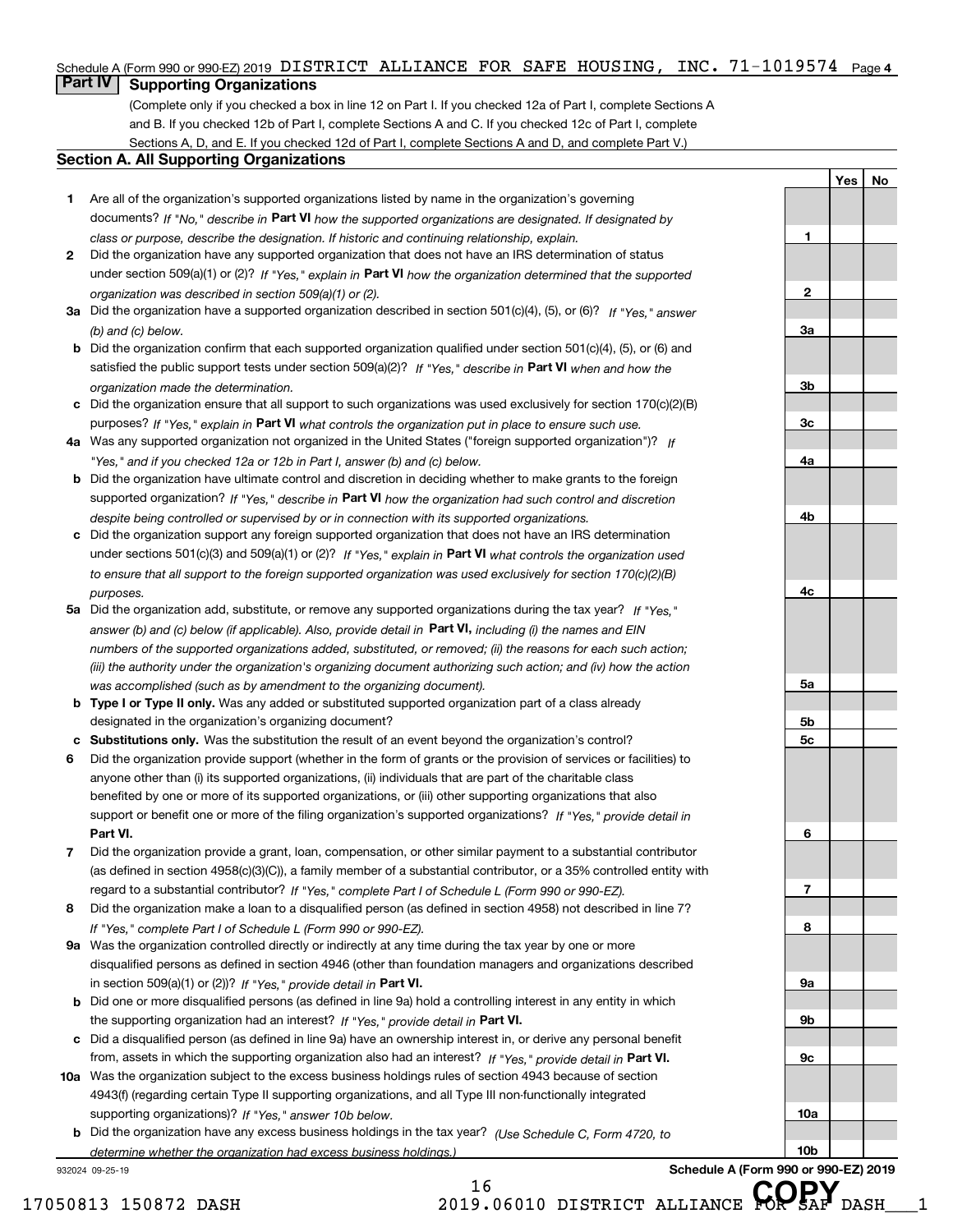### Schedule A (Form 990 or 990-EZ) 2019 DISTRICT ALLIANCE FOR SAFE HOUSING, INC. 71-1019574 Page 5<br>L**Part IV L. Supporting Organizations** / www.h **Part IV | Supporting Organizations** *(continued)*

|    |                                                                                                                                   |              | Yes | No |
|----|-----------------------------------------------------------------------------------------------------------------------------------|--------------|-----|----|
| 11 | Has the organization accepted a gift or contribution from any of the following persons?                                           |              |     |    |
| а  | A person who directly or indirectly controls, either alone or together with persons described in (b) and (c)                      |              |     |    |
|    | below, the governing body of a supported organization?                                                                            | 11a          |     |    |
|    | <b>b</b> A family member of a person described in (a) above?                                                                      | 11b          |     |    |
|    | c A 35% controlled entity of a person described in (a) or (b) above? If "Yes" to a, b, or c, provide detail in Part VI.           | 11c          |     |    |
|    | <b>Section B. Type I Supporting Organizations</b>                                                                                 |              |     |    |
|    |                                                                                                                                   |              | Yes | No |
| 1. | Did the directors, trustees, or membership of one or more supported organizations have the power to                               |              |     |    |
|    | regularly appoint or elect at least a majority of the organization's directors or trustees at all times during the                |              |     |    |
|    | tax year? If "No," describe in Part VI how the supported organization(s) effectively operated, supervised, or                     |              |     |    |
|    | controlled the organization's activities. If the organization had more than one supported organization,                           |              |     |    |
|    | describe how the powers to appoint and/or remove directors or trustees were allocated among the supported                         |              |     |    |
|    | organizations and what conditions or restrictions, if any, applied to such powers during the tax year.                            | 1            |     |    |
| 2  | Did the organization operate for the benefit of any supported organization other than the supported                               |              |     |    |
|    | organization(s) that operated, supervised, or controlled the supporting organization? If "Yes," explain in                        |              |     |    |
|    | Part VI how providing such benefit carried out the purposes of the supported organization(s) that operated,                       |              |     |    |
|    | supervised, or controlled the supporting organization.                                                                            | $\mathbf{2}$ |     |    |
|    | <b>Section C. Type II Supporting Organizations</b>                                                                                |              |     |    |
|    |                                                                                                                                   |              | Yes | No |
| 1. | Were a majority of the organization's directors or trustees during the tax year also a majority of the directors                  |              |     |    |
|    | or trustees of each of the organization's supported organization(s)? If "No," describe in Part VI how control                     |              |     |    |
|    | or management of the supporting organization was vested in the same persons that controlled or managed                            |              |     |    |
|    | the supported organization(s).                                                                                                    |              |     |    |
|    | <b>Section D. All Type III Supporting Organizations</b>                                                                           |              |     |    |
|    |                                                                                                                                   |              | Yes | No |
| 1. | Did the organization provide to each of its supported organizations, by the last day of the fifth month of the                    |              |     |    |
|    | organization's tax year, (i) a written notice describing the type and amount of support provided during the prior tax             |              |     |    |
|    |                                                                                                                                   |              |     |    |
|    | year, (ii) a copy of the Form 990 that was most recently filed as of the date of notification, and (iii) copies of the            |              |     |    |
|    | organization's governing documents in effect on the date of notification, to the extent not previously provided?                  | 1            |     |    |
| 2  | Were any of the organization's officers, directors, or trustees either (i) appointed or elected by the supported                  |              |     |    |
|    | organization(s) or (ii) serving on the governing body of a supported organization? If "No," explain in Part VI how                |              |     |    |
|    | the organization maintained a close and continuous working relationship with the supported organization(s).                       | $\mathbf{2}$ |     |    |
| 3  | By reason of the relationship described in (2), did the organization's supported organizations have a                             |              |     |    |
|    | significant voice in the organization's investment policies and in directing the use of the organization's                        |              |     |    |
|    | income or assets at all times during the tax year? If "Yes," describe in Part VI the role the organization's                      |              |     |    |
|    | supported organizations played in this regard.<br>Section E. Type III Functionally Integrated Supporting Organizations            | з            |     |    |
|    |                                                                                                                                   |              |     |    |
| 1  | Check the box next to the method that the organization used to satisfy the Integral Part Test during the year (see instructions). |              |     |    |
| a  | The organization satisfied the Activities Test. Complete line 2 below.                                                            |              |     |    |
| b  | The organization is the parent of each of its supported organizations. Complete line 3 below.                                     |              |     |    |
| c  | The organization supported a governmental entity. Describe in Part VI how you supported a government entity (see instructions),   |              |     |    |
| 2  | Activities Test. Answer (a) and (b) below.                                                                                        |              | Yes | No |
| а  | Did substantially all of the organization's activities during the tax year directly further the exempt purposes of                |              |     |    |
|    | the supported organization(s) to which the organization was responsive? If "Yes," then in Part VI identify                        |              |     |    |
|    | those supported organizations and explain how these activities directly furthered their exempt purposes,                          |              |     |    |
|    | how the organization was responsive to those supported organizations, and how the organization determined                         |              |     |    |
|    | that these activities constituted substantially all of its activities.                                                            | 2a           |     |    |
| b  | Did the activities described in (a) constitute activities that, but for the organization's involvement, one or more               |              |     |    |
|    | of the organization's supported organization(s) would have been engaged in? If "Yes," explain in Part VI the                      |              |     |    |
|    | reasons for the organization's position that its supported organization(s) would have engaged in these                            |              |     |    |
|    | activities but for the organization's involvement.                                                                                | 2b           |     |    |
| з  | Parent of Supported Organizations. Answer (a) and (b) below.                                                                      |              |     |    |
| а  | Did the organization have the power to regularly appoint or elect a majority of the officers, directors, or                       |              |     |    |
|    | trustees of each of the supported organizations? Provide details in Part VI.                                                      | За           |     |    |
|    | <b>b</b> Did the organization exercise a substantial degree of direction over the policies, programs, and activities of each      |              |     |    |
|    | of its supported organizations? If "Yes." describe in Part VI the role played by the organization in this regard                  | 3b           |     |    |
|    | Schedule A (Form 990 or 990-EZ) 2019<br>932025 09-25-19                                                                           |              |     |    |

17

17050813 150872 DASH 2019.06010 DISTRICT ALLIANCE **COPSAF** DASH 1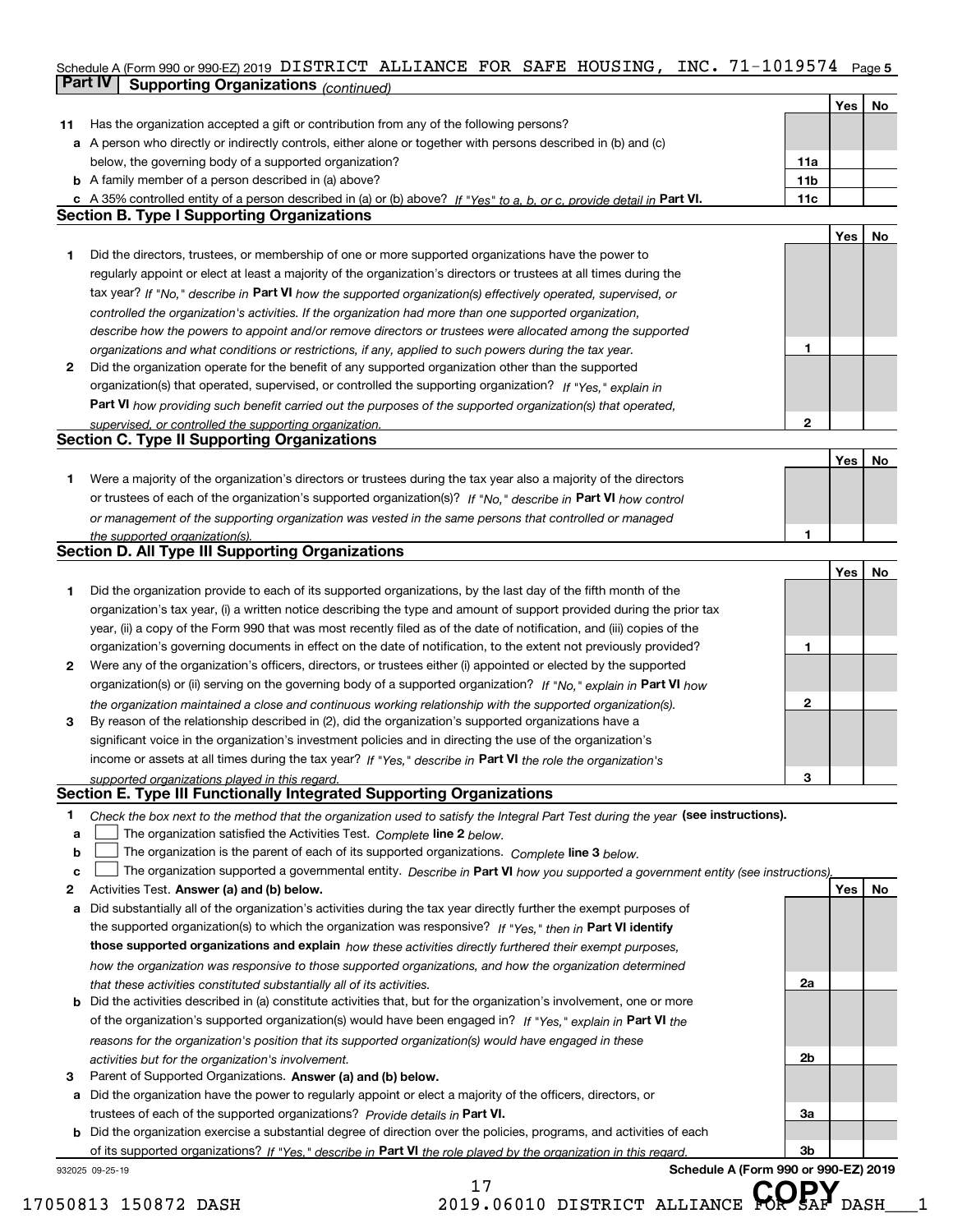| <b>Part V</b>  | Schedule A (Form 990 or 990-EZ) 2019 DISTRICT ALLIANCE FOR SAFE HOUSING, INC. 71-1019574 Page 6<br>Type III Non-Functionally Integrated 509(a)(3) Supporting Organizations |                |                |                                |
|----------------|----------------------------------------------------------------------------------------------------------------------------------------------------------------------------|----------------|----------------|--------------------------------|
| 1              | Check here if the organization satisfied the Integral Part Test as a qualifying trust on Nov. 20, 1970 (explain in Part VI). See instructions. Al                          |                |                |                                |
|                | other Type III non-functionally integrated supporting organizations must complete Sections A through E.                                                                    |                |                |                                |
|                | Section A - Adjusted Net Income                                                                                                                                            |                | (A) Prior Year | (B) Current Year<br>(optional) |
| 1              | Net short-term capital gain                                                                                                                                                | 1.             |                |                                |
| $\overline{2}$ | Recoveries of prior-year distributions                                                                                                                                     | $\mathbf{2}$   |                |                                |
| З              | Other gross income (see instructions)                                                                                                                                      | 3              |                |                                |
| 4              | Add lines 1 through 3.                                                                                                                                                     | 4              |                |                                |
| 5              | Depreciation and depletion                                                                                                                                                 | 5              |                |                                |
| 6              | Portion of operating expenses paid or incurred for production or                                                                                                           |                |                |                                |
|                | collection of gross income or for management, conservation, or                                                                                                             |                |                |                                |
|                | maintenance of property held for production of income (see instructions)                                                                                                   | 6              |                |                                |
| 7              | Other expenses (see instructions)                                                                                                                                          | $\overline{7}$ |                |                                |
| 8              | Adjusted Net Income (subtract lines 5, 6, and 7 from line 4)                                                                                                               | 8              |                |                                |
|                | Section B - Minimum Asset Amount                                                                                                                                           |                | (A) Prior Year | (B) Current Year<br>(optional) |
| 1              | Aggregate fair market value of all non-exempt-use assets (see                                                                                                              |                |                |                                |
|                | instructions for short tax year or assets held for part of year):                                                                                                          |                |                |                                |
|                | <b>a</b> Average monthly value of securities                                                                                                                               | 1a             |                |                                |
|                | <b>b</b> Average monthly cash balances                                                                                                                                     | 1b             |                |                                |
|                | c Fair market value of other non-exempt-use assets                                                                                                                         | 1c             |                |                                |
|                | d Total (add lines 1a, 1b, and 1c)                                                                                                                                         | 1d             |                |                                |
|                | <b>e</b> Discount claimed for blockage or other                                                                                                                            |                |                |                                |
|                | factors (explain in detail in Part VI):                                                                                                                                    |                |                |                                |
| 2              | Acquisition indebtedness applicable to non-exempt-use assets                                                                                                               | $\mathbf{2}$   |                |                                |
| 3              | Subtract line 2 from line 1d.                                                                                                                                              | 3              |                |                                |
| 4              | Cash deemed held for exempt use. Enter 1-1/2% of line 3 (for greater amount,                                                                                               |                |                |                                |
|                | see instructions).                                                                                                                                                         | 4              |                |                                |
| 5              | Net value of non-exempt-use assets (subtract line 4 from line 3)                                                                                                           | 5              |                |                                |
| 6              | Multiply line 5 by .035.                                                                                                                                                   | 6              |                |                                |
| 7              | Recoveries of prior-year distributions                                                                                                                                     | $\overline{7}$ |                |                                |
| 8              | Minimum Asset Amount (add line 7 to line 6)                                                                                                                                | 8              |                |                                |
|                | <b>Section C - Distributable Amount</b>                                                                                                                                    |                |                | <b>Current Year</b>            |
|                | Adjusted net income for prior year (from Section A, line 8, Column A)                                                                                                      | 1              |                |                                |
|                | Enter 85% of line 1.                                                                                                                                                       | 2              |                |                                |
| З              | Minimum asset amount for prior year (from Section B, line 8, Column A)                                                                                                     | 3              |                |                                |
| 4              | Enter greater of line 2 or line 3.                                                                                                                                         | 4              |                |                                |
| 5              | Income tax imposed in prior year                                                                                                                                           | 5              |                |                                |
| 6              | <b>Distributable Amount.</b> Subtract line 5 from line 4, unless subject to                                                                                                |                |                |                                |
|                | emergency temporary reduction (see instructions).                                                                                                                          | 6              |                |                                |
| 7              | Check here if the current year is the organization's first as a non-functionally integrated Type III supporting organization (see                                          |                |                |                                |

instructions).

**Schedule A (Form 990 or 990-EZ) 2019**

932026 09-25-19

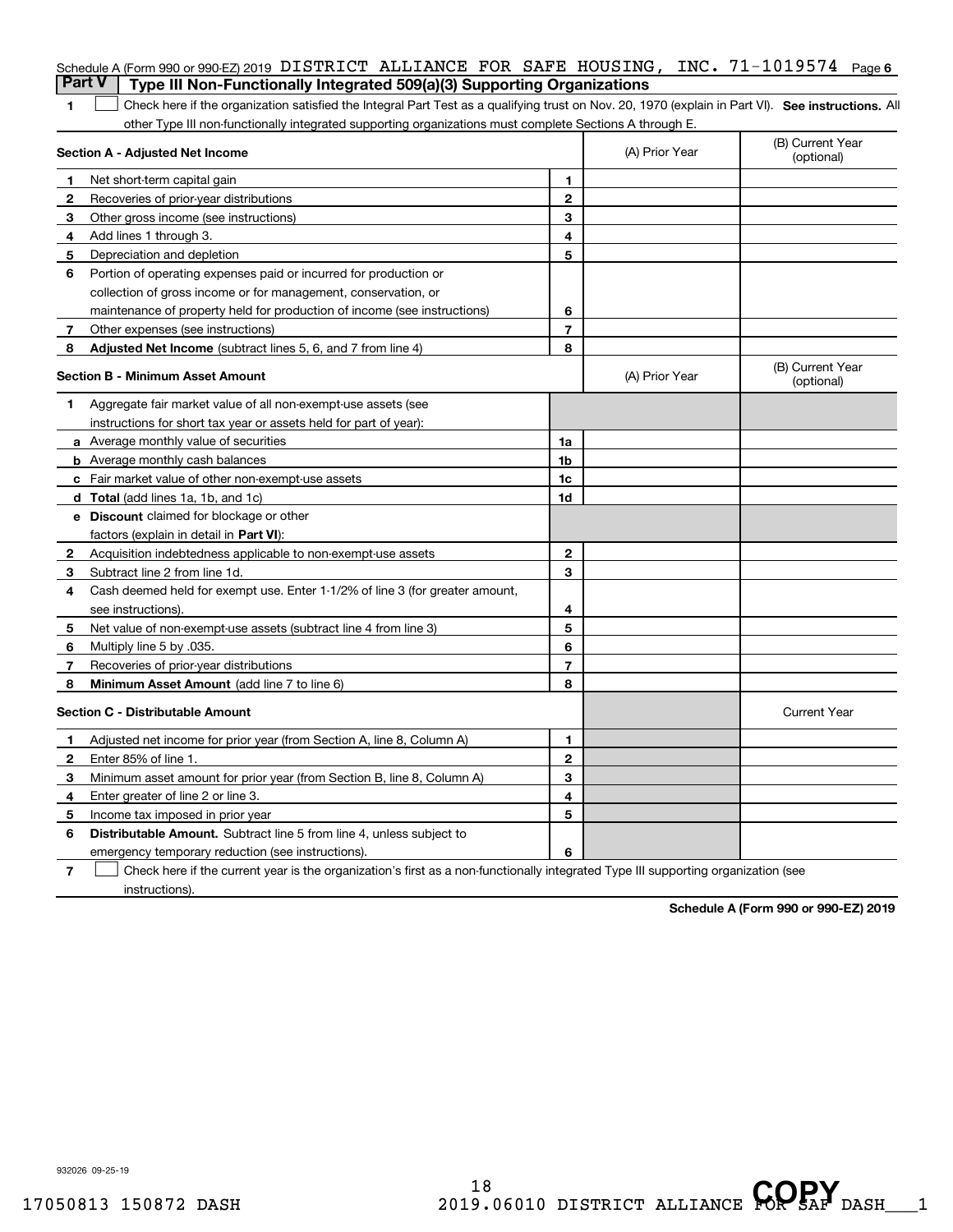# Schedule A (Form 990 or 990-EZ) 2019 DISTRICT ALLIANCE FOR SAFE HOUSING , INC • 71–1019574 Page 7<br>L**Part V** L. Type III Non, Eunotionally Integrated 500(a)(3) Supporting Organizations *(*

| Part V | Type III Non-Functionally Integrated 509(a)(3) Supporting Organizations                    |                                    | (continued)                                    |                                                  |  |  |  |  |
|--------|--------------------------------------------------------------------------------------------|------------------------------------|------------------------------------------------|--------------------------------------------------|--|--|--|--|
|        | <b>Current Year</b><br><b>Section D - Distributions</b>                                    |                                    |                                                |                                                  |  |  |  |  |
| 1      | Amounts paid to supported organizations to accomplish exempt purposes                      |                                    |                                                |                                                  |  |  |  |  |
| 2      | Amounts paid to perform activity that directly furthers exempt purposes of supported       |                                    |                                                |                                                  |  |  |  |  |
|        | organizations, in excess of income from activity                                           |                                    |                                                |                                                  |  |  |  |  |
| з      | Administrative expenses paid to accomplish exempt purposes of supported organizations      |                                    |                                                |                                                  |  |  |  |  |
| 4      | Amounts paid to acquire exempt-use assets                                                  |                                    |                                                |                                                  |  |  |  |  |
| 5      | Qualified set-aside amounts (prior IRS approval required)                                  |                                    |                                                |                                                  |  |  |  |  |
| 6      | Other distributions (describe in Part VI). See instructions.                               |                                    |                                                |                                                  |  |  |  |  |
| 7      | <b>Total annual distributions.</b> Add lines 1 through 6.                                  |                                    |                                                |                                                  |  |  |  |  |
| 8      | Distributions to attentive supported organizations to which the organization is responsive |                                    |                                                |                                                  |  |  |  |  |
|        | (provide details in Part VI). See instructions.                                            |                                    |                                                |                                                  |  |  |  |  |
| 9      | Distributable amount for 2019 from Section C, line 6                                       |                                    |                                                |                                                  |  |  |  |  |
| 10     | Line 8 amount divided by line 9 amount                                                     |                                    |                                                |                                                  |  |  |  |  |
|        | <b>Section E - Distribution Allocations</b> (see instructions)                             | (i)<br><b>Excess Distributions</b> | (iii)<br><b>Underdistributions</b><br>Pre-2019 | (iii)<br><b>Distributable</b><br>Amount for 2019 |  |  |  |  |
| 1      | Distributable amount for 2019 from Section C, line 6                                       |                                    |                                                |                                                  |  |  |  |  |
| 2      | Underdistributions, if any, for years prior to 2019 (reason-                               |                                    |                                                |                                                  |  |  |  |  |
|        | able cause required- explain in <b>Part VI</b> ). See instructions.                        |                                    |                                                |                                                  |  |  |  |  |
| з      | Excess distributions carryover, if any, to 2019                                            |                                    |                                                |                                                  |  |  |  |  |
|        | <b>a</b> From 2014                                                                         |                                    |                                                |                                                  |  |  |  |  |
|        | <b>b</b> From 2015                                                                         |                                    |                                                |                                                  |  |  |  |  |
|        | $c$ From 2016                                                                              |                                    |                                                |                                                  |  |  |  |  |
|        | d From 2017                                                                                |                                    |                                                |                                                  |  |  |  |  |
|        | e From 2018                                                                                |                                    |                                                |                                                  |  |  |  |  |
|        | Total of lines 3a through e                                                                |                                    |                                                |                                                  |  |  |  |  |
|        | <b>g</b> Applied to underdistributions of prior years                                      |                                    |                                                |                                                  |  |  |  |  |
|        | <b>h</b> Applied to 2019 distributable amount                                              |                                    |                                                |                                                  |  |  |  |  |
|        | Carryover from 2014 not applied (see instructions)                                         |                                    |                                                |                                                  |  |  |  |  |
|        | Remainder. Subtract lines 3g, 3h, and 3i from 3f.                                          |                                    |                                                |                                                  |  |  |  |  |
| 4      | Distributions for 2019 from Section D,                                                     |                                    |                                                |                                                  |  |  |  |  |
|        | line $7:$                                                                                  |                                    |                                                |                                                  |  |  |  |  |
|        | <b>a</b> Applied to underdistributions of prior years                                      |                                    |                                                |                                                  |  |  |  |  |
|        | <b>b</b> Applied to 2019 distributable amount                                              |                                    |                                                |                                                  |  |  |  |  |
| с      | Remainder. Subtract lines 4a and 4b from 4.                                                |                                    |                                                |                                                  |  |  |  |  |
| 5      | Remaining underdistributions for years prior to 2019, if                                   |                                    |                                                |                                                  |  |  |  |  |
|        | any. Subtract lines 3g and 4a from line 2. For result greater                              |                                    |                                                |                                                  |  |  |  |  |
|        | than zero, explain in Part VI. See instructions.                                           |                                    |                                                |                                                  |  |  |  |  |
| 6      | Remaining underdistributions for 2019. Subtract lines 3h                                   |                                    |                                                |                                                  |  |  |  |  |
|        | and 4b from line 1. For result greater than zero, explain in                               |                                    |                                                |                                                  |  |  |  |  |
|        | Part VI. See instructions.                                                                 |                                    |                                                |                                                  |  |  |  |  |
| 7      | Excess distributions carryover to 2020. Add lines 3j                                       |                                    |                                                |                                                  |  |  |  |  |
|        | and 4c.                                                                                    |                                    |                                                |                                                  |  |  |  |  |
| 8      | Breakdown of line 7:                                                                       |                                    |                                                |                                                  |  |  |  |  |
|        | a Excess from 2015                                                                         |                                    |                                                |                                                  |  |  |  |  |
|        | <b>b</b> Excess from 2016                                                                  |                                    |                                                |                                                  |  |  |  |  |
|        | c Excess from 2017                                                                         |                                    |                                                |                                                  |  |  |  |  |
|        | d Excess from 2018                                                                         |                                    |                                                |                                                  |  |  |  |  |
|        | e Excess from 2019                                                                         |                                    |                                                |                                                  |  |  |  |  |

**Schedule A (Form 990 or 990-EZ) 2019**

932027 09-25-19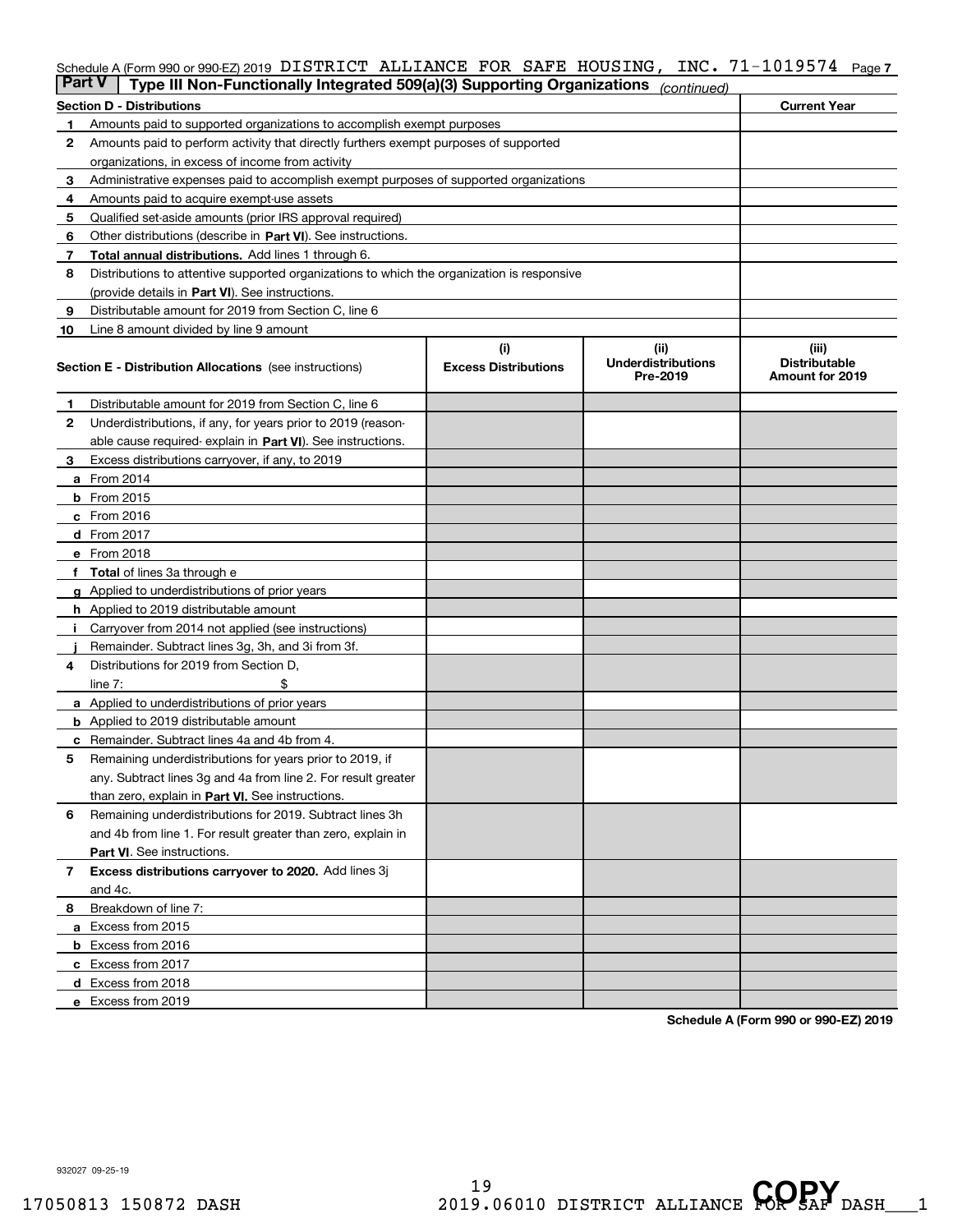**8** 71-1019574 Schedule A (Form 990 or 990-EZ) 2019  $\,$  <code>DISTRICT ALLIANCE FOR SAFE HOUSING</code> , <code>INC. 71–1019574</code> <code> Page</code> Part VI | Supplemental Information. Provide the explanations required by Part II, line 10; Part II, line 17a or 17b; Part III, line 12; Part IV, Section A, lines 1, 2, 3b, 3c, 4b, 4c, 5a, 6, 9a, 9b, 9c, 11a, 11b, and 11c; Part IV, Section B, lines 1 and 2; Part IV, Section C, line 1; Part IV, Section D, lines 2 and 3; Part IV, Section E, lines 1c, 2a, 2b, 3a, and 3b; Part V, line 1; Part V, Section B, line 1e; Part V, Section D, lines 5, 6, and 8; and Part V, Section E, lines 2, 5, and 6. Also complete this part for any additional information. (See instructions.)

SCHEDULE A, PART II, LINE 10, EXPLANATION FOR OTHER INCOME:

| LAUNDRY/VENDING INCOME |  |                                                                                                                                                                                                                                         |
|------------------------|--|-----------------------------------------------------------------------------------------------------------------------------------------------------------------------------------------------------------------------------------------|
| 2015 AMOUNT: \$        |  | 4,935.                                                                                                                                                                                                                                  |
| 2016 AMOUNT: \$        |  | 3,989.                                                                                                                                                                                                                                  |
| 2017 AMOUNT: \$        |  | 3,026.<br>the control of the control of the control of the control of the control of the control of the control of the control of the control of the control of the control of the control of the control of the control of the control |
| 2018 AMOUNT: \$ 4,085. |  | the control of the control of the control of the control of the control of the control of the control of the control of the control of the control of the control of the control of the control of the control of the control           |
| 2019 AMOUNT: \$        |  | 2,920.<br>the control of the control of the control of the control of the control of the control of the control of the control of the control of the control of the control of the control of the control of the control of the control |
| MISCELLANEOUS          |  |                                                                                                                                                                                                                                         |
| 2015 AMOUNT: \$        |  | 0.<br>the control of the control of the control of the control of the control of the control of the control of the control of the control of the control of the control of the control of the control of the control of the control     |
| 2016 AMOUNT: \$        |  | 500.<br>the control of the control of the control of the control of the control of the control of the control of the control of the control of the control of the control of the control of the control of the control of the control   |
| 2017 AMOUNT: \$        |  | 339.<br>the control of the control of the control of the control of the control of the control of the control of the control of the control of the control of the control of the control of the control of the control of the control   |
| 2018 AMOUNT: \$        |  | 30.                                                                                                                                                                                                                                     |
| 2019 AMOUNT: \$        |  | 99.                                                                                                                                                                                                                                     |
|                        |  |                                                                                                                                                                                                                                         |
|                        |  |                                                                                                                                                                                                                                         |
|                        |  |                                                                                                                                                                                                                                         |
|                        |  |                                                                                                                                                                                                                                         |
|                        |  |                                                                                                                                                                                                                                         |
|                        |  |                                                                                                                                                                                                                                         |
|                        |  |                                                                                                                                                                                                                                         |
|                        |  |                                                                                                                                                                                                                                         |
|                        |  |                                                                                                                                                                                                                                         |
|                        |  |                                                                                                                                                                                                                                         |
|                        |  |                                                                                                                                                                                                                                         |
|                        |  |                                                                                                                                                                                                                                         |
|                        |  |                                                                                                                                                                                                                                         |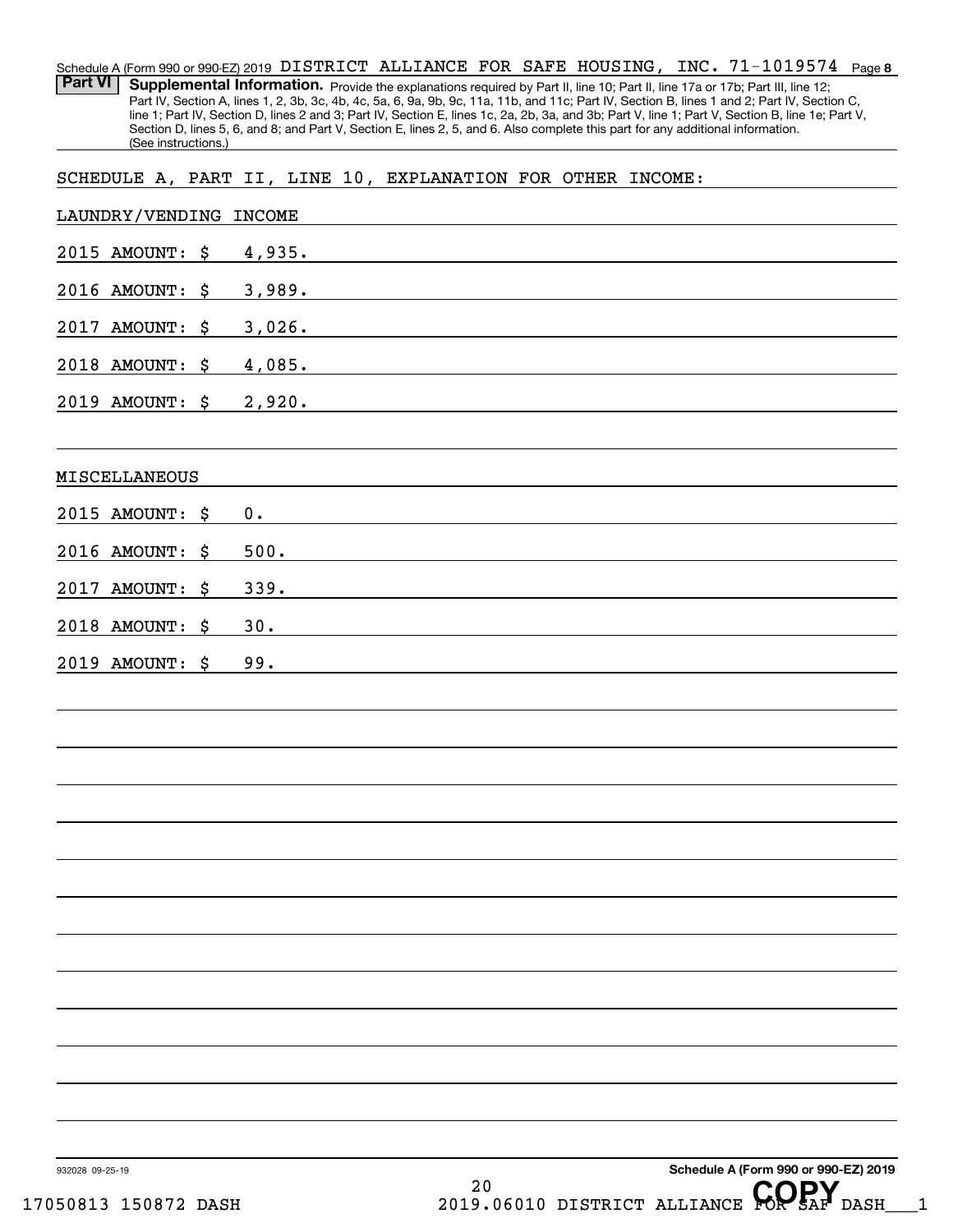Department of the Treasury Internal Revenue Service **(Form 990, 990-EZ, or 990-PF)** Name of the organization

**Organization type**

# **Schedule B Schedule of Contributors**

**| Attach to Form 990, Form 990-EZ, or Form 990-PF. | Go to www.irs.gov/Form990 for the latest information.** OMB No. 1545-0047

**2019**

**Employer identification number**

|                | DISTRICT ALLIANCE FOR SAFE HOUSING, |  |  |  |
|----------------|-------------------------------------|--|--|--|
| e (check one): |                                     |  |  |  |

71-1019574

| Filers of:         | Section:                                                                    |  |  |  |
|--------------------|-----------------------------------------------------------------------------|--|--|--|
| Form 990 or 990-FZ | $ \mathbf{X} $ 501(c)( 3) (enter number) organization                       |  |  |  |
|                    | $4947(a)(1)$ nonexempt charitable trust not treated as a private foundation |  |  |  |
|                    | 527 political organization                                                  |  |  |  |
| Form 990-PF        | 501(c)(3) exempt private foundation                                         |  |  |  |
|                    | 4947(a)(1) nonexempt charitable trust treated as a private foundation       |  |  |  |
|                    | 501(c)(3) taxable private foundation                                        |  |  |  |

Check if your organization is covered by the **General Rule** or a **Special Rule.**<br>Nota: Only a section 501(c)(7), (8), or (10) erganization can chock boxes for be **Note:**  Only a section 501(c)(7), (8), or (10) organization can check boxes for both the General Rule and a Special Rule. See instructions.

#### **General Rule**

 $\mathcal{L}^{\text{max}}$ 

For an organization filing Form 990, 990-EZ, or 990-PF that received, during the year, contributions totaling \$5,000 or more (in money or property) from any one contributor. Complete Parts I and II. See instructions for determining a contributor's total contributions.

#### **Special Rules**

any one contributor, during the year, total contributions of the greater of  $\,$  (1) \$5,000; or **(2)** 2% of the amount on (i) Form 990, Part VIII, line 1h;  $\boxed{\textbf{X}}$  For an organization described in section 501(c)(3) filing Form 990 or 990-EZ that met the 33 1/3% support test of the regulations under sections 509(a)(1) and 170(b)(1)(A)(vi), that checked Schedule A (Form 990 or 990-EZ), Part II, line 13, 16a, or 16b, and that received from or (ii) Form 990-EZ, line 1. Complete Parts I and II.

year, total contributions of more than \$1,000 *exclusively* for religious, charitable, scientific, literary, or educational purposes, or for the For an organization described in section 501(c)(7), (8), or (10) filing Form 990 or 990-EZ that received from any one contributor, during the prevention of cruelty to children or animals. Complete Parts I, II, and III.  $\mathcal{L}^{\text{max}}$ 

purpose. Don't complete any of the parts unless the **General Rule** applies to this organization because it received *nonexclusively* year, contributions <sub>exclusively</sub> for religious, charitable, etc., purposes, but no such contributions totaled more than \$1,000. If this box is checked, enter here the total contributions that were received during the year for an  $\;$ exclusively religious, charitable, etc., For an organization described in section 501(c)(7), (8), or (10) filing Form 990 or 990-EZ that received from any one contributor, during the religious, charitable, etc., contributions totaling \$5,000 or more during the year  $\Box$ — $\Box$   $\Box$  $\mathcal{L}^{\text{max}}$ 

**Caution:**  An organization that isn't covered by the General Rule and/or the Special Rules doesn't file Schedule B (Form 990, 990-EZ, or 990-PF), but it **must** answer "No" on Part IV, line 2, of its Form 990; or check the box on line H of its Form 990-EZ or on its Form 990-PF, Part I, line 2, to<br>cortify that it doesn't meet the filipe requirements of Schodule B (Fer certify that it doesn't meet the filing requirements of Schedule B (Form 990, 990-EZ, or 990-PF).

**For Paperwork Reduction Act Notice, see the instructions for Form 990, 990-EZ, or 990-PF. Schedule B (Form 990, 990-EZ, or 990-PF) (2019)** LHA

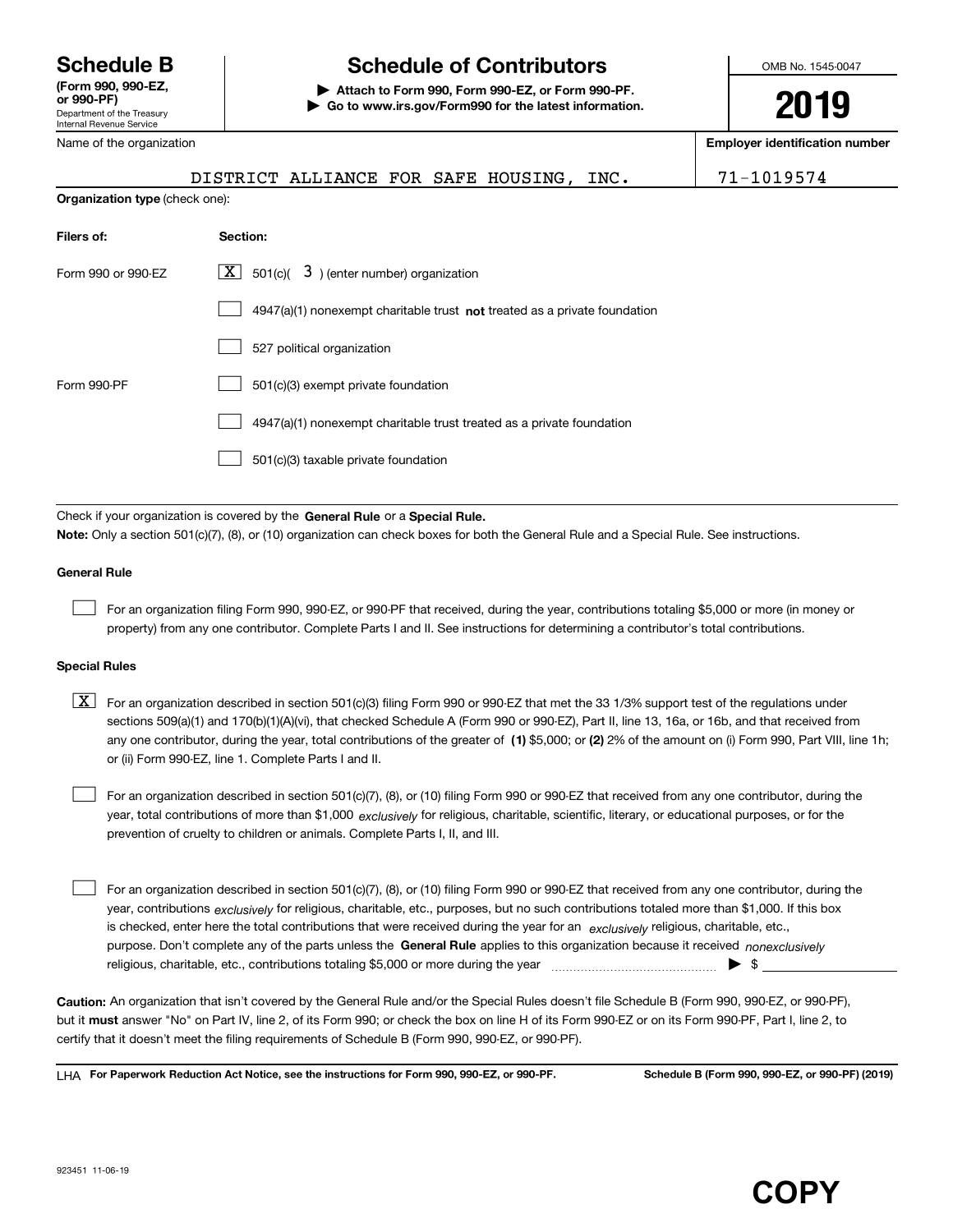### DISTRICT ALLIANCE FOR SAFE HOUSING, INC. 2012 21-1019574

|            | DISTRICT ALLIANCE FOR SAFE HOUSING, INC.                                                       |                                   | 71-1019574                                                                                                    |
|------------|------------------------------------------------------------------------------------------------|-----------------------------------|---------------------------------------------------------------------------------------------------------------|
| Part I     | Contributors (see instructions). Use duplicate copies of Part I if additional space is needed. |                                   |                                                                                                               |
| (a)<br>No. | (b)<br>Name, address, and ZIP + 4                                                              | (c)<br><b>Total contributions</b> | (d)<br>Type of contribution                                                                                   |
| 1          |                                                                                                | 2,060,194.<br>\$                  | $\boxed{\text{X}}$<br>Person<br>Payroll<br>Noncash<br>(Complete Part II for<br>noncash contributions.)        |
| (a)<br>No. | (b)<br>Name, address, and ZIP + 4                                                              | (c)<br><b>Total contributions</b> | (d)<br>Type of contribution                                                                                   |
| 2          |                                                                                                | 857,790.<br>\$                    | $\boxed{\text{X}}$<br>Person<br>Payroll<br>Noncash<br>(Complete Part II for<br>noncash contributions.)        |
| (a)<br>No. | (b)<br>Name, address, and ZIP + 4                                                              | (c)<br><b>Total contributions</b> | (d)<br>Type of contribution                                                                                   |
| 3          |                                                                                                | 367,561.<br>\$                    | $\boxed{\text{X}}$<br>Person<br>Payroll<br><b>Noncash</b><br>(Complete Part II for<br>noncash contributions.) |
| (a)<br>No. | (b)<br>Name, address, and ZIP + 4                                                              | (c)<br><b>Total contributions</b> | (d)<br>Type of contribution                                                                                   |
| 4          |                                                                                                | 103,918.<br>\$                    | $\boxed{\text{X}}$<br>Person<br>Payroll<br>Noncash<br>(Complete Part II for<br>noncash contributions.)        |
| (a)<br>No. | (b)<br>Name, address, and ZIP + 4                                                              | (c)<br><b>Total contributions</b> | (d)<br>Type of contribution                                                                                   |
| 5          |                                                                                                | 102,669.<br>\$                    | $\boxed{\text{X}}$<br>Person<br>Payroll<br><b>Noncash</b><br>(Complete Part II for<br>noncash contributions.) |
| (a)<br>No. | (b)<br>Name, address, and ZIP + 4                                                              | (c)<br><b>Total contributions</b> | (d)<br>Type of contribution                                                                                   |
|            |                                                                                                | \$                                | Person<br>Payroll<br>Noncash<br>(Complete Part II for<br>noncash contributions.)                              |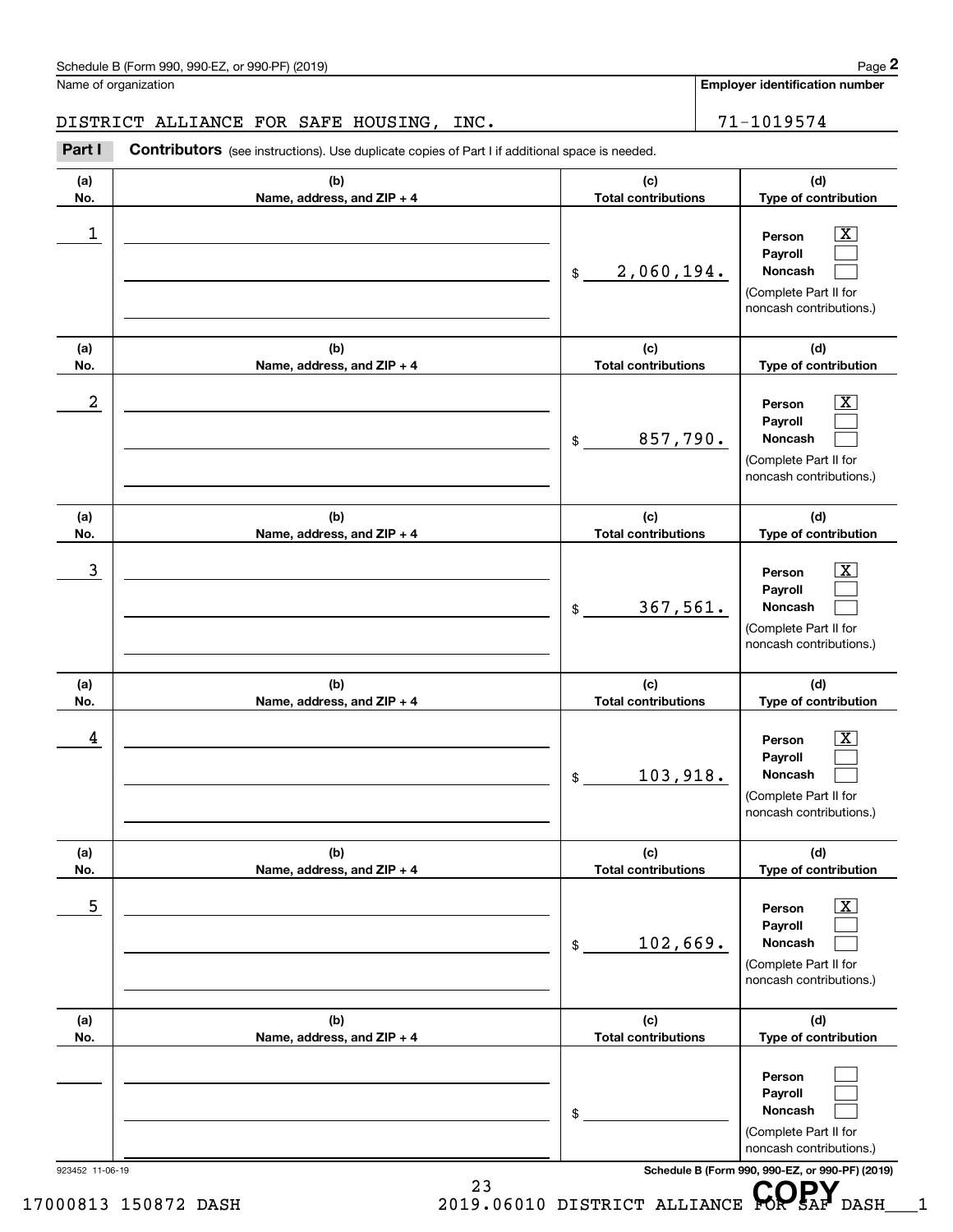Name of organization

**Employer identification number**

DISTRICT ALLIANCE FOR SAFE HOUSING, INC.  $71-1019574$ 

923453 11-06-19 **Schedule B (Form 990, 990-EZ, or 990-PF) (2019) (a)No.fromPart I (c)FMV (or estimate) (b) Description of noncash property given (d) Date received (a)No.fromPart I (c) FMV (or estimate) (b) Description of noncash property given (d) Date received (a)No.fromPart I (c)FMV (or estimate) (b) Description of noncash property given (d) Date received (a) No.fromPart I (c) FMV (or estimate) (b)Description of noncash property given (d)Date received (a) No.fromPart I (c) FMV (or estimate) (b) Description of noncash property given (d) Date received (a) No.fromPart I (c)FMV (or estimate) (b)Description of noncash property given (d)Date received** Noncash Property (see instructions). Use duplicate copies of Part II if additional space is needed. (See instructions.) \$(See instructions.) \$(See instructions.) \$(See instructions.) \$(See instructions.) \$(See instructions.) \$Employer identification<br>
Iame of organization<br> **3PARICT ALLIANCE FOR SAFE HOUSING, INC.**<br>
Part II Noncash Property (see instructions). Use duplicate copies of Part II if additional space is needed.

24

# 17000813 150872 DASH 2019.06010 DISTRICT ALLIANCE **COPSAF** DASH 1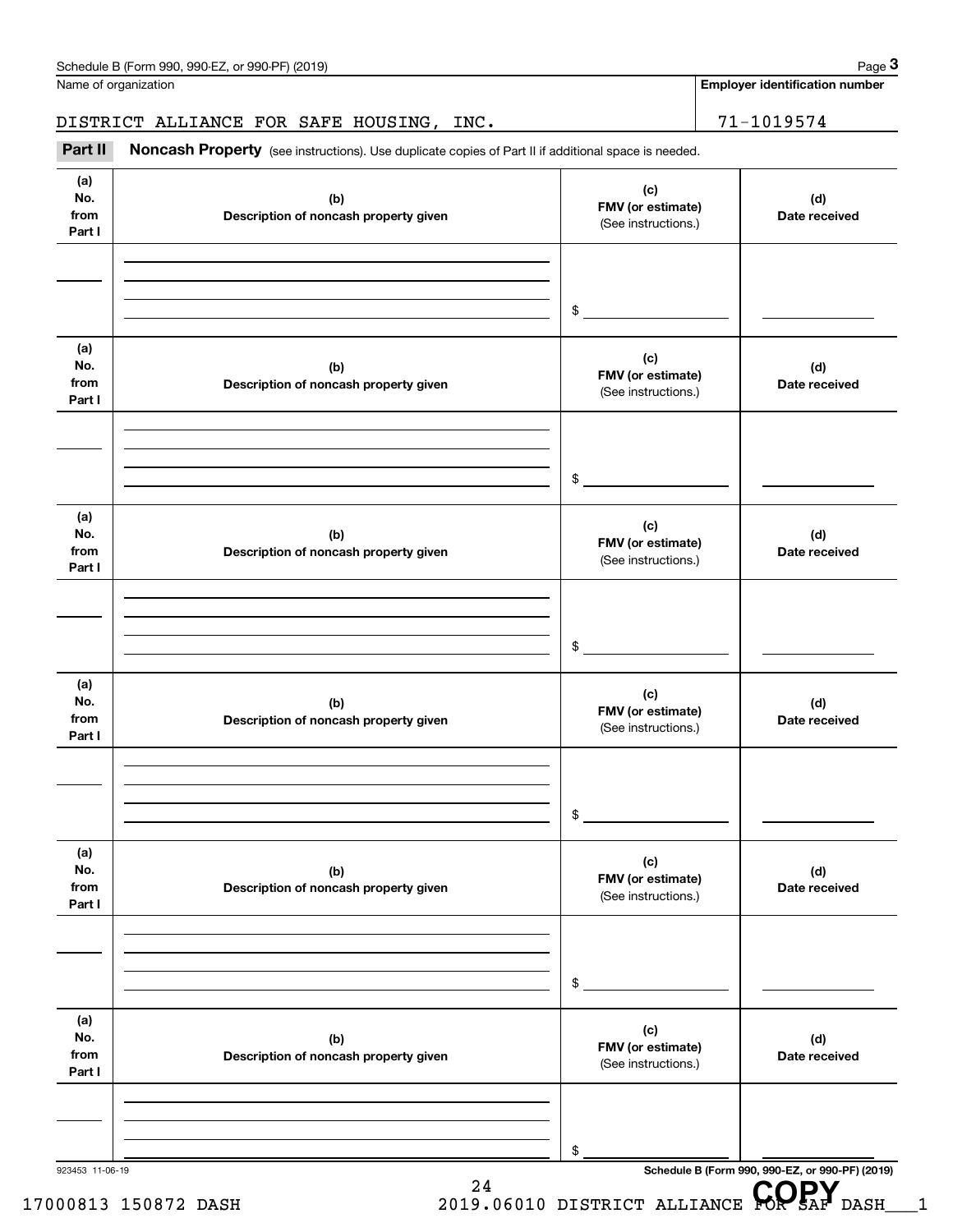| Part III                  | DISTRICT ALLIANCE FOR SAFE HOUSING, INC.<br>from any one contributor. Complete columns (a) through (e) and the following line entry. For organizations<br>completing Part III, enter the total of exclusively religious, charitable, etc., contributions of \$1,000 or less for the year. (Enter this info. once.) $\blacktriangleright$ \$<br>Use duplicate copies of Part III if additional space is needed. |                      | 71-1019574<br>Exclusively religious, charitable, etc., contributions to organizations described in section 501(c)(7), (8), or (10) that total more than \$1,000 for the year |  |
|---------------------------|----------------------------------------------------------------------------------------------------------------------------------------------------------------------------------------------------------------------------------------------------------------------------------------------------------------------------------------------------------------------------------------------------------------|----------------------|------------------------------------------------------------------------------------------------------------------------------------------------------------------------------|--|
| (a) No.<br>from<br>Part I | (b) Purpose of gift                                                                                                                                                                                                                                                                                                                                                                                            | (c) Use of gift      | (d) Description of how gift is held                                                                                                                                          |  |
|                           | Transferee's name, address, and $ZIP + 4$                                                                                                                                                                                                                                                                                                                                                                      | (e) Transfer of gift | Relationship of transferor to transferee                                                                                                                                     |  |
| (a) No.<br>from<br>Part I | (b) Purpose of gift                                                                                                                                                                                                                                                                                                                                                                                            | (c) Use of gift      | (d) Description of how gift is held                                                                                                                                          |  |
|                           |                                                                                                                                                                                                                                                                                                                                                                                                                | (e) Transfer of gift |                                                                                                                                                                              |  |
|                           | Transferee's name, address, and $ZIP + 4$                                                                                                                                                                                                                                                                                                                                                                      |                      | Relationship of transferor to transferee                                                                                                                                     |  |
| (a) No.<br>from<br>Part I | (b) Purpose of gift                                                                                                                                                                                                                                                                                                                                                                                            | (c) Use of gift      | (d) Description of how gift is held                                                                                                                                          |  |
|                           |                                                                                                                                                                                                                                                                                                                                                                                                                | (e) Transfer of gift |                                                                                                                                                                              |  |
|                           | Transferee's name, address, and $ZIP + 4$                                                                                                                                                                                                                                                                                                                                                                      |                      | Relationship of transferor to transferee                                                                                                                                     |  |
| (a) No.<br>from<br>Part I | (b) Purpose of gift                                                                                                                                                                                                                                                                                                                                                                                            | (c) Use of gift      | (d) Description of how gift is held                                                                                                                                          |  |
|                           |                                                                                                                                                                                                                                                                                                                                                                                                                | (e) Transfer of gift |                                                                                                                                                                              |  |
|                           | Transferee's name, address, and ZIP + 4                                                                                                                                                                                                                                                                                                                                                                        |                      | Relationship of transferor to transferee                                                                                                                                     |  |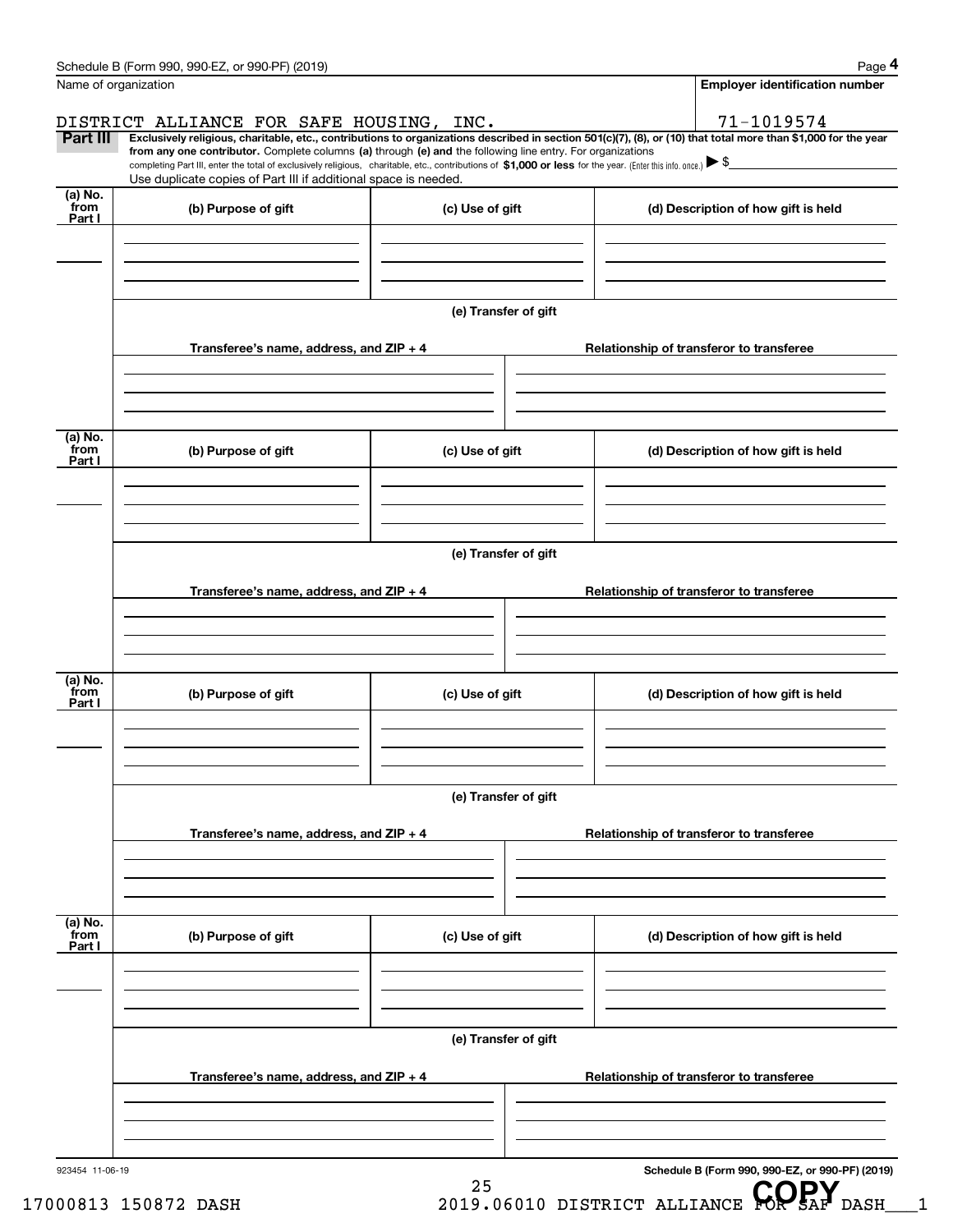| <b>SCHEDULE D</b> |  |
|-------------------|--|
|-------------------|--|

| (Form 990) |  |
|------------|--|
|------------|--|

### **SCHEDULE D Supplemental Financial Statements**

(Form 990)<br>
Pepartment of the Treasury<br>
Department of the Treasury<br>
Department of the Treasury<br>
Department of the Treasury<br> **Co to www.irs.gov/Form990 for instructions and the latest information.**<br> **Co to www.irs.gov/Form9** 



Department of the Treasury Internal Revenue Service

**Name of the organization**<br>TISTRICT ALLIANCE FOR SAFE HOUSING TNC 71-1019574

|         | DISTRICT ALLIANCE FOR SAFE HOUSING, INC.                                                                                                       |                         |                                                | 71-1019574                                         |  |  |  |
|---------|------------------------------------------------------------------------------------------------------------------------------------------------|-------------------------|------------------------------------------------|----------------------------------------------------|--|--|--|
| Part I  | Organizations Maintaining Donor Advised Funds or Other Similar Funds or Accounts. Complete if the                                              |                         |                                                |                                                    |  |  |  |
|         | organization answered "Yes" on Form 990, Part IV, line 6.                                                                                      |                         |                                                |                                                    |  |  |  |
|         |                                                                                                                                                | (a) Donor advised funds |                                                | (b) Funds and other accounts                       |  |  |  |
| 1       |                                                                                                                                                |                         |                                                |                                                    |  |  |  |
| 2       | Aggregate value of contributions to (during year)                                                                                              |                         |                                                |                                                    |  |  |  |
| з       | Aggregate value of grants from (during year)                                                                                                   |                         |                                                |                                                    |  |  |  |
| 4       |                                                                                                                                                |                         |                                                |                                                    |  |  |  |
| 5       | Did the organization inform all donors and donor advisors in writing that the assets held in donor advised funds                               |                         |                                                |                                                    |  |  |  |
|         |                                                                                                                                                |                         |                                                | Yes<br>No                                          |  |  |  |
| 6       | Did the organization inform all grantees, donors, and donor advisors in writing that grant funds can be used only                              |                         |                                                |                                                    |  |  |  |
|         | for charitable purposes and not for the benefit of the donor or donor advisor, or for any other purpose conferring                             |                         |                                                |                                                    |  |  |  |
|         | impermissible private benefit?                                                                                                                 |                         |                                                | Yes<br>No                                          |  |  |  |
| Part II | Conservation Easements. Complete if the organization answered "Yes" on Form 990, Part IV, line 7.                                              |                         |                                                |                                                    |  |  |  |
| 1       | Purpose(s) of conservation easements held by the organization (check all that apply).                                                          |                         |                                                |                                                    |  |  |  |
|         | Preservation of land for public use (for example, recreation or education)                                                                     |                         |                                                | Preservation of a historically important land area |  |  |  |
|         | Protection of natural habitat                                                                                                                  |                         | Preservation of a certified historic structure |                                                    |  |  |  |
|         | Preservation of open space                                                                                                                     |                         |                                                |                                                    |  |  |  |
| 2       | Complete lines 2a through 2d if the organization held a qualified conservation contribution in the form of a conservation easement on the last |                         |                                                |                                                    |  |  |  |
|         | day of the tax year.                                                                                                                           |                         |                                                | Held at the End of the Tax Year                    |  |  |  |
| a       |                                                                                                                                                |                         |                                                | 2a                                                 |  |  |  |
|         | Total acreage restricted by conservation easements                                                                                             |                         |                                                | 2b                                                 |  |  |  |
|         | Number of conservation easements on a certified historic structure included in (a) manufacture included in (a)                                 |                         |                                                | 2 <sub>c</sub>                                     |  |  |  |
| d       | Number of conservation easements included in (c) acquired after 7/25/06, and not on a historic structure                                       |                         |                                                |                                                    |  |  |  |
|         | listed in the National Register [111] Martin March 1999 (120) 1999 (130) 1999 (130) 1999 (130) 1999 (130) 1999                                 |                         |                                                | 2d                                                 |  |  |  |
| 3       | Number of conservation easements modified, transferred, released, extinguished, or terminated by the organization during the tax               |                         |                                                |                                                    |  |  |  |
|         | $year \triangleright$                                                                                                                          |                         |                                                |                                                    |  |  |  |
| 4       | Number of states where property subject to conservation easement is located >                                                                  |                         |                                                |                                                    |  |  |  |
| 5       | Does the organization have a written policy regarding the periodic monitoring, inspection, handling of                                         |                         |                                                |                                                    |  |  |  |
|         | violations, and enforcement of the conservation easements it holds?                                                                            |                         |                                                | Yes<br>No                                          |  |  |  |
| 6       | Staff and volunteer hours devoted to monitoring, inspecting, handling of violations, and enforcing conservation easements during the year      |                         |                                                |                                                    |  |  |  |
|         |                                                                                                                                                |                         |                                                |                                                    |  |  |  |
| 7       | Amount of expenses incurred in monitoring, inspecting, handling of violations, and enforcing conservation easements during the year            |                         |                                                |                                                    |  |  |  |
|         | ► \$                                                                                                                                           |                         |                                                |                                                    |  |  |  |
| 8       | Does each conservation easement reported on line 2(d) above satisfy the requirements of section 170(h)(4)(B)(i)                                |                         |                                                |                                                    |  |  |  |
|         |                                                                                                                                                |                         |                                                | Yes<br>No                                          |  |  |  |
| 9       | In Part XIII, describe how the organization reports conservation easements in its revenue and expense statement and                            |                         |                                                |                                                    |  |  |  |
|         | balance sheet, and include, if applicable, the text of the footnote to the organization's financial statements that describes the              |                         |                                                |                                                    |  |  |  |
|         | organization's accounting for conservation easements.                                                                                          |                         |                                                |                                                    |  |  |  |
|         | Organizations Maintaining Collections of Art, Historical Treasures, or Other Similar Assets.<br>Part III                                       |                         |                                                |                                                    |  |  |  |
|         | Complete if the organization answered "Yes" on Form 990, Part IV, line 8.                                                                      |                         |                                                |                                                    |  |  |  |
|         | 1a If the organization elected, as permitted under FASB ASC 958, not to report in its revenue statement and balance sheet works                |                         |                                                |                                                    |  |  |  |
|         | of art, historical treasures, or other similar assets held for public exhibition, education, or research in furtherance of public              |                         |                                                |                                                    |  |  |  |
|         | service, provide in Part XIII the text of the footnote to its financial statements that describes these items.                                 |                         |                                                |                                                    |  |  |  |
| b       | If the organization elected, as permitted under FASB ASC 958, to report in its revenue statement and balance sheet works of                    |                         |                                                |                                                    |  |  |  |
|         | art, historical treasures, or other similar assets held for public exhibition, education, or research in furtherance of public service,        |                         |                                                |                                                    |  |  |  |
|         | provide the following amounts relating to these items:                                                                                         |                         |                                                |                                                    |  |  |  |
|         |                                                                                                                                                |                         |                                                | \$                                                 |  |  |  |
|         | (ii) Assets included in Form 990, Part X                                                                                                       |                         |                                                | $\blacktriangleright$ \$                           |  |  |  |
| 2       | If the organization received or held works of art, historical treasures, or other similar assets for financial gain, provide                   |                         |                                                |                                                    |  |  |  |
|         | the following amounts required to be reported under FASB ASC 958 relating to these items:                                                      |                         |                                                |                                                    |  |  |  |
| а       |                                                                                                                                                |                         |                                                | \$                                                 |  |  |  |
| b       | Assets included in Form 990, Part X                                                                                                            |                         |                                                | $\blacktriangleright$ \$                           |  |  |  |
|         | LHA For Paperwork Reduction Act Notice, see the Instructions for Form 990.                                                                     |                         |                                                | Schedule D (Form 990) 2019                         |  |  |  |

932051 10-02-19

26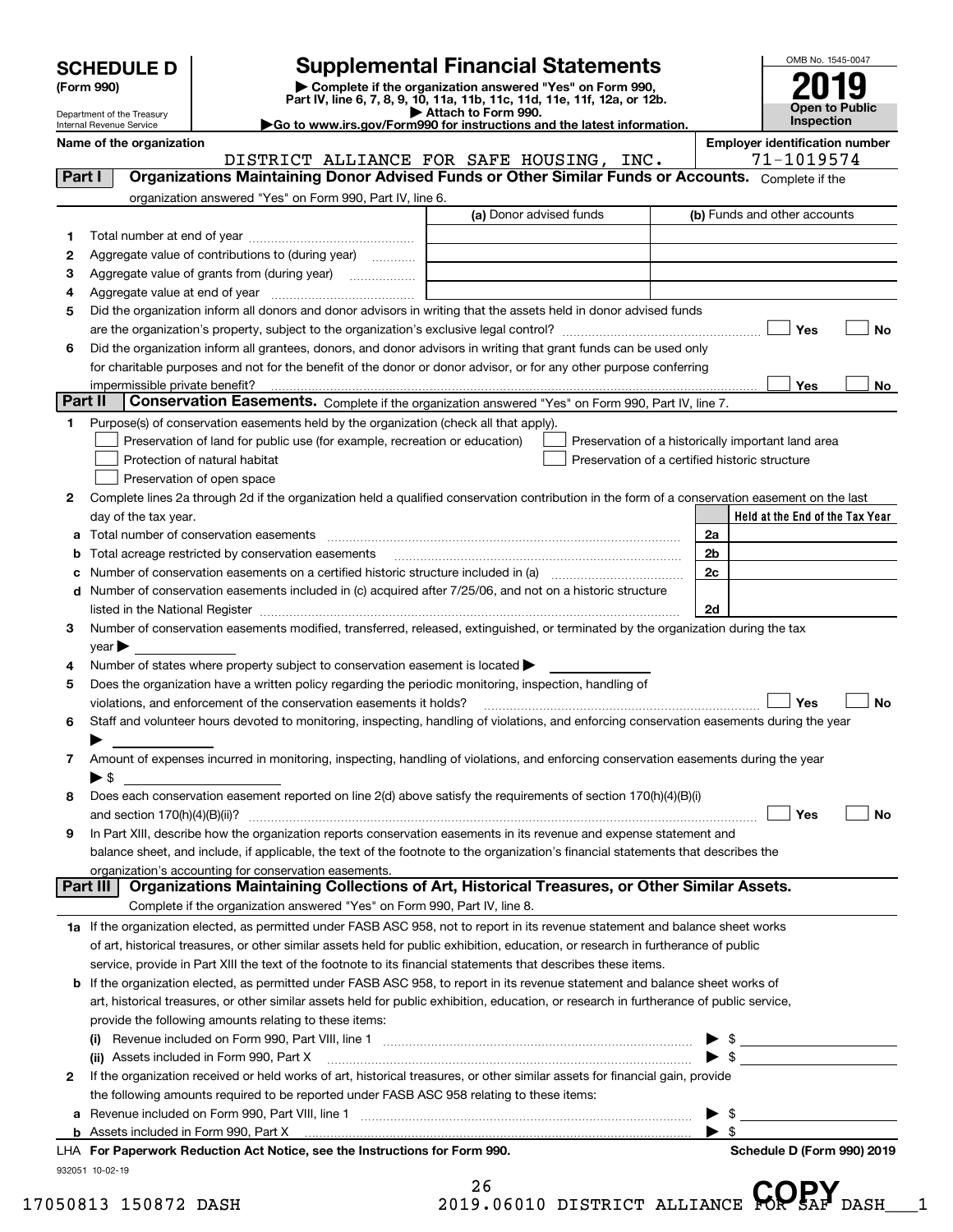|   | Schedule D (Form 990) 2019                                                                                                                                                                                                     | DISTRICT ALLIANCE FOR SAFE HOUSING, INC. |   |                |                                                                                                                                                                                                                                |  |                                 | $71 - 1019574$ Page 2 |         |    |
|---|--------------------------------------------------------------------------------------------------------------------------------------------------------------------------------------------------------------------------------|------------------------------------------|---|----------------|--------------------------------------------------------------------------------------------------------------------------------------------------------------------------------------------------------------------------------|--|---------------------------------|-----------------------|---------|----|
|   | Part III I<br>Organizations Maintaining Collections of Art, Historical Treasures, or Other Similar Assets (continued)                                                                                                          |                                          |   |                |                                                                                                                                                                                                                                |  |                                 |                       |         |    |
| 3 | Using the organization's acquisition, accession, and other records, check any of the following that make significant use of its                                                                                                |                                          |   |                |                                                                                                                                                                                                                                |  |                                 |                       |         |    |
|   | collection items (check all that apply):                                                                                                                                                                                       |                                          |   |                |                                                                                                                                                                                                                                |  |                                 |                       |         |    |
| a | Public exhibition                                                                                                                                                                                                              |                                          |   |                | Loan or exchange program                                                                                                                                                                                                       |  |                                 |                       |         |    |
| b | Scholarly research                                                                                                                                                                                                             | e                                        |   |                | Other and the control of the control of the control of the control of the control of the control of the control of the control of the control of the control of the control of the control of the control of the control of th |  |                                 |                       |         |    |
| c | Preservation for future generations                                                                                                                                                                                            |                                          |   |                |                                                                                                                                                                                                                                |  |                                 |                       |         |    |
| 4 | Provide a description of the organization's collections and explain how they further the organization's exempt purpose in Part XIII.                                                                                           |                                          |   |                |                                                                                                                                                                                                                                |  |                                 |                       |         |    |
| 5 | During the year, did the organization solicit or receive donations of art, historical treasures, or other similar assets                                                                                                       |                                          |   |                |                                                                                                                                                                                                                                |  |                                 |                       |         |    |
|   |                                                                                                                                                                                                                                |                                          |   |                |                                                                                                                                                                                                                                |  |                                 | Yes                   |         | No |
|   | Part IV<br>Escrow and Custodial Arrangements. Complete if the organization answered "Yes" on Form 990, Part IV, line 9, or                                                                                                     |                                          |   |                |                                                                                                                                                                                                                                |  |                                 |                       |         |    |
|   | reported an amount on Form 990, Part X, line 21.                                                                                                                                                                               |                                          |   |                |                                                                                                                                                                                                                                |  |                                 |                       |         |    |
|   | 1a Is the organization an agent, trustee, custodian or other intermediary for contributions or other assets not included                                                                                                       |                                          |   |                |                                                                                                                                                                                                                                |  |                                 |                       |         |    |
|   |                                                                                                                                                                                                                                |                                          |   |                |                                                                                                                                                                                                                                |  |                                 | Yes                   |         | No |
|   | b If "Yes," explain the arrangement in Part XIII and complete the following table:                                                                                                                                             |                                          |   |                |                                                                                                                                                                                                                                |  |                                 |                       |         |    |
|   |                                                                                                                                                                                                                                |                                          |   |                |                                                                                                                                                                                                                                |  |                                 | Amount                |         |    |
|   | c Beginning balance measurements and the contract of the contract of the contract of the contract of the contract of the contract of the contract of the contract of the contract of the contract of the contract of the contr |                                          |   |                |                                                                                                                                                                                                                                |  | 1c                              |                       |         |    |
|   | d Additions during the year measurements are all an according to the year.                                                                                                                                                     |                                          |   |                |                                                                                                                                                                                                                                |  | 1d                              |                       |         |    |
|   | e Distributions during the year manufactured and contain an account of the state of the state of the state of the state of the state of the state of the state of the state of the state of the state of the state of the stat |                                          |   |                |                                                                                                                                                                                                                                |  | 1e                              |                       |         |    |
| f | Ending balance manufactured and contact the contract of the contract of the contract of the contract of the contract of the contract of the contract of the contract of the contract of the contract of the contract of the co |                                          |   |                |                                                                                                                                                                                                                                |  | 1f                              |                       |         |    |
|   | 2a Did the organization include an amount on Form 990, Part X, line 21, for escrow or custodial account liability?                                                                                                             |                                          |   |                |                                                                                                                                                                                                                                |  |                                 | Yes                   |         | No |
|   | <b>b</b> If "Yes," explain the arrangement in Part XIII. Check here if the explanation has been provided on Part XIII<br><b>Part V</b>                                                                                         |                                          |   |                |                                                                                                                                                                                                                                |  |                                 |                       |         |    |
|   | Endowment Funds. Complete if the organization answered "Yes" on Form 990, Part IV, line 10.                                                                                                                                    |                                          |   |                |                                                                                                                                                                                                                                |  |                                 |                       |         |    |
|   |                                                                                                                                                                                                                                | (a) Current year                         |   | (b) Prior year | (c) Two years back $\vert$ (d) Three years back $\vert$ (e) Four years back                                                                                                                                                    |  |                                 |                       |         |    |
|   | 1a Beginning of year balance                                                                                                                                                                                                   |                                          |   |                |                                                                                                                                                                                                                                |  |                                 |                       |         |    |
| b |                                                                                                                                                                                                                                |                                          |   |                |                                                                                                                                                                                                                                |  |                                 |                       |         |    |
| c | Net investment earnings, gains, and losses                                                                                                                                                                                     |                                          |   |                |                                                                                                                                                                                                                                |  |                                 |                       |         |    |
|   |                                                                                                                                                                                                                                |                                          |   |                |                                                                                                                                                                                                                                |  |                                 |                       |         |    |
|   | e Other expenditures for facilities                                                                                                                                                                                            |                                          |   |                |                                                                                                                                                                                                                                |  |                                 |                       |         |    |
|   | and programs                                                                                                                                                                                                                   |                                          |   |                |                                                                                                                                                                                                                                |  |                                 |                       |         |    |
|   |                                                                                                                                                                                                                                |                                          |   |                |                                                                                                                                                                                                                                |  |                                 |                       |         |    |
| g | End of year balance                                                                                                                                                                                                            |                                          |   |                |                                                                                                                                                                                                                                |  |                                 |                       |         |    |
| 2 | Provide the estimated percentage of the current year end balance (line 1g, column (a)) held as:                                                                                                                                |                                          |   |                |                                                                                                                                                                                                                                |  |                                 |                       |         |    |
|   | a Board designated or quasi-endowment ><br>Permanent endowment >                                                                                                                                                               | %                                        | ℅ |                |                                                                                                                                                                                                                                |  |                                 |                       |         |    |
| b |                                                                                                                                                                                                                                | %                                        |   |                |                                                                                                                                                                                                                                |  |                                 |                       |         |    |
|   | $\mathbf c$ Term endowment $\blacktriangleright$<br>The percentages on lines 2a, 2b, and 2c should equal 100%.                                                                                                                 |                                          |   |                |                                                                                                                                                                                                                                |  |                                 |                       |         |    |
|   | 3a Are there endowment funds not in the possession of the organization that are held and administered for the organization                                                                                                     |                                          |   |                |                                                                                                                                                                                                                                |  |                                 |                       |         |    |
|   |                                                                                                                                                                                                                                |                                          |   |                |                                                                                                                                                                                                                                |  |                                 |                       |         | No |
|   | Yes<br>by:<br>3a(i)<br>(i)                                                                                                                                                                                                     |                                          |   |                |                                                                                                                                                                                                                                |  |                                 |                       |         |    |
|   | 3a(ii)                                                                                                                                                                                                                         |                                          |   |                |                                                                                                                                                                                                                                |  |                                 |                       |         |    |
|   |                                                                                                                                                                                                                                |                                          |   |                |                                                                                                                                                                                                                                |  |                                 | 3 <sub>b</sub>        |         |    |
| 4 | Describe in Part XIII the intended uses of the organization's endowment funds.                                                                                                                                                 |                                          |   |                |                                                                                                                                                                                                                                |  |                                 |                       |         |    |
|   | Land, Buildings, and Equipment.<br><b>Part VI</b>                                                                                                                                                                              |                                          |   |                |                                                                                                                                                                                                                                |  |                                 |                       |         |    |
|   | Complete if the organization answered "Yes" on Form 990, Part IV, line 11a. See Form 990, Part X, line 10.                                                                                                                     |                                          |   |                |                                                                                                                                                                                                                                |  |                                 |                       |         |    |
|   | Description of property                                                                                                                                                                                                        | (a) Cost or other<br>basis (investment)  |   |                | (b) Cost or other<br>basis (other)                                                                                                                                                                                             |  | (c) Accumulated<br>depreciation | (d) Book value        |         |    |
|   |                                                                                                                                                                                                                                |                                          |   |                | 1, 299, 499.                                                                                                                                                                                                                   |  |                                 | 1, 299, 499.          |         |    |
|   |                                                                                                                                                                                                                                |                                          |   |                | 9, 313, 543.                                                                                                                                                                                                                   |  | 2,300,590.                      | 7,012,953.            |         |    |
|   |                                                                                                                                                                                                                                |                                          |   |                | 257, 337.                                                                                                                                                                                                                      |  | 253,391.                        |                       | 3,946.  |    |
|   |                                                                                                                                                                                                                                |                                          |   |                | 392,547.                                                                                                                                                                                                                       |  | 330,501.                        |                       | 62,046. |    |
|   |                                                                                                                                                                                                                                |                                          |   |                | 100, 571.                                                                                                                                                                                                                      |  | 36,416.                         |                       | 64,155. |    |
|   | 8,442,599.                                                                                                                                                                                                                     |                                          |   |                |                                                                                                                                                                                                                                |  |                                 |                       |         |    |

**Schedule D (Form 990) 2019**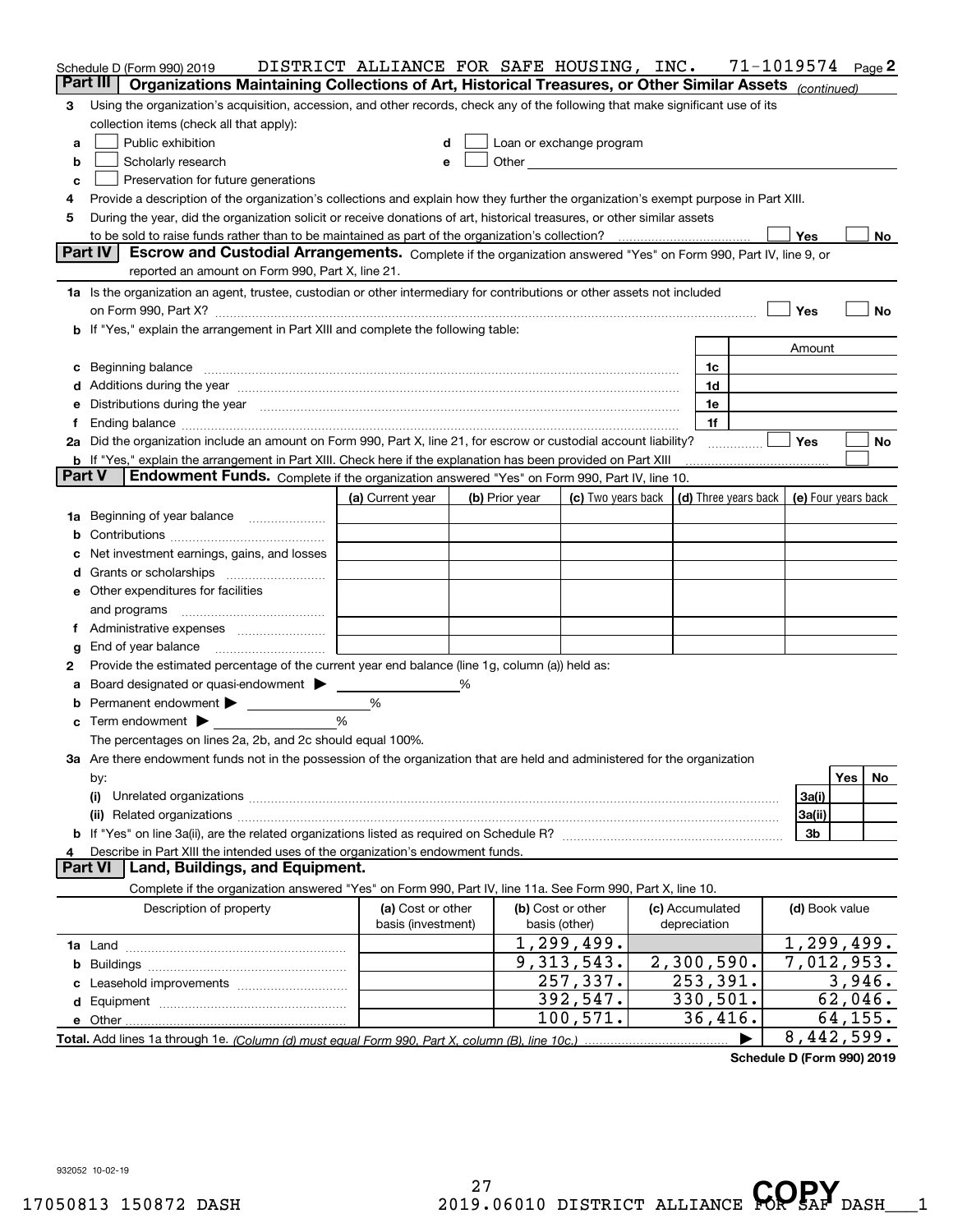| Schedule D (Form 990) 2019 | DISTRICT ALLIANCE FOR SAFE HOUSING, INC.                                                                   |  |  | $71 - 1019574$ Page 3 |  |
|----------------------------|------------------------------------------------------------------------------------------------------------|--|--|-----------------------|--|
|                            | <b>Part VII</b> Investments - Other Securities.                                                            |  |  |                       |  |
|                            | Complete if the organization answered "Yes" on Form 990, Part IV, line 11b. See Form 990, Part X, line 12. |  |  |                       |  |

| (a) Description of security or category (including name of security)                          | (b) Book value | (c) Method of valuation: Cost or end-of-year market value |
|-----------------------------------------------------------------------------------------------|----------------|-----------------------------------------------------------|
| (1) Financial derivatives                                                                     |                |                                                           |
| (2) Closely held equity interests                                                             |                |                                                           |
| $(3)$ Other                                                                                   |                |                                                           |
| (A)                                                                                           |                |                                                           |
| (B)                                                                                           |                |                                                           |
| (C)                                                                                           |                |                                                           |
| (D)                                                                                           |                |                                                           |
| (E)                                                                                           |                |                                                           |
|                                                                                               |                |                                                           |
| (G)                                                                                           |                |                                                           |
| (H)                                                                                           |                |                                                           |
| <b>Total.</b> (Col. (b) must equal Form 990, Part X, col. (B) line 12.) $\blacktriangleright$ |                |                                                           |

#### **Part VIII Investments - Program Related.**

Complete if the organization answered "Yes" on Form 990, Part IV, line 11c. See Form 990, Part X, line 13.

| (a) Description of investment                                       | (b) Book value | (c) Method of valuation: Cost or end-of-year market value |
|---------------------------------------------------------------------|----------------|-----------------------------------------------------------|
| (1)                                                                 |                |                                                           |
| (2)                                                                 |                |                                                           |
| $\frac{1}{2}$                                                       |                |                                                           |
| (4)                                                                 |                |                                                           |
| (5)                                                                 |                |                                                           |
| (6)                                                                 |                |                                                           |
| (7)                                                                 |                |                                                           |
| (8)                                                                 |                |                                                           |
| (9)                                                                 |                |                                                           |
| Total. (Col. (b) must equal Form 990, Part X, col. (B) line $13.$ ) |                |                                                           |

#### **Part IX Other Assets.**

Complete if the organization answered "Yes" on Form 990, Part IV, line 11d. See Form 990, Part X, line 15.

| (a) Description                                                                                                   | (b) Book value |
|-------------------------------------------------------------------------------------------------------------------|----------------|
| (1)                                                                                                               |                |
| (2)                                                                                                               |                |
| $\frac{1}{2}$                                                                                                     |                |
| (4)                                                                                                               |                |
| $\frac{1}{2}$ (5)                                                                                                 |                |
| (6)                                                                                                               |                |
| (7)                                                                                                               |                |
| (8)                                                                                                               |                |
| (9)                                                                                                               |                |
|                                                                                                                   |                |
| <b>Part X</b> Other Liabilities.                                                                                  |                |
| Complete if the organization answered "Yes" on Form 990, Part IV, line 11e or 11f. See Form 990, Part X, line 25. |                |

**1. (a)** Description of liability **Book value** Book value Book value Book value Book value (1)Federal income taxes (2)(3)(4)(5) (6)(7)(8)(9)

**Total.**  *(Column (b) must equal Form 990, Part X, col. (B) line 25.)* 

**2.** | Liability for uncertain tax positions. In Part XIII, provide the text of the footnote to the organization's financial statements that reports the organization's liability for uncertain tax positions under FASB ASC 740. Check here if the text of the footnote has been provided in Part XIII

**Schedule D (Form 990) 2019**

 $\boxed{\text{X}}$ 

932053 10-02-19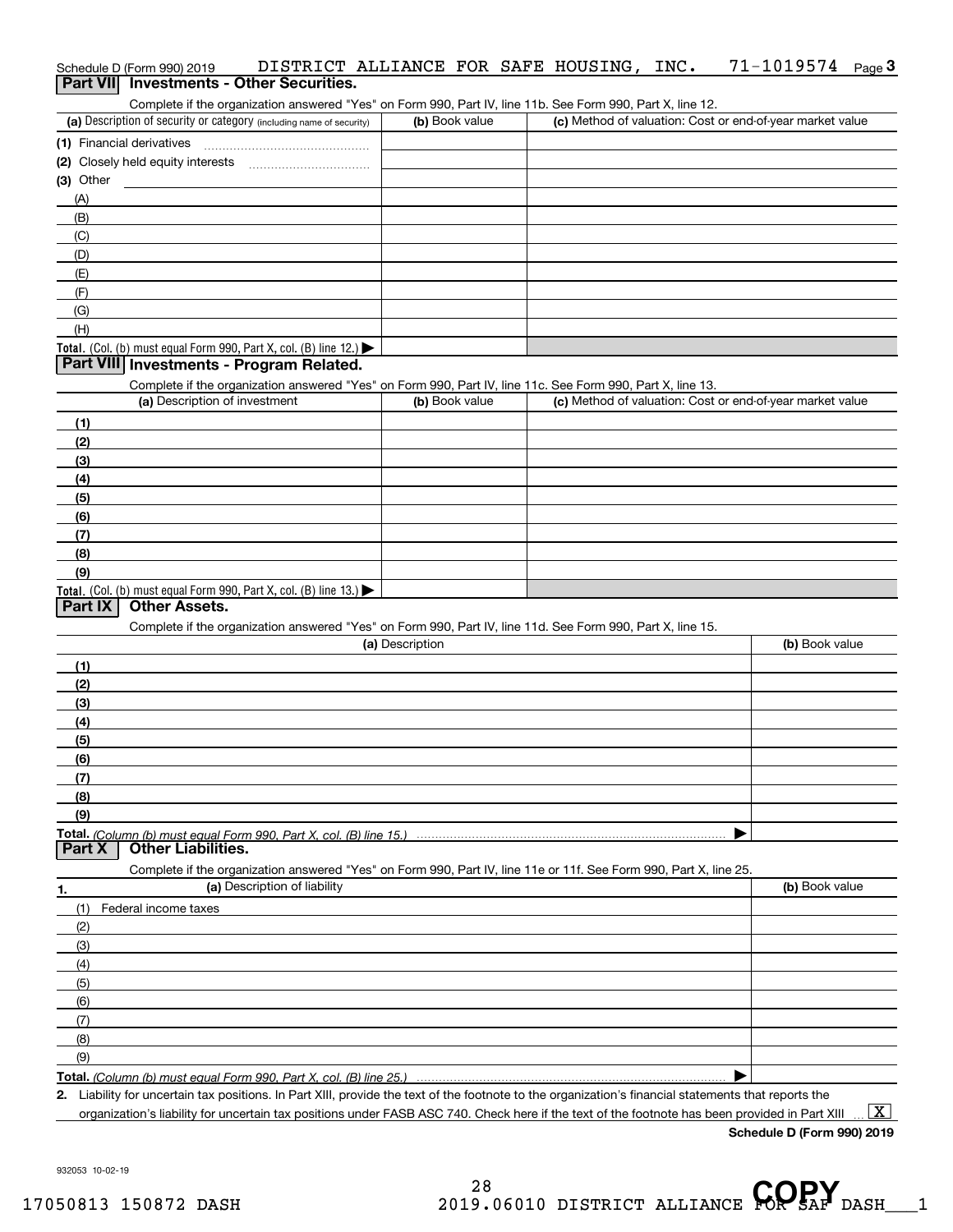|   | DISTRICT ALLIANCE FOR SAFE HOUSING, INC.<br>Schedule D (Form 990) 2019                                                                                         |                | 71-1019574<br>Page 4 |  |  |  |  |  |
|---|----------------------------------------------------------------------------------------------------------------------------------------------------------------|----------------|----------------------|--|--|--|--|--|
|   | Reconciliation of Revenue per Audited Financial Statements With Revenue per Return.<br>Part XI                                                                 |                |                      |  |  |  |  |  |
|   | Complete if the organization answered "Yes" on Form 990, Part IV, line 12a.                                                                                    |                |                      |  |  |  |  |  |
| 1 | Total revenue, gains, and other support per audited financial statements<br>1.                                                                                 |                |                      |  |  |  |  |  |
| 2 | Amounts included on line 1 but not on Form 990, Part VIII, line 12:                                                                                            |                |                      |  |  |  |  |  |
| а |                                                                                                                                                                | 2a             |                      |  |  |  |  |  |
| b |                                                                                                                                                                | 2 <sub>b</sub> |                      |  |  |  |  |  |
|   |                                                                                                                                                                | 2c             |                      |  |  |  |  |  |
|   | Other (Describe in Part XIII.) <b>Construction Contract Construction</b> (Describe in Part XIII.)                                                              | 2d             |                      |  |  |  |  |  |
| е | Add lines 2a through 2d                                                                                                                                        |                | <b>2e</b>            |  |  |  |  |  |
| з |                                                                                                                                                                |                | 3                    |  |  |  |  |  |
| 4 | Amounts included on Form 990, Part VIII, line 12, but not on line 1:                                                                                           |                |                      |  |  |  |  |  |
| а |                                                                                                                                                                | 4a l           |                      |  |  |  |  |  |
| b | Other (Describe in Part XIII.) <b>Construction Contract Construction</b> Chemistry Chemistry Chemistry Chemistry Chemistry                                     | 4b.            |                      |  |  |  |  |  |
|   | Add lines 4a and 4b<br>4c                                                                                                                                      |                |                      |  |  |  |  |  |
|   | 5                                                                                                                                                              |                |                      |  |  |  |  |  |
|   | Part XII   Reconciliation of Expenses per Audited Financial Statements With Expenses per Return.                                                               |                |                      |  |  |  |  |  |
|   | Complete if the organization answered "Yes" on Form 990, Part IV, line 12a.                                                                                    |                |                      |  |  |  |  |  |
| 1 |                                                                                                                                                                |                | $\mathbf{1}$         |  |  |  |  |  |
| 2 | Amounts included on line 1 but not on Form 990, Part IX, line 25:                                                                                              |                |                      |  |  |  |  |  |
| a |                                                                                                                                                                | 2a             |                      |  |  |  |  |  |
|   |                                                                                                                                                                | 2 <sub>b</sub> |                      |  |  |  |  |  |
|   |                                                                                                                                                                | 2c             |                      |  |  |  |  |  |
| d |                                                                                                                                                                | 2d             |                      |  |  |  |  |  |
| e | Add lines 2a through 2d                                                                                                                                        |                | <b>2e</b>            |  |  |  |  |  |
| з |                                                                                                                                                                |                | 3                    |  |  |  |  |  |
| 4 | Amounts included on Form 990, Part IX, line 25, but not on line 1:                                                                                             |                |                      |  |  |  |  |  |
| a | 4a                                                                                                                                                             |                |                      |  |  |  |  |  |
| b | Other (Describe in Part XIII.) <b>2006</b> 2006 2010 2010 2010 2010 2011 2013 2014 2015 2016 2017 2018 2019 2016 2017                                          | 4h.            |                      |  |  |  |  |  |
|   | Add lines 4a and 4b                                                                                                                                            |                | 4c                   |  |  |  |  |  |
| 5 |                                                                                                                                                                |                | 5                    |  |  |  |  |  |
|   | Part XIII Supplemental Information.                                                                                                                            |                |                      |  |  |  |  |  |
|   | Provide the descriptions required for Part II, lines 3, 5, and 9; Part III, lines 1a and 4; Part IV, lines 1b and 2b; Part V, line 4; Part X, line 2; Part XI, |                |                      |  |  |  |  |  |

lines 2d and 4b; and Part XII, lines 2d and 4b. Also complete this part to provide any additional information.

PART X, LINE 2:

DASH PERFORMED AN EVALUATION OF UNCERTAINTY IN INCOME TAXES FOR THE YEARS

ENDED SEPTEMBER 30, 2020 AND 2019, AND DETERMINED THAT THERE WERE NO

MATTERS THAT WOULD REQUIRE RECOGNITION IN THE CONSOLIDATED FINANCIAL

STATEMENTS OR THAT MAY HAVE ANY EFFECT ON ITS TAX-EXEMPT STATUS.

932054 10-02-19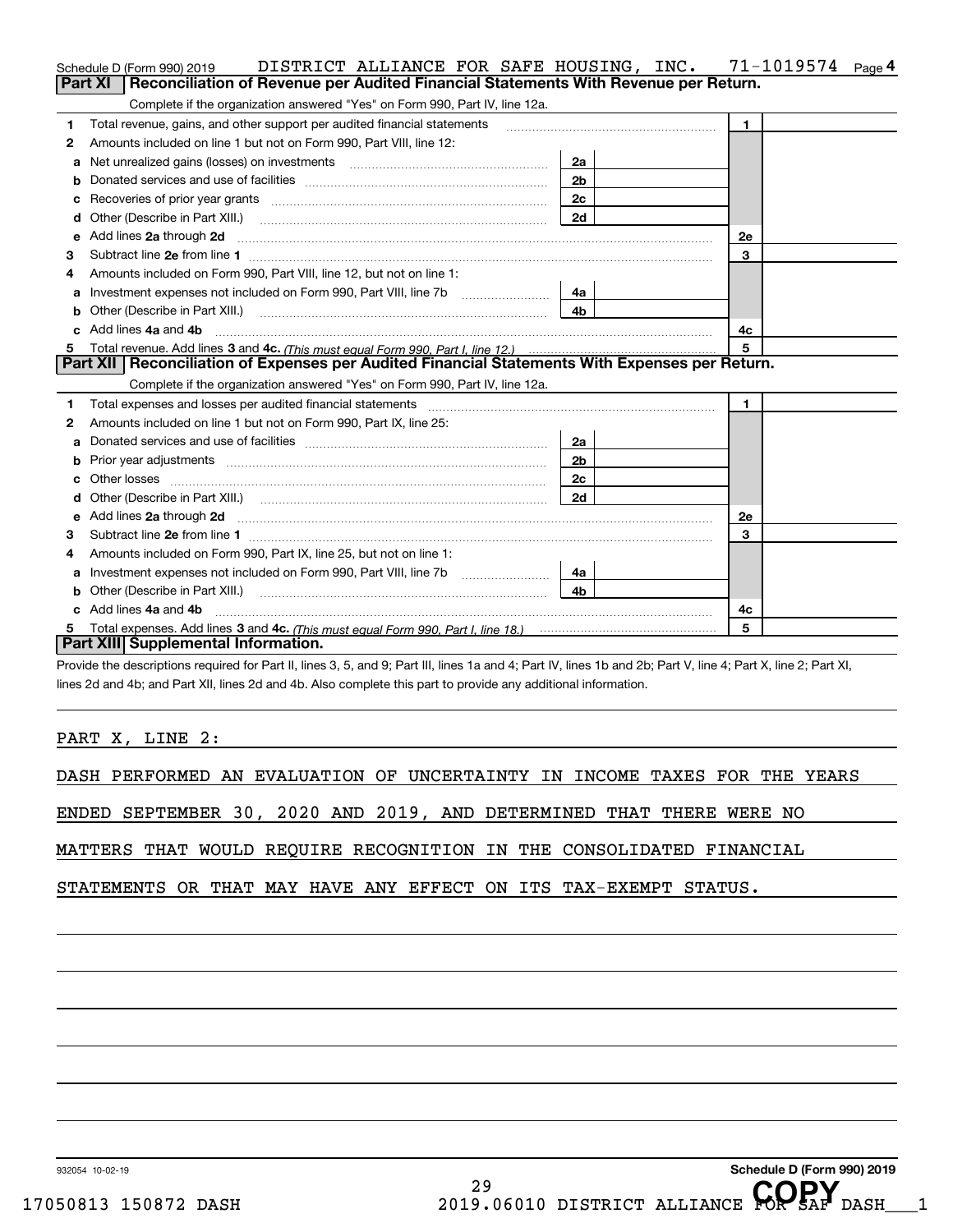| <b>SCHEDULE G</b>                                                                      | <b>Supplemental Information Regarding Fundraising or Gaming Activities</b><br>OMB No. 1545-0047                                                                     |                                                                                                                                                                                                                                           |                                                                            |    |                                                                                                                             |  |                                                                            |                                                         |  |
|----------------------------------------------------------------------------------------|---------------------------------------------------------------------------------------------------------------------------------------------------------------------|-------------------------------------------------------------------------------------------------------------------------------------------------------------------------------------------------------------------------------------------|----------------------------------------------------------------------------|----|-----------------------------------------------------------------------------------------------------------------------------|--|----------------------------------------------------------------------------|---------------------------------------------------------|--|
| (Form 990 or 990-EZ)                                                                   | Complete if the organization answered "Yes" on Form 990, Part IV, line 17, 18, or 19, or if the<br>organization entered more than \$15,000 on Form 990-EZ, line 6a. |                                                                                                                                                                                                                                           |                                                                            |    |                                                                                                                             |  |                                                                            |                                                         |  |
| Department of the Treasury                                                             | Attach to Form 990 or Form 990-EZ.<br><b>Open to Public</b>                                                                                                         |                                                                                                                                                                                                                                           |                                                                            |    |                                                                                                                             |  |                                                                            |                                                         |  |
| Internal Revenue Service                                                               | Inspection<br>Go to www.irs.gov/Form990 for instructions and the latest information.                                                                                |                                                                                                                                                                                                                                           |                                                                            |    |                                                                                                                             |  |                                                                            |                                                         |  |
| Name of the organization                                                               |                                                                                                                                                                     | DISTRICT ALLIANCE FOR SAFE HOUSING, INC.                                                                                                                                                                                                  |                                                                            |    |                                                                                                                             |  | 71-1019574                                                                 | <b>Employer identification number</b>                   |  |
| Part I                                                                                 |                                                                                                                                                                     | Fundraising Activities. Complete if the organization answered "Yes" on Form 990, Part IV, line 17. Form 990-EZ filers are not                                                                                                             |                                                                            |    |                                                                                                                             |  |                                                                            |                                                         |  |
|                                                                                        | required to complete this part.                                                                                                                                     |                                                                                                                                                                                                                                           |                                                                            |    |                                                                                                                             |  |                                                                            |                                                         |  |
| $ \mathbf{X} $ Mail solicitations<br>a<br>b<br>$\overline{X}$ Phone solicitations<br>C | $\overline{X}$ Internet and email solicitations                                                                                                                     | 1 Indicate whether the organization raised funds through any of the following activities. Check all that apply.<br>$g\mid X$ Special fundraising events                                                                                   |                                                                            |    | $\mathbf{e} \times \mathbf{X}$ Solicitation of non-government grants<br>$f[\overline{X}]$ Solicitation of government grants |  |                                                                            |                                                         |  |
| $\boxed{\text{X}}$ In-person solicitations<br>d                                        |                                                                                                                                                                     |                                                                                                                                                                                                                                           |                                                                            |    |                                                                                                                             |  |                                                                            |                                                         |  |
|                                                                                        |                                                                                                                                                                     | 2 a Did the organization have a written or oral agreement with any individual (including officers, directors, trustees, or<br>key employees listed in Form 990, Part VII) or entity in connection with professional fundraising services? |                                                                            |    |                                                                                                                             |  | $X$ Yes                                                                    | No                                                      |  |
| compensated at least \$5,000 by the organization.                                      |                                                                                                                                                                     | <b>b</b> If "Yes," list the 10 highest paid individuals or entities (fundraisers) pursuant to agreements under which the fundraiser is to be                                                                                              |                                                                            |    |                                                                                                                             |  |                                                                            |                                                         |  |
| (i) Name and address of individual<br>or entity (fundraiser)                           |                                                                                                                                                                     | (ii) Activity                                                                                                                                                                                                                             | (iii) Did<br>fundraiser<br>have custody<br>or control of<br>contributions? |    | (iv) Gross receipts<br>from activity                                                                                        |  | (v) Amount paid<br>to (or retained by)<br>fundraiser<br>listed in col. (i) | (vi) Amount paid<br>to (or retained by)<br>organization |  |
| KELLY STRATEGIES - 2674 N                                                              |                                                                                                                                                                     | CAPITAL CAMPAIGN                                                                                                                                                                                                                          | Yes                                                                        | No |                                                                                                                             |  |                                                                            |                                                         |  |
| UPSHUR STREET, ARLINGTON, VA                                                           |                                                                                                                                                                     | CONSULTANT                                                                                                                                                                                                                                |                                                                            | х  | 0.                                                                                                                          |  | 80,000.                                                                    | 80,000.                                                 |  |
|                                                                                        |                                                                                                                                                                     |                                                                                                                                                                                                                                           |                                                                            |    |                                                                                                                             |  |                                                                            |                                                         |  |
|                                                                                        |                                                                                                                                                                     |                                                                                                                                                                                                                                           |                                                                            |    |                                                                                                                             |  |                                                                            |                                                         |  |
|                                                                                        |                                                                                                                                                                     |                                                                                                                                                                                                                                           |                                                                            |    |                                                                                                                             |  |                                                                            |                                                         |  |
|                                                                                        |                                                                                                                                                                     |                                                                                                                                                                                                                                           |                                                                            |    |                                                                                                                             |  |                                                                            |                                                         |  |
|                                                                                        |                                                                                                                                                                     |                                                                                                                                                                                                                                           |                                                                            |    |                                                                                                                             |  |                                                                            |                                                         |  |
|                                                                                        |                                                                                                                                                                     |                                                                                                                                                                                                                                           |                                                                            |    |                                                                                                                             |  |                                                                            |                                                         |  |
|                                                                                        |                                                                                                                                                                     |                                                                                                                                                                                                                                           |                                                                            |    |                                                                                                                             |  |                                                                            |                                                         |  |
|                                                                                        |                                                                                                                                                                     |                                                                                                                                                                                                                                           |                                                                            |    |                                                                                                                             |  |                                                                            |                                                         |  |
|                                                                                        |                                                                                                                                                                     |                                                                                                                                                                                                                                           |                                                                            |    |                                                                                                                             |  |                                                                            |                                                         |  |
|                                                                                        |                                                                                                                                                                     |                                                                                                                                                                                                                                           |                                                                            |    |                                                                                                                             |  |                                                                            |                                                         |  |
|                                                                                        |                                                                                                                                                                     |                                                                                                                                                                                                                                           |                                                                            |    |                                                                                                                             |  |                                                                            |                                                         |  |
|                                                                                        |                                                                                                                                                                     |                                                                                                                                                                                                                                           |                                                                            |    |                                                                                                                             |  |                                                                            |                                                         |  |
|                                                                                        |                                                                                                                                                                     |                                                                                                                                                                                                                                           |                                                                            |    |                                                                                                                             |  |                                                                            |                                                         |  |
|                                                                                        |                                                                                                                                                                     |                                                                                                                                                                                                                                           |                                                                            |    |                                                                                                                             |  |                                                                            |                                                         |  |
| Total                                                                                  |                                                                                                                                                                     | 3 List all states in which the organization is registered or licensed to solicit contributions or has been notified it is exempt from registration                                                                                        |                                                                            |    |                                                                                                                             |  | 80,000.                                                                    | 80,000.                                                 |  |
| or licensing.<br>DC, MD, VA                                                            |                                                                                                                                                                     |                                                                                                                                                                                                                                           |                                                                            |    |                                                                                                                             |  |                                                                            |                                                         |  |
|                                                                                        |                                                                                                                                                                     |                                                                                                                                                                                                                                           |                                                                            |    |                                                                                                                             |  |                                                                            |                                                         |  |
|                                                                                        |                                                                                                                                                                     |                                                                                                                                                                                                                                           |                                                                            |    |                                                                                                                             |  |                                                                            |                                                         |  |
|                                                                                        |                                                                                                                                                                     |                                                                                                                                                                                                                                           |                                                                            |    |                                                                                                                             |  |                                                                            |                                                         |  |
|                                                                                        |                                                                                                                                                                     |                                                                                                                                                                                                                                           |                                                                            |    |                                                                                                                             |  |                                                                            |                                                         |  |
|                                                                                        |                                                                                                                                                                     |                                                                                                                                                                                                                                           |                                                                            |    |                                                                                                                             |  |                                                                            |                                                         |  |
|                                                                                        |                                                                                                                                                                     |                                                                                                                                                                                                                                           |                                                                            |    |                                                                                                                             |  |                                                                            |                                                         |  |
|                                                                                        |                                                                                                                                                                     |                                                                                                                                                                                                                                           |                                                                            |    |                                                                                                                             |  |                                                                            |                                                         |  |
|                                                                                        |                                                                                                                                                                     |                                                                                                                                                                                                                                           |                                                                            |    |                                                                                                                             |  |                                                                            |                                                         |  |
|                                                                                        |                                                                                                                                                                     | LHA For Paperwork Reduction Act Notice, see the Instructions for Form 990 or 990-EZ.<br>SEE PART IV FOR CONTINUATIONS                                                                                                                     |                                                                            |    |                                                                                                                             |  |                                                                            | Schedule G (Form 990 or 990-EZ) 2019                    |  |

932081 09-11-19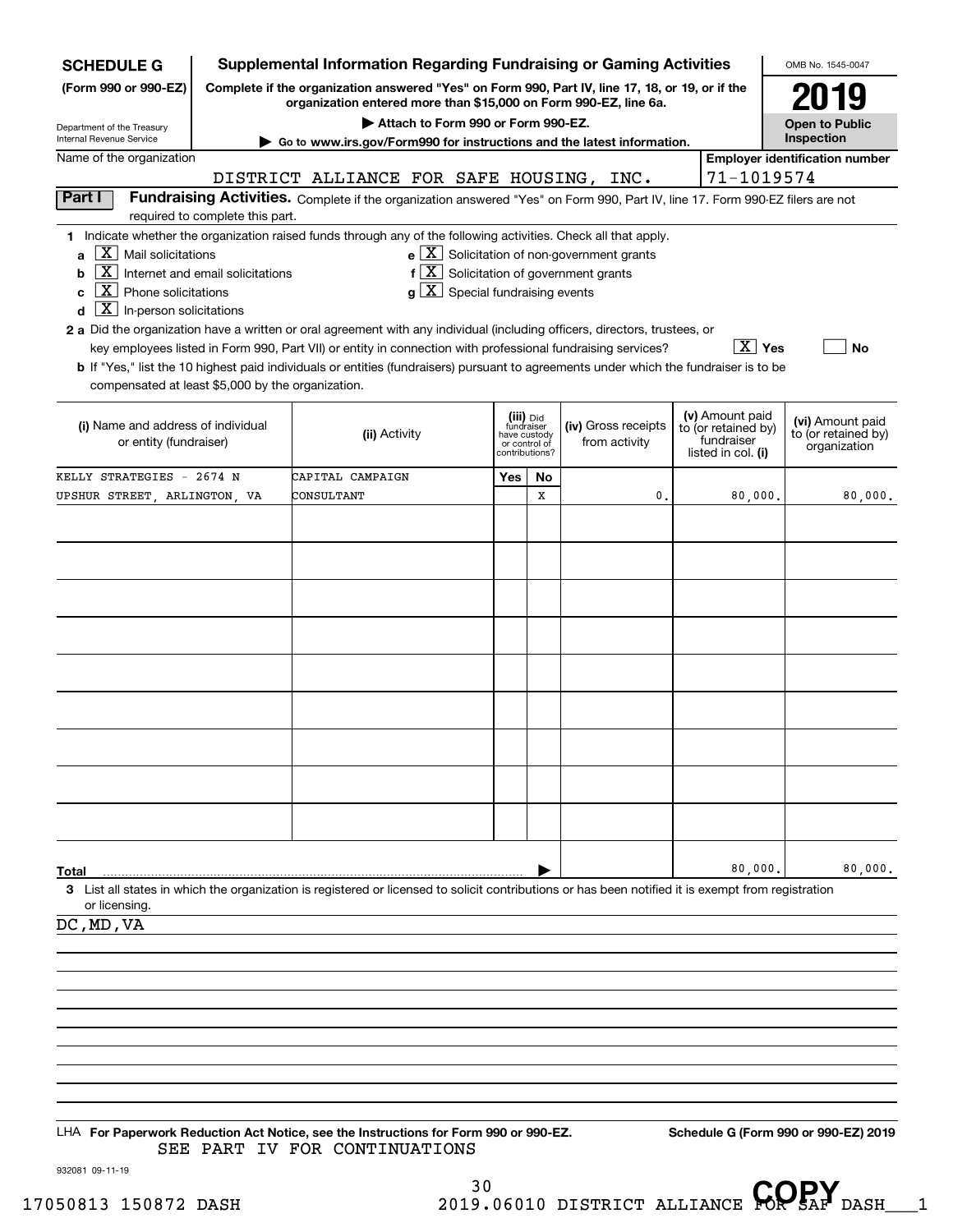| Schedule G (Form 990 or 990-EZ) 2019 DISTRICT ALLIANCE FOR SAFE HOUSING, INC. $71-1019574$ Page 2                            |  |  |  |  |
|------------------------------------------------------------------------------------------------------------------------------|--|--|--|--|
| <b>Dart II. Eundraising Evants</b> Complete this constitution assessed this the Case Rest W. the 49 connected associated 200 |  |  |  |  |

**Part II Fundraising Events.** Complete if the organization answered "Yes" on Form 990, Part IV, line 18, or reported more than \$15,000<br>15.000 of fundraising event contributions and gross income on Form 990-EZ. lines 1 an of fundraising event contributions and gross income on Form 990-EZ, lines 1 and 6b. List events with gross receipts greater than \$5,000.

|                 |                |                                                                                                                                               | (a) Event #1<br>(event type) | $(b)$ Event #2<br>(event type)                   | (c) Other events<br>(total number) | (d) Total events<br>(add col. (a) through<br>col. (c) |
|-----------------|----------------|-----------------------------------------------------------------------------------------------------------------------------------------------|------------------------------|--------------------------------------------------|------------------------------------|-------------------------------------------------------|
| Revenue         | 1              |                                                                                                                                               |                              |                                                  |                                    |                                                       |
|                 |                |                                                                                                                                               |                              |                                                  |                                    |                                                       |
|                 | 2              |                                                                                                                                               |                              |                                                  |                                    |                                                       |
|                 | 3              | Gross income (line 1 minus line 2)                                                                                                            |                              |                                                  |                                    |                                                       |
|                 | 4              |                                                                                                                                               |                              |                                                  |                                    |                                                       |
|                 | 5              |                                                                                                                                               |                              |                                                  |                                    |                                                       |
|                 | 6              |                                                                                                                                               |                              |                                                  |                                    |                                                       |
| Direct Expenses | 7              | Food and beverages                                                                                                                            |                              |                                                  |                                    |                                                       |
|                 | 8              |                                                                                                                                               |                              |                                                  |                                    |                                                       |
|                 | 9              | Other direct expenses <i>manually contained</i>                                                                                               |                              |                                                  |                                    |                                                       |
|                 | 10             | Direct expense summary. Add lines 4 through 9 in column (d)                                                                                   |                              |                                                  | ▶                                  |                                                       |
|                 | 11<br>Part III | Net income summary. Subtract line 10 from line 3, column (d)                                                                                  |                              |                                                  |                                    |                                                       |
|                 |                | Gaming. Complete if the organization answered "Yes" on Form 990, Part IV, line 19, or reported more than<br>\$15,000 on Form 990-EZ, line 6a. |                              |                                                  |                                    |                                                       |
|                 |                |                                                                                                                                               | (a) Bingo                    | (b) Pull tabs/instant<br>bingo/progressive bingo | (c) Other gaming                   | (d) Total gaming (add<br>col. (a) through col. (c))   |
| Revenue         | 1.             |                                                                                                                                               |                              |                                                  |                                    |                                                       |
|                 | 2              |                                                                                                                                               |                              |                                                  |                                    |                                                       |
| Direct Expenses | 3              |                                                                                                                                               |                              |                                                  |                                    |                                                       |
|                 | 4              |                                                                                                                                               |                              |                                                  |                                    |                                                       |
|                 |                |                                                                                                                                               |                              |                                                  |                                    |                                                       |
|                 |                |                                                                                                                                               | Yes<br>%                     | Yes<br>$% \mid$                                  | Yes<br>%                           |                                                       |
|                 | 6.             | Volunteer labor                                                                                                                               | No                           | No.                                              | No                                 |                                                       |
|                 | 7              | Direct expense summary. Add lines 2 through 5 in column (d)                                                                                   |                              |                                                  | ▶                                  |                                                       |
|                 | 8              |                                                                                                                                               |                              |                                                  |                                    |                                                       |
|                 |                |                                                                                                                                               |                              |                                                  |                                    |                                                       |
| 9               |                | Enter the state(s) in which the organization conducts gaming activities:                                                                      |                              |                                                  |                                    |                                                       |
|                 |                |                                                                                                                                               |                              |                                                  |                                    | Yes<br><b>No</b>                                      |
|                 |                |                                                                                                                                               |                              |                                                  |                                    |                                                       |
|                 |                |                                                                                                                                               |                              |                                                  |                                    |                                                       |
|                 |                |                                                                                                                                               |                              |                                                  |                                    | Yes<br><b>No</b>                                      |
|                 |                |                                                                                                                                               |                              |                                                  |                                    |                                                       |
|                 |                | 932082 09-11-19                                                                                                                               |                              |                                                  |                                    | Schedule G (Form 990 or 990-EZ) 2019                  |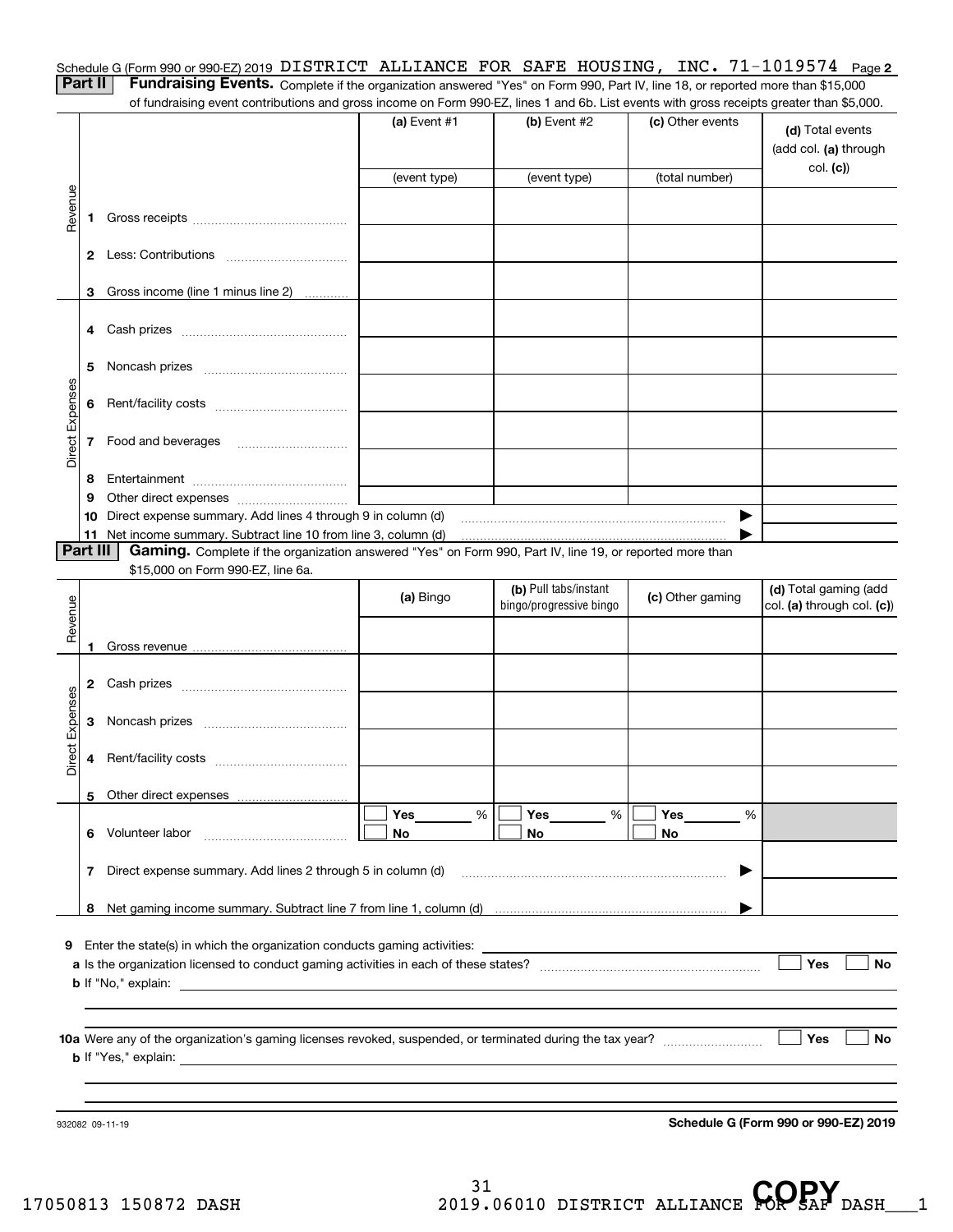|       | Schedule G (Form 990 or 990-EZ) 2019 DISTRICT ALLIANCE FOR SAFE HOUSING, INC. 71-1019574                                                                 |                 | Page 3 |
|-------|----------------------------------------------------------------------------------------------------------------------------------------------------------|-----------------|--------|
|       |                                                                                                                                                          | Yes             | No     |
|       | 12 Is the organization a grantor, beneficiary or trustee of a trust, or a member of a partnership or other entity formed                                 | Yes             | No     |
|       | 13 Indicate the percentage of gaming activity conducted in:                                                                                              |                 |        |
|       |                                                                                                                                                          | 13а             | %      |
|       | <b>b</b> An outside facility <i>www.communicality www.communicality.communicality www.communicality www.communicality.com</i>                            | 13 <sub>b</sub> | %      |
|       | 14 Enter the name and address of the person who prepares the organization's gaming/special events books and records:                                     |                 |        |
|       | Name $\blacktriangleright$                                                                                                                               |                 |        |
|       | Address $\blacktriangleright$<br><u> 1989 - Johann Harry Harry Harry Harry Harry Harry Harry Harry Harry Harry Harry Harry Harry Harry Harry Harry</u>   |                 |        |
|       | 15a Does the organization have a contract with a third party from whom the organization receives gaming revenue?                                         | Yes             | No     |
|       |                                                                                                                                                          |                 |        |
|       | of gaming revenue retained by the third party $\triangleright$ \$                                                                                        |                 |        |
|       | c If "Yes," enter name and address of the third party:                                                                                                   |                 |        |
|       |                                                                                                                                                          |                 |        |
|       | Name $\blacktriangleright$                                                                                                                               |                 |        |
|       |                                                                                                                                                          |                 |        |
|       | Address $\blacktriangleright$<br><u>some started and the started and the started and the started and the started and the started and the started and</u> |                 |        |
|       | 16 Gaming manager information:                                                                                                                           |                 |        |
|       | <u> 1989 - Johann Harry Harry Harry Harry Harry Harry Harry Harry Harry Harry Harry Harry Harry Harry Harry Harry</u><br>Name $\blacktriangleright$      |                 |        |
|       | Gaming manager compensation > \$                                                                                                                         |                 |        |
|       | $Description of services provided$ $\triangleright$                                                                                                      |                 |        |
|       |                                                                                                                                                          |                 |        |
|       |                                                                                                                                                          |                 |        |
|       | Director/officer<br>Employee<br>Independent contractor                                                                                                   |                 |        |
|       | <b>17</b> Mandatory distributions:                                                                                                                       |                 |        |
|       | a Is the organization required under state law to make charitable distributions from the gaming proceeds to                                              |                 |        |
|       |                                                                                                                                                          |                 | No     |
|       | <b>b</b> Enter the amount of distributions required under state law to be distributed to other exempt organizations or spent in the                      |                 |        |
|       | organization's own exempt activities during the tax year $\triangleright$ \$                                                                             |                 |        |
|       | <b>Part IV</b><br>Supplemental Information. Provide the explanations required by Part I, line 2b, columns (iii) and (v); and Part III, lines 9, 9b, 10b, |                 |        |
|       | 15b, 15c, 16, and 17b, as applicable. Also provide any additional information. See instructions.                                                         |                 |        |
|       | SCHEDULE G, PART I, LINE 2B, LIST OF TEN HIGHEST PAID FUNDRAISERS:                                                                                       |                 |        |
|       |                                                                                                                                                          |                 |        |
|       |                                                                                                                                                          |                 |        |
|       |                                                                                                                                                          |                 |        |
| ( L ) | NAME OF FUNDRAISER: KELLY STRATEGIES                                                                                                                     |                 |        |
| (1)   | ADDRESS OF FUNDRAISER: 2674 N UPSHUR STREET, ARLINGTON, VA                                                                                               | 22207-4026      |        |
|       |                                                                                                                                                          |                 |        |
|       |                                                                                                                                                          |                 |        |
|       |                                                                                                                                                          |                 |        |
|       |                                                                                                                                                          |                 |        |
|       |                                                                                                                                                          |                 |        |
|       |                                                                                                                                                          |                 |        |
|       |                                                                                                                                                          |                 |        |
|       |                                                                                                                                                          |                 |        |
|       |                                                                                                                                                          |                 |        |

32

932083 09-11-19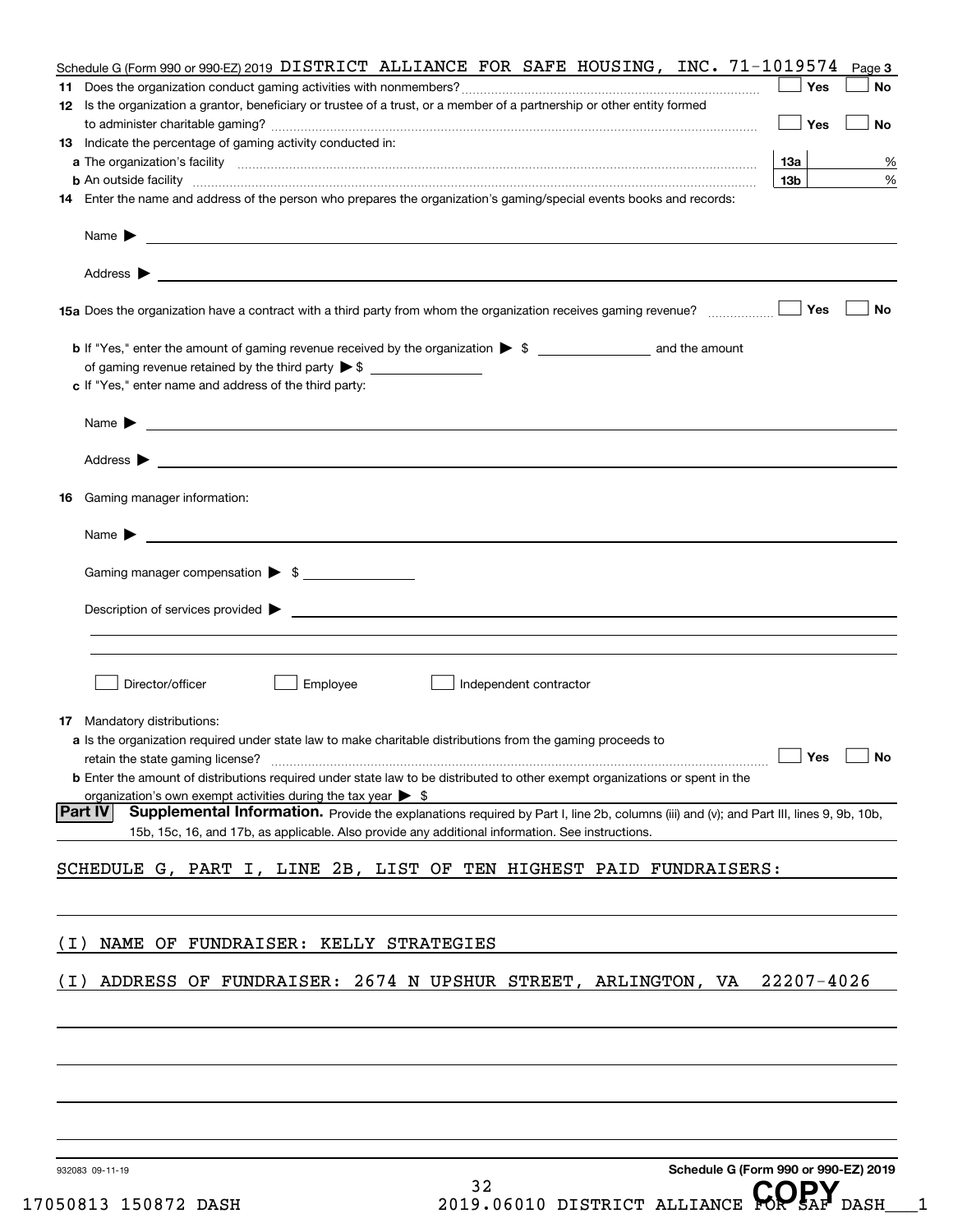|                 | Schedule G (Form 990 or 990-EZ) DISTRICT A.<br>Part IV   Supplemental Information (continued) |  |  |  | DISTRICT ALLIANCE FOR SAFE HOUSING, INC. 71-1019574 Page 4 |  |
|-----------------|-----------------------------------------------------------------------------------------------|--|--|--|------------------------------------------------------------|--|
|                 |                                                                                               |  |  |  |                                                            |  |
|                 |                                                                                               |  |  |  |                                                            |  |
|                 |                                                                                               |  |  |  |                                                            |  |
|                 |                                                                                               |  |  |  |                                                            |  |
|                 |                                                                                               |  |  |  |                                                            |  |
|                 |                                                                                               |  |  |  |                                                            |  |
|                 |                                                                                               |  |  |  |                                                            |  |
|                 |                                                                                               |  |  |  |                                                            |  |
|                 |                                                                                               |  |  |  |                                                            |  |
|                 |                                                                                               |  |  |  |                                                            |  |
|                 |                                                                                               |  |  |  |                                                            |  |
|                 |                                                                                               |  |  |  |                                                            |  |
|                 |                                                                                               |  |  |  |                                                            |  |
|                 |                                                                                               |  |  |  |                                                            |  |
|                 |                                                                                               |  |  |  |                                                            |  |
|                 |                                                                                               |  |  |  |                                                            |  |
|                 |                                                                                               |  |  |  |                                                            |  |
|                 |                                                                                               |  |  |  |                                                            |  |
|                 |                                                                                               |  |  |  |                                                            |  |
|                 |                                                                                               |  |  |  |                                                            |  |
|                 |                                                                                               |  |  |  |                                                            |  |
|                 |                                                                                               |  |  |  |                                                            |  |
|                 |                                                                                               |  |  |  |                                                            |  |
|                 |                                                                                               |  |  |  |                                                            |  |
|                 |                                                                                               |  |  |  |                                                            |  |
|                 |                                                                                               |  |  |  |                                                            |  |
|                 |                                                                                               |  |  |  |                                                            |  |
|                 |                                                                                               |  |  |  |                                                            |  |
|                 |                                                                                               |  |  |  |                                                            |  |
|                 |                                                                                               |  |  |  |                                                            |  |
|                 |                                                                                               |  |  |  |                                                            |  |
|                 |                                                                                               |  |  |  |                                                            |  |
|                 |                                                                                               |  |  |  |                                                            |  |
|                 |                                                                                               |  |  |  |                                                            |  |
|                 |                                                                                               |  |  |  |                                                            |  |
|                 |                                                                                               |  |  |  |                                                            |  |
|                 |                                                                                               |  |  |  |                                                            |  |
| 932084 04-01-19 |                                                                                               |  |  |  | Schedule G (Form 990 or 990-EZ)                            |  |

932084 04-01-19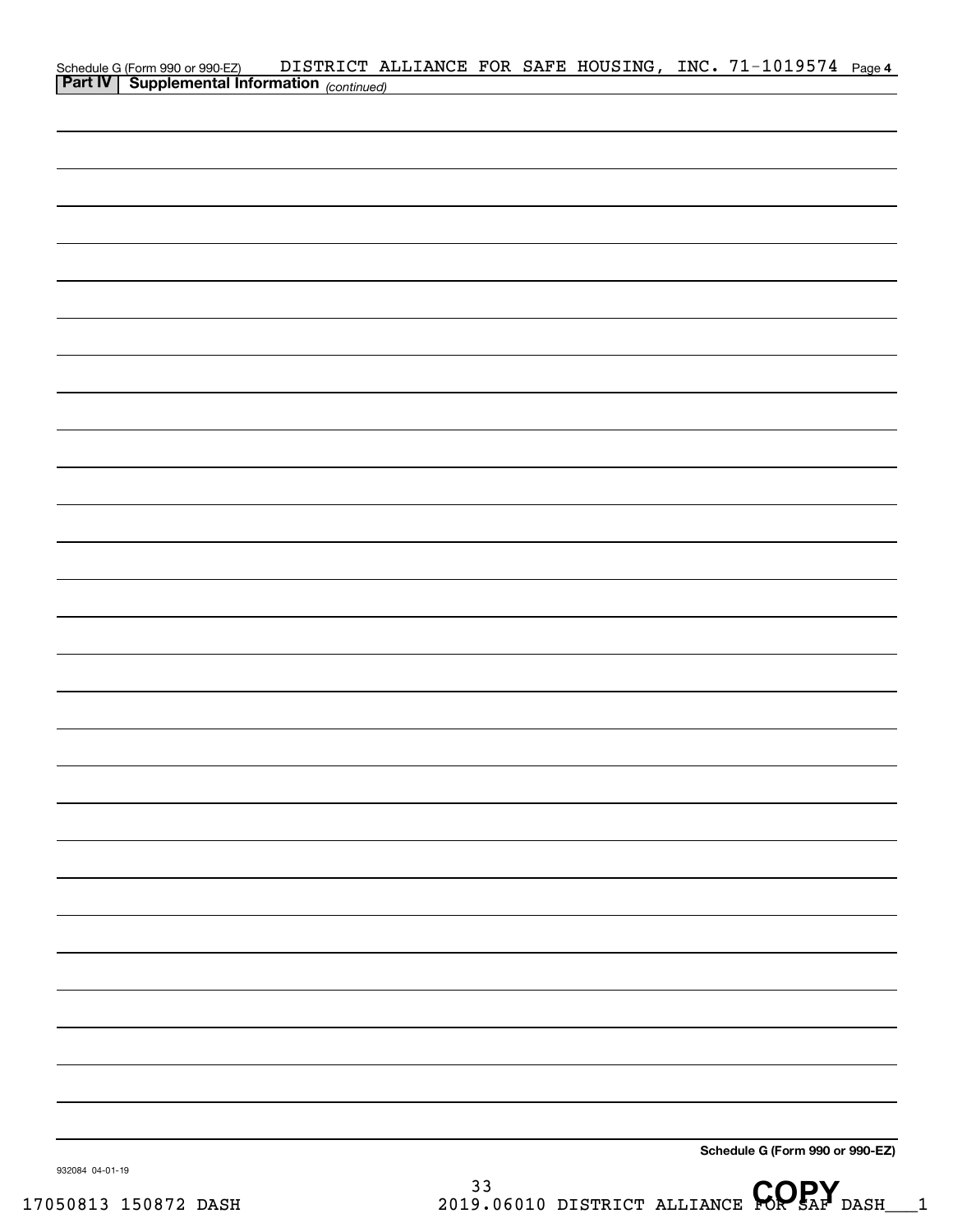| <b>SCHEDULE I</b>          |                                                                                                                                                                                                                                                                           |           | <b>Grants and Other Assistance to Organizations,</b> |                                                       |                        |                                               |                    | OMB No. 1545-0047                                   |        |
|----------------------------|---------------------------------------------------------------------------------------------------------------------------------------------------------------------------------------------------------------------------------------------------------------------------|-----------|------------------------------------------------------|-------------------------------------------------------|------------------------|-----------------------------------------------|--------------------|-----------------------------------------------------|--------|
| (Form 990)                 | Governments, and Individuals in the United States<br>2019                                                                                                                                                                                                                 |           |                                                      |                                                       |                        |                                               |                    |                                                     |        |
| Department of the Treasury | Complete if the organization answered "Yes" on Form 990, Part IV, line 21 or 22.<br>Attach to Form 990.<br><b>Open to Public</b>                                                                                                                                          |           |                                                      |                                                       |                        |                                               |                    |                                                     |        |
| Internal Revenue Service   |                                                                                                                                                                                                                                                                           |           |                                                      | Go to www.irs.gov/Form990 for the latest information. |                        |                                               |                    | Inspection                                          |        |
| Name of the organization   |                                                                                                                                                                                                                                                                           |           | DISTRICT ALLIANCE FOR SAFE HOUSING, INC.             |                                                       |                        |                                               |                    | <b>Employer identification number</b><br>71-1019574 |        |
| Part I                     | <b>General Information on Grants and Assistance</b>                                                                                                                                                                                                                       |           |                                                      |                                                       |                        |                                               |                    |                                                     |        |
| $\mathbf 1$                | Does the organization maintain records to substantiate the amount of the grants or assistance, the grantees' eligibility for the grants or assistance, and the selection                                                                                                  |           |                                                      |                                                       |                        |                                               |                    |                                                     |        |
|                            |                                                                                                                                                                                                                                                                           |           |                                                      |                                                       |                        |                                               |                    | $\boxed{\text{X}}$ Yes                              | $ $ No |
| $\mathbf{2}$<br>Part II    | Describe in Part IV the organization's procedures for monitoring the use of grant funds in the United States.                                                                                                                                                             |           |                                                      |                                                       |                        |                                               |                    |                                                     |        |
|                            | Grants and Other Assistance to Domestic Organizations and Domestic Governments. Complete if the organization answered "Yes" on Form 990, Part IV, line 21, for any<br>recipient that received more than \$5,000. Part II can be duplicated if additional space is needed. |           |                                                      |                                                       |                        |                                               |                    |                                                     |        |
|                            | <b>1 (a)</b> Name and address of organization                                                                                                                                                                                                                             | $(b)$ EIN | (c) IRC section                                      | (d) Amount of                                         | (e) Amount of          | (f) Method of                                 | (g) Description of | (h) Purpose of grant                                |        |
|                            | or government                                                                                                                                                                                                                                                             |           | (if applicable)                                      | cash grant                                            | non-cash<br>assistance | valuation (book,<br>FMV, appraisal,<br>other) | noncash assistance | or assistance                                       |        |
|                            |                                                                                                                                                                                                                                                                           |           |                                                      |                                                       |                        |                                               |                    |                                                     |        |
|                            |                                                                                                                                                                                                                                                                           |           |                                                      |                                                       |                        |                                               |                    |                                                     |        |
|                            |                                                                                                                                                                                                                                                                           |           |                                                      |                                                       |                        |                                               |                    |                                                     |        |
|                            |                                                                                                                                                                                                                                                                           |           |                                                      |                                                       |                        |                                               |                    |                                                     |        |
|                            |                                                                                                                                                                                                                                                                           |           |                                                      |                                                       |                        |                                               |                    |                                                     |        |
|                            |                                                                                                                                                                                                                                                                           |           |                                                      |                                                       |                        |                                               |                    |                                                     |        |
|                            |                                                                                                                                                                                                                                                                           |           |                                                      |                                                       |                        |                                               |                    |                                                     |        |
|                            |                                                                                                                                                                                                                                                                           |           |                                                      |                                                       |                        |                                               |                    |                                                     |        |
|                            |                                                                                                                                                                                                                                                                           |           |                                                      |                                                       |                        |                                               |                    |                                                     |        |
|                            |                                                                                                                                                                                                                                                                           |           |                                                      |                                                       |                        |                                               |                    |                                                     |        |
|                            |                                                                                                                                                                                                                                                                           |           |                                                      |                                                       |                        |                                               |                    |                                                     |        |
|                            |                                                                                                                                                                                                                                                                           |           |                                                      |                                                       |                        |                                               |                    |                                                     |        |
|                            |                                                                                                                                                                                                                                                                           |           |                                                      |                                                       |                        |                                               |                    |                                                     |        |
|                            |                                                                                                                                                                                                                                                                           |           |                                                      |                                                       |                        |                                               |                    |                                                     |        |
|                            |                                                                                                                                                                                                                                                                           |           |                                                      |                                                       |                        |                                               |                    |                                                     |        |
|                            |                                                                                                                                                                                                                                                                           |           |                                                      |                                                       |                        |                                               |                    |                                                     |        |
|                            |                                                                                                                                                                                                                                                                           |           |                                                      |                                                       |                        |                                               |                    |                                                     |        |
|                            |                                                                                                                                                                                                                                                                           |           |                                                      |                                                       |                        |                                               |                    |                                                     |        |
| $\mathbf{2}$               | Enter total number of section $501(c)(3)$ and government organizations listed in the line 1 table                                                                                                                                                                         |           |                                                      |                                                       |                        |                                               |                    |                                                     |        |
| 3                          | Enter total number of other organizations listed in the line 1 table                                                                                                                                                                                                      |           |                                                      |                                                       |                        |                                               |                    |                                                     |        |
|                            | LHA For Paperwork Reduction Act Notice, see the Instructions for Form 990.<br>Schedule I (Form 990) (2019)                                                                                                                                                                |           |                                                      |                                                       |                        |                                               |                    |                                                     |        |

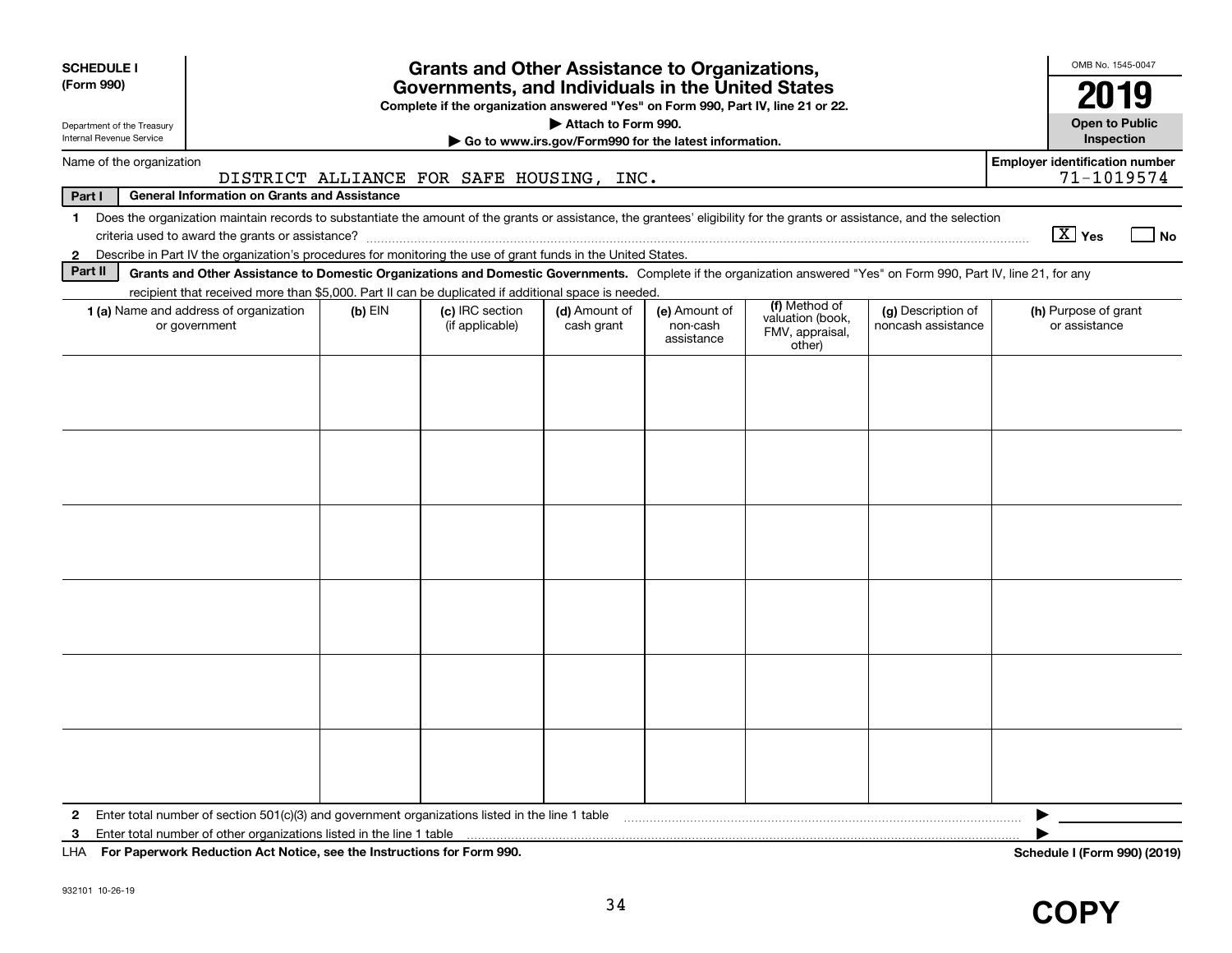#### Schedule I (Form 990) (2019) Page DISTRICT ALLIANCE FOR SAFE HOUSING, INC. 71-1019574

**2**

**Part III** | Grants and Other Assistance to Domestic Individuals. Complete if the organization answered "Yes" on Form 990, Part IV, line 22. Part III can be duplicated if additional space is needed.

| (a) Type of grant or assistance                                                                                                                                                                                                                                                                                                                                                                            | (b) Number of<br>recipients | (c) Amount of<br>cash grant | (d) Amount of non-<br>cash assistance | (e) Method of valuation<br>(book, FMV, appraisal, other) | (f) Description of noncash assistance |
|------------------------------------------------------------------------------------------------------------------------------------------------------------------------------------------------------------------------------------------------------------------------------------------------------------------------------------------------------------------------------------------------------------|-----------------------------|-----------------------------|---------------------------------------|----------------------------------------------------------|---------------------------------------|
|                                                                                                                                                                                                                                                                                                                                                                                                            |                             |                             |                                       |                                                          |                                       |
| RESIDENT ASSISTANCE                                                                                                                                                                                                                                                                                                                                                                                        | 42                          | 19,962.                     | $\mathbf{0}$ .                        |                                                          |                                       |
|                                                                                                                                                                                                                                                                                                                                                                                                            |                             |                             |                                       |                                                          |                                       |
| SCATTERED SITE RENT ALLOWANCES                                                                                                                                                                                                                                                                                                                                                                             | 16                          | 249,082.                    | $\mathfrak o$ .                       |                                                          |                                       |
|                                                                                                                                                                                                                                                                                                                                                                                                            |                             |                             |                                       |                                                          |                                       |
| SURVIOR RESILIENCE FUND                                                                                                                                                                                                                                                                                                                                                                                    | 58                          | 107,744.                    | $\mathbf{0}$ .                        |                                                          |                                       |
|                                                                                                                                                                                                                                                                                                                                                                                                            |                             |                             |                                       |                                                          |                                       |
| RELOCATION ASSISTANCE                                                                                                                                                                                                                                                                                                                                                                                      |                             | 4,733.                      | $\mathbf 0$                           |                                                          |                                       |
|                                                                                                                                                                                                                                                                                                                                                                                                            |                             |                             |                                       |                                                          |                                       |
| PROGRAM & PROJECT PARTNERS<br>$\mathbf{D}_{\text{out}}$ $\mathbf{N}_{\text{in}}$ . $\mathbf{D}_{\text{out}}$ . $\mathbf{D}_{\text{out}}$ . $\mathbf{D}_{\text{out}}$ is a set of $\mathbf{D}_{\text{out}}$ is $\mathbf{D}_{\text{out}}$ if the $\mathbf{D}_{\text{out}}$ if the subset of $\mathbf{D}_{\text{out}}$ if $\mathbf{D}_{\text{out}}$ if $\mathbf{D}_{\text{out}}$ if $\mathbf{D}_{\text{out}}$ | 15                          | 111,977.                    | $\mathbf{0}$ .                        |                                                          |                                       |

**Part IV** | Supplemental Information. Provide the information required in Part I, line 2; Part III, column (b); and any other additional information.<br>

PART I, LINE 2:

ALL FUNDS PROVIDED TO INDIVIDUALS THROUGH OUR PROGRAMS ARE REVIEWED AND

APPROVED PRIOR TO PROCESSING AND ARE MONITORED THROUGHOUT THE YEAR BASED ON

BUDGETED AND ACTUAL FIGURES.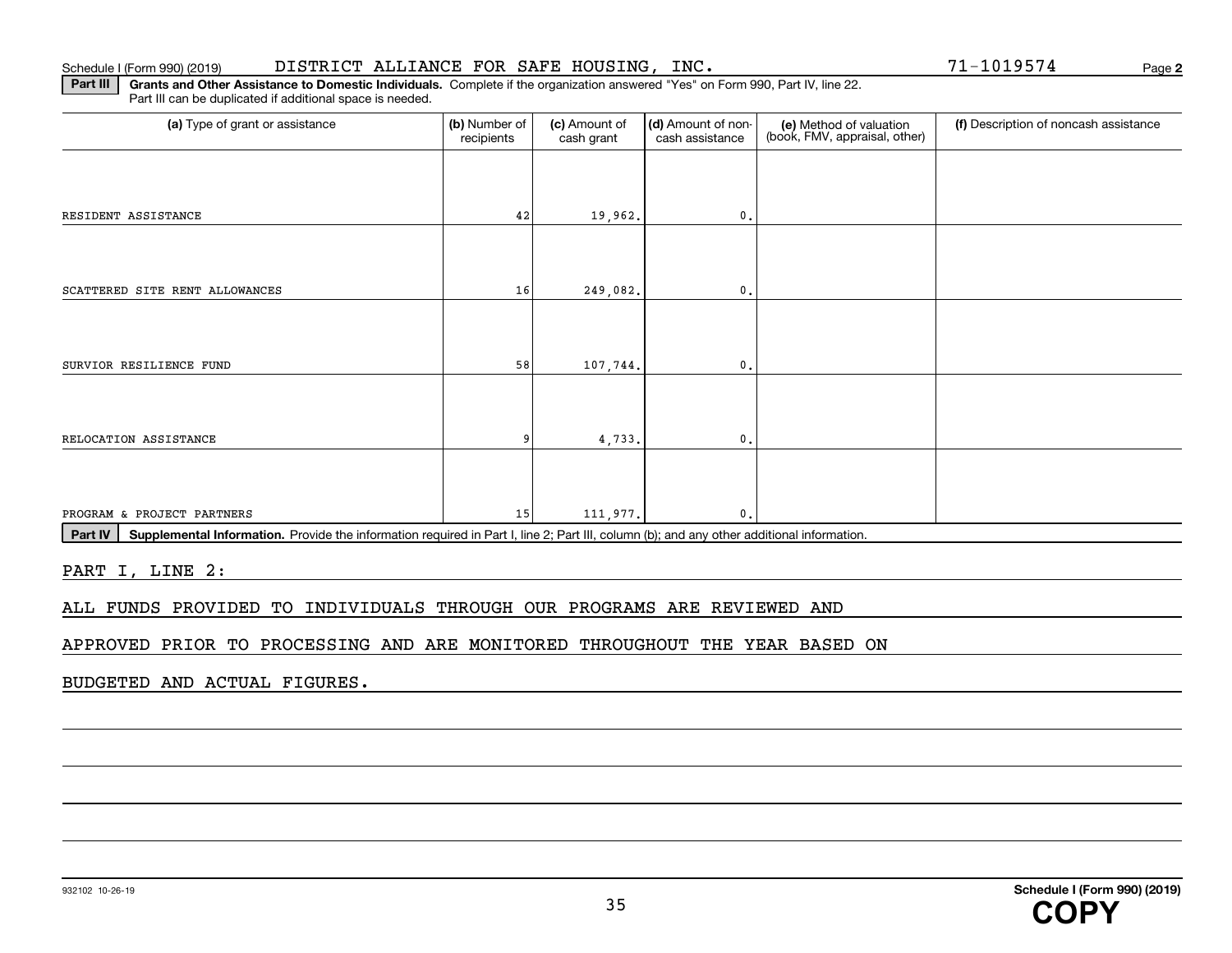#### **SCHEDULE M (Form 990)**

# **Noncash Contributions**

OMB No. 1545-0047

| Department of the Treasury |
|----------------------------|
| Internal Revenue Service   |

**Complete if the organizations answered "Yes" on Form 990, Part IV, lines 29 or 30.** <sup>J</sup>**2019 Attach to Form 990.** J

**Open to Public Inspection**

|  | Name of the organization |
|--|--------------------------|
|  |                          |

 **Go to www.irs.gov/Form990 for instructions and the latest information.** J

| Name of the organization  |                                     |  |      | Emplover identification number |
|---------------------------|-------------------------------------|--|------|--------------------------------|
|                           | DISTRICT ALLIANCE FOR SAFE HOUSING, |  | INC. | 1019574<br>$71 - .$            |
| Part<br>Tynes of Pronerty |                                     |  |      |                                |

| .            | , , , , , , , , , , , , , , , , , , ,                                                                                          | (a)<br>Check if<br>applicable | (b)<br>Number of<br>contributions or | (c)<br>Noncash contribution<br>amounts reported on | (d)<br>Method of determining<br>noncash contribution amounts |
|--------------|--------------------------------------------------------------------------------------------------------------------------------|-------------------------------|--------------------------------------|----------------------------------------------------|--------------------------------------------------------------|
|              |                                                                                                                                |                               |                                      | items contributed Form 990, Part VIII, line 1g     |                                                              |
| 1.           |                                                                                                                                |                               |                                      |                                                    |                                                              |
| $\mathbf{2}$ |                                                                                                                                |                               |                                      |                                                    |                                                              |
| 3            |                                                                                                                                |                               |                                      |                                                    |                                                              |
| 4            | Books and publications                                                                                                         |                               |                                      |                                                    |                                                              |
| 5            | Clothing and household goods                                                                                                   | X                             |                                      |                                                    | 20,249. ESTIMATED FMV                                        |
| 6            |                                                                                                                                |                               |                                      |                                                    |                                                              |
| 7            |                                                                                                                                |                               |                                      |                                                    |                                                              |
| 8            | Intellectual property                                                                                                          |                               |                                      |                                                    |                                                              |
| 9            | Securities - Publicly traded                                                                                                   |                               |                                      |                                                    |                                                              |
| 10           | Securities - Closely held stock                                                                                                |                               |                                      |                                                    |                                                              |
| 11           | Securities - Partnership, LLC, or                                                                                              |                               |                                      |                                                    |                                                              |
|              | trust interests                                                                                                                |                               |                                      |                                                    |                                                              |
| 12           | Securities - Miscellaneous                                                                                                     |                               |                                      |                                                    |                                                              |
| 13           | Qualified conservation contribution -                                                                                          |                               |                                      |                                                    |                                                              |
|              |                                                                                                                                |                               |                                      |                                                    |                                                              |
| 14           | Qualified conservation contribution - Other                                                                                    |                               |                                      |                                                    |                                                              |
| 15           | Real estate - Residential                                                                                                      |                               |                                      |                                                    |                                                              |
| 16           | Real estate - Commercial                                                                                                       |                               |                                      |                                                    |                                                              |
| 17           |                                                                                                                                |                               |                                      |                                                    |                                                              |
| 18           |                                                                                                                                |                               |                                      |                                                    |                                                              |
| 19           |                                                                                                                                | X                             |                                      | 425.FMV                                            |                                                              |
| 20           | Drugs and medical supplies                                                                                                     |                               |                                      |                                                    |                                                              |
| 21           |                                                                                                                                |                               |                                      |                                                    |                                                              |
| 22           |                                                                                                                                |                               |                                      |                                                    |                                                              |
| 23           |                                                                                                                                |                               |                                      |                                                    |                                                              |
| 24           | Archeological artifacts                                                                                                        |                               |                                      |                                                    |                                                              |
| 25           | Other $\blacktriangleright$ (GIFT CARDS                                                                                        | $\mathbf X$                   | 4                                    | 5,375.FMV                                          |                                                              |
| 26           | (SUBSCRIPTIONS)<br>Other $\blacktriangleright$                                                                                 | $\mathbf x$                   | $\overline{1}$                       | $1,259$ . FMV                                      |                                                              |
| 27           | ( UBER RIDES<br>Other $\blacktriangleright$                                                                                    | $\mathbf X$                   | $\overline{2}$                       | 1,125.FMV                                          |                                                              |
| 28           | ( MISCELLANEOUS<br>Other $\blacktriangleright$                                                                                 | $\mathbf X$                   | $\overline{2}$                       | $1,040$ . FMV                                      |                                                              |
| 29           | Number of Forms 8283 received by the organization during the tax year for contributions                                        |                               |                                      |                                                    |                                                              |
|              | for which the organization completed Form 8283, Part IV, Donee Acknowledgement [Community]                                     |                               |                                      | 29                                                 |                                                              |
|              |                                                                                                                                |                               |                                      |                                                    | Yes l<br>No.                                                 |
|              | 30a During the year, did the organization receive by contribution any property reported in Part I, lines 1 through 28, that it |                               |                                      |                                                    |                                                              |
|              | must hold for at least three years from the date of the initial contribution, and which isn't required to be used for          |                               |                                      |                                                    |                                                              |

| 30a<br>exempt purposes for the entire holding period?<br><b>b</b> If "Yes," describe the arrangement in Part II.<br>Does the organization have a gift acceptance policy that requires the review of any nonstandard contributions?<br>31<br>31<br>▵<br>Does the organization hire or use third parties or related organizations to solicit, process, or sell noncash<br>32a<br>32a<br>contributions?<br><b>b</b> If "Yes," describe in Part II.<br>If the organization didn't report an amount in column (c) for a type of property for which column (a) is checked,<br>33 | must hold for at least three years from the date of the initial contribution, and which isn't required to be used for |  |  |
|----------------------------------------------------------------------------------------------------------------------------------------------------------------------------------------------------------------------------------------------------------------------------------------------------------------------------------------------------------------------------------------------------------------------------------------------------------------------------------------------------------------------------------------------------------------------------|-----------------------------------------------------------------------------------------------------------------------|--|--|
|                                                                                                                                                                                                                                                                                                                                                                                                                                                                                                                                                                            |                                                                                                                       |  |  |
|                                                                                                                                                                                                                                                                                                                                                                                                                                                                                                                                                                            |                                                                                                                       |  |  |
|                                                                                                                                                                                                                                                                                                                                                                                                                                                                                                                                                                            |                                                                                                                       |  |  |
|                                                                                                                                                                                                                                                                                                                                                                                                                                                                                                                                                                            |                                                                                                                       |  |  |
|                                                                                                                                                                                                                                                                                                                                                                                                                                                                                                                                                                            |                                                                                                                       |  |  |
|                                                                                                                                                                                                                                                                                                                                                                                                                                                                                                                                                                            |                                                                                                                       |  |  |
|                                                                                                                                                                                                                                                                                                                                                                                                                                                                                                                                                                            |                                                                                                                       |  |  |
|                                                                                                                                                                                                                                                                                                                                                                                                                                                                                                                                                                            | describe in Part II.                                                                                                  |  |  |

**For Paperwork Reduction Act Notice, see the Instructions for Form 990. Schedule M (Form 990) 2019** LHA

932141 09-27-19

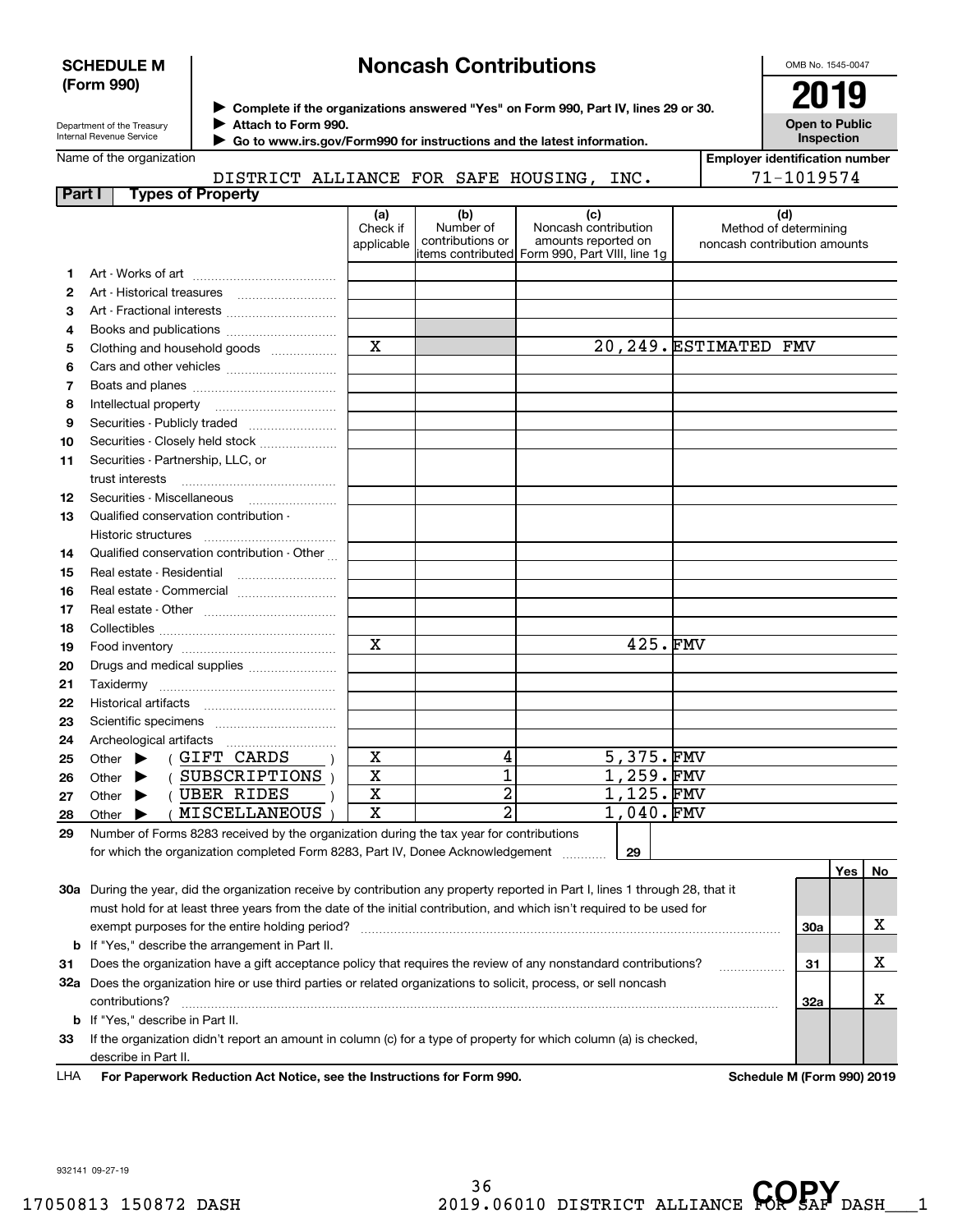**2** Schedule M (Form 990) 2019 Page DISTRICT ALLIANCE FOR SAFE HOUSING, INC. 71-1019574 Part II | Supplemental Information. Provide the information required by Part I, lines 30b, 32b, and 33, and whether the organization is reporting in Part I, column (b), the number of contributions, the number of items received, or a combination of both. Also complete this part for any additional information.

#### PART I, OTHER TYPES OF PROPERTY:

GIFT BASKET

(A) CHECK IF APPLICABLE = X

(B) NUMBER OF CONTRIBUTIONS = 3

(C) REVENUE REPORTED ON FORM 990, PART VIII \$ 620.

(D) METHOD OF DETERMINING REVENUE: FMV

SCHEDULE M, PART I, COLUMN (B):

THE TOTAL SHOWN ON PART I, COLUMN (B) REPRESENTS THE NUMBER OF

CONTRIBUTIONS THAT WERE RECEIVED FOR THE YEAR ENDED SEPTEMBER 30, 2020.

**Schedule M (Form 990) 2019**

932142 09-27-19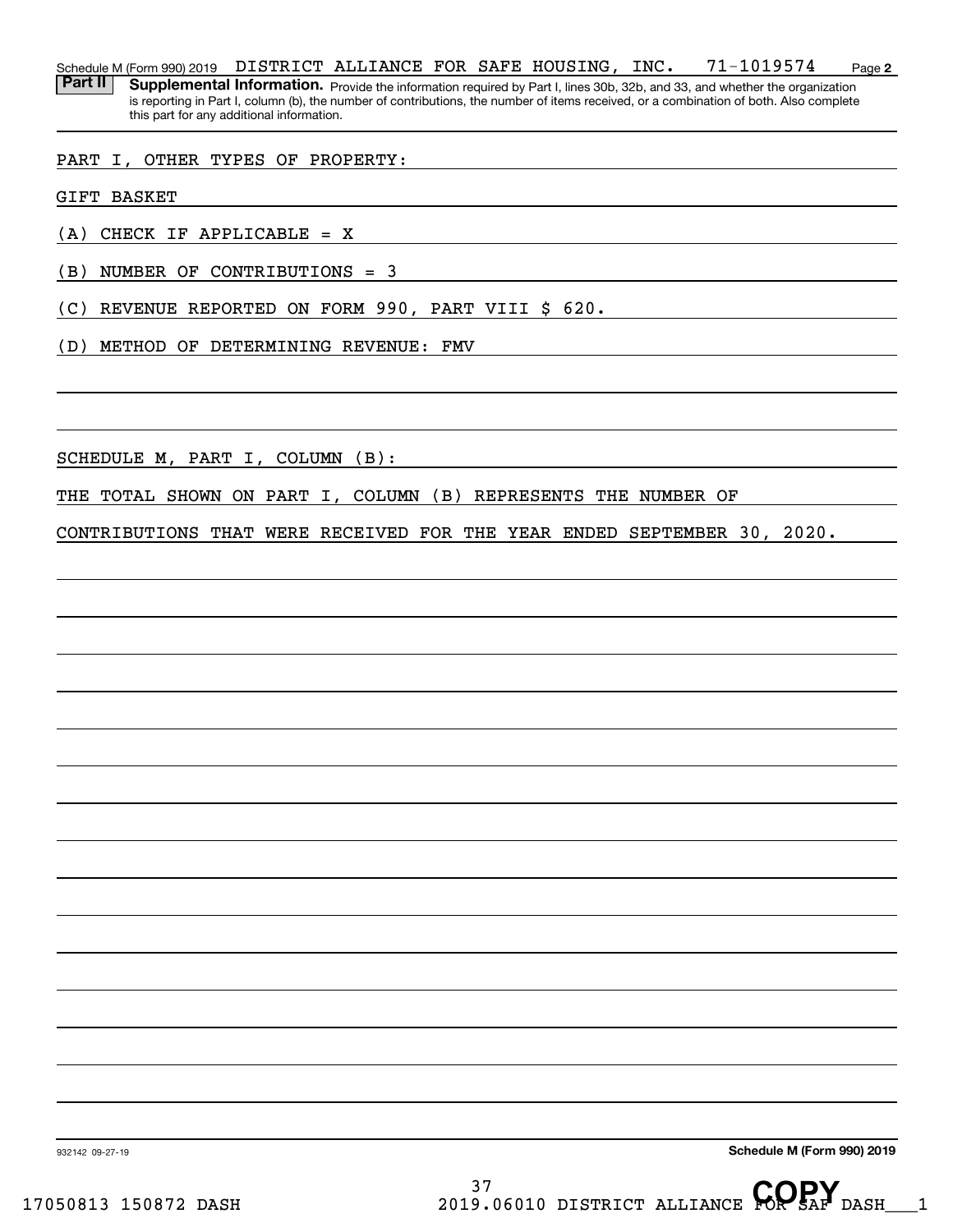**(Form 990 or 990-EZ)**

Department of the Treasury Internal Revenue Service Name of the organization

**Complete to provide information for responses to specific questions on Form 990 or 990-EZ or to provide any additional information. | Attach to Form 990 or 990-EZ. | Go to www.irs.gov/Form990 for the latest information. SCHEDULE O Supplemental Information to Form 990 or 990-EZ**



DISTRICT ALLIANCE FOR SAFE HOUSING, INC. | 71-1019574

**Employer identification number**

FORM 990, PART III, LINE 3, CHANGES IN PROGRAM SERVICES:

THE ORGANIZATION HAS INCUBATED AND OPERATED THE NATIONAL ALLIANCE FOR

SAFE HOUSING PROGRAM (THE NASH PROGRAM) WITHIN THE ORGANIZATION FOR

SEVERAL YEARS. IN JANUARY 2019, THE NASH PROGRAM INCORPORATED AS AN

INDEPENDENT 501(C)(3) ORGANIZATION KNOWN AS NATIONAL ALLIANCE FOR SAFE

HOUSING, INC. (NASH), BUT CONTINUED TO OPERATE WITHIN THE ORGANIZATION

UNTIL SEPTEMBER 2020, WHEN THE ORGANIZATION SIGNED AN ASSET TRANSFER

AGREEMENT TO TRANSFER, CONTRIBUTE, AND ASSIGN TO NASH CERTAIN ASSETS

AND RESOURCES ASSOCIATED WITH THE NASH PROGRAM AS DEFINED IN THE

### AGREEMENT.

FORM 990, PART III, LINE 4B, PROGRAM SERVICE ACCOMPLISHMENTS:

PROVIDED EMERGENCY FINANCIAL ASSISTANCE TO 63 SURVIVORS THROUGH OUR

SURVIVOR RESILIENCE FUND, PREVENTING THEM FROM LOSING THEIR HOMES AND

KEEPING THEM SAFELY AND STABLY HOUSED IN THE COMMUNITY OF THEIR CHOICE.

FORM 990, PART VI, SECTION B, LINE 11B:

THE FEDERAL FORM 990 IS PREPARED BY AN INDEPENDENT ACCOUNTING FIRM. THE

DRAFT VERSION OF THE FEDERAL FORM 990 IS FIRST REVIEWED BY MANAGEMENT. THE

FINANCE COMMITTEE THEN REVIEWS AND APPROVES THE DRAFT VERSION OF THE

FEDERAL FORM 990. LASTLY, THE FINAL DRAFT FORM 990 IS PROVIDED TO THE BOARD

OF DIRECTORS PRIOR TO FILING WITH THE INTERNAL REVENUE SERVICE.

FORM 990, PART VI, SECTION B, LINE 12C:

IN CONNECTION WITH ANY ACTUAL OR POSSIBLE CONFLICT OF INTEREST, AN

932211 09-06-19 LHA For Paperwork Reduction Act Notice, see the Instructions for Form 990 or 990-EZ. Schedule O (Form 990 or 990-EZ) (2019) INTERESTED PERSON MUST DISCLOSE THE EXISTENCE OF THE FINANCIAL INTEREST AND

38 17050813 150872 DASH 2019.06010 DISTRICT ALLIANCE **COPSAF** DASH 1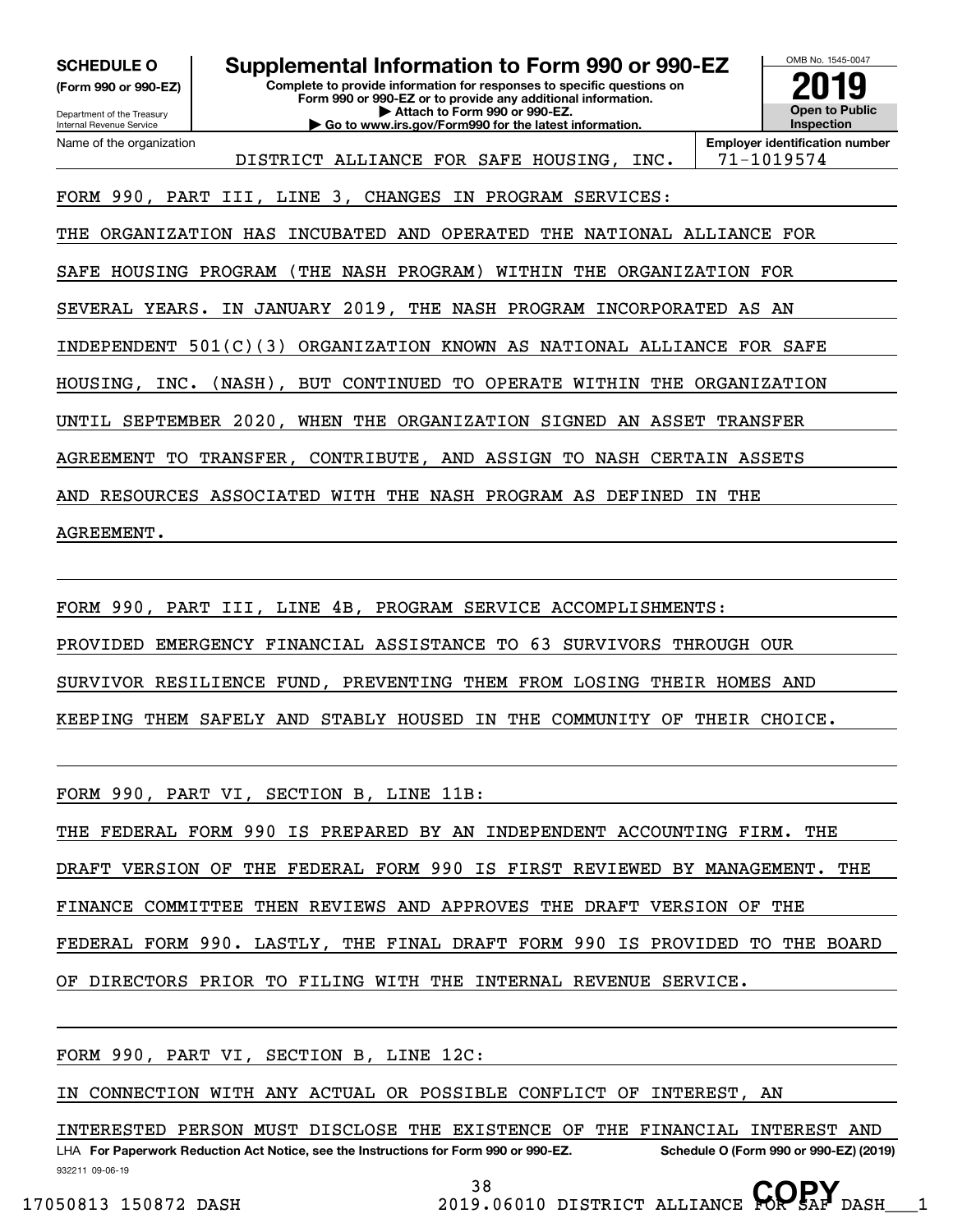| Schedule O (Form 990 or 990-EZ) (2019)                                           | Page 2                                              |
|----------------------------------------------------------------------------------|-----------------------------------------------------|
| Name of the organization<br>DISTRICT ALLIANCE FOR SAFE HOUSING,<br>INC.          | <b>Employer identification number</b><br>71-1019574 |
| GIVEN THE<br>OPPORTUNITY TO DISCLOSE ALL MATERIAL FACTS<br>TO.<br>BE.            | THE DIRECTORS                                       |
| MEMBERS OF COMMITTEES WITH GOVERNING BOARD DELEGATED POWERS CONSIDERING<br>AND   |                                                     |
| TRANSACTION OR ARRANGEMENT. AFTER DISCLOSURE OF THE FINANCIAL<br>THE<br>PROPOSED |                                                     |
| INTEREST AND ALL MATERIAL FACTS, AND AFTER ANY DISCUSSION WITH THE               |                                                     |
| INTERESTED PERSON, HE/SHE SHALL LEAVE THE GOVERNING BOARD OR COMMITTEE           |                                                     |
| MEETING WHILE THE DETERMINATION OF A CONFLICT OF INTEREST IS DISCUSSED AND       |                                                     |
| VOTED UPON. THE REMAINING BOARD OR COMMITTEE MEMBERS SHALL DECIDE IF A           |                                                     |
| CONFLICT OF<br>INTEREST EXISTS.<br>IN ORDER TO ADDRESS A CONFLICT OF             | INTEREST, AN                                        |
| INTERESTED PERSON MAY MAKE A PRESENTATION AT THE GOVERNING BOARD OR              |                                                     |
| COMMITTEE MEETING, BUT AFTER THE PRESENTATION, HE/SHE SHALL LEAVE THE            |                                                     |
| MEETING DURING THE DISCUSSION OF, AND THE VOTE ON,                               | THE TRANSACTION OR                                  |
| INVOLVING THE POSSIBLE CONFLICT OF INTEREST. THE CHAIR OF<br>ARRANGEMENT         | THE                                                 |
| GOVERNING BOARD OR COMMITTEE SHALL, IF APPROPRIATE, APPOINT A DISINTERESTED      |                                                     |
| PERSON OR COMMITTEE TO INVESTIGATE ALTERNATIVES TO THE PROPOSED TRANSACTION      |                                                     |
| OR ARRANGEMENT. AFTER EXERCISING DUE DILIGENCE,                                  | THE GOVERNING BOARD OR                              |
| COMMITTEE SHALL DETERMINE WHETHER DASH CAN OBTAIN WITH REASONABLE EFFORTS,       |                                                     |
| TRANSACTION OR ARRANGEMENT FROM A PERSON OR ENTITY THAT<br>A MORE ADVANTAGEOUS   |                                                     |
| WOULD NOT GIVE RISE TO A CONFLICT OF INTEREST.                                   |                                                     |

AN ANNUAL SURVEY IS ADMINISTERED TO THE BOARD OF DIRECTORS AND KEY EMPLOYEES TO DETERMINE ANY CONFLICTS OF INTEREST; IF ANY CONFLICT OF INTERESTS ARE DISCLOSED, THE BOARD WILL FOLLOW THE BOARD-ADOPTED POLICY TO DETERMINE WHETHER AN ACTUAL CONFLICT EXISTS AND WHAT ACTION TO TAKE.

932212 09-06-19 **Schedule O (Form 990 or 990-EZ) (2019)** FORM 990, PART VI, SECTION B, LINE 15: ANNUAL PERFORMANCE REVIEWS ARE CONDUCTED BY THE GOVERNANCE COMMITTEE WHICH RECOMMENDS THE COMPENSATION ADJUSTMENT BASED ON THAT REVIEW AND A REVIEW OF FEDERAL FORM 990S OF OTHER SIMILAR ORGANIZATIONS AND SALARY SURVEYS. THE 39 17050813 150872 DASH 2019.06010 DISTRICT ALLIANCE **COPSAF** DASH 1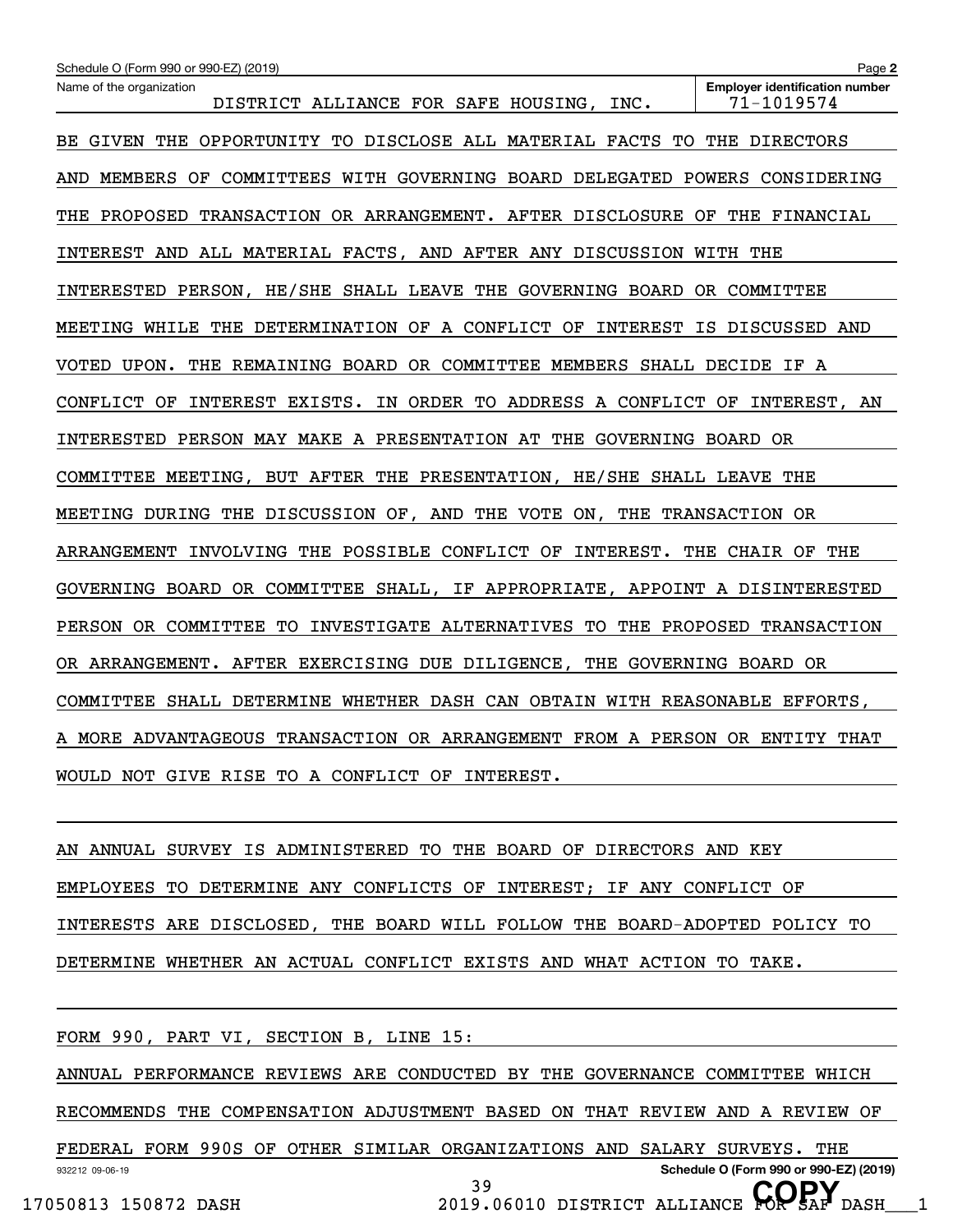| Page 2<br>Schedule O (Form 990 or 990-EZ) (2019)                          |  |  |                                     |  |  |      |  |                                                     |     |
|---------------------------------------------------------------------------|--|--|-------------------------------------|--|--|------|--|-----------------------------------------------------|-----|
| Name of the organization                                                  |  |  | DISTRICT ALLIANCE FOR SAFE HOUSING, |  |  | INC. |  | <b>Employer identification number</b><br>71-1019574 |     |
| BOARD ESTABLISHES THE FINAL COMPENSATION. IN PERFORMING THE REVIEW OF     |  |  |                                     |  |  |      |  |                                                     | THE |
| EXECUTIVE DIRECTOR, THE BOARD OF DIRECTORS ALSO MAKES RECOMMENDATIONS FOR |  |  |                                     |  |  |      |  |                                                     |     |
| SALARY ADJUSTMENTS FOR OTHER STAFF.                                       |  |  |                                     |  |  |      |  |                                                     |     |

FORM 990, PART VI, SECTION C, LINE 19:

DASH MAKES ITS GOVERNING DOCUMENTS, CONFLICT OF INTEREST POLICY, AND

FINANCIAL STATEMENTS AVAILABLE TO THE PUBLIC UPON REQUEST.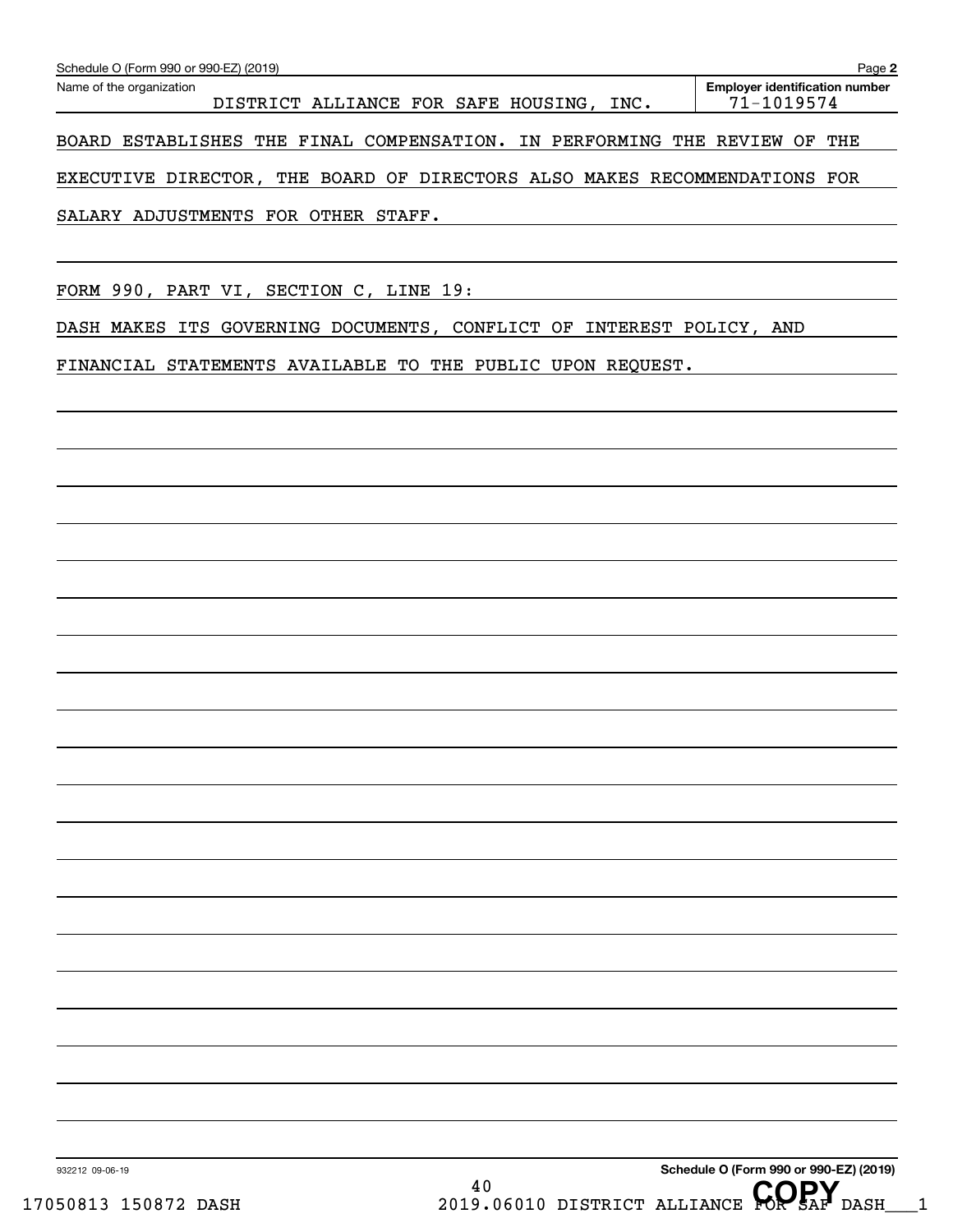| <b>SCHEDULE R</b>                          |  |
|--------------------------------------------|--|
| $\mathbf{r}$ , $\mathbf{r}$ , $\mathbf{r}$ |  |

#### **(Form 990)**

## **Related Organizations and Unrelated Partnerships**

**Complete if the organization answered "Yes" on Form 990, Part IV, line 33, 34, 35b, 36, or 37.** |

**Attach to Form 990.**  |

OMB No. 1545-0047

**Open to Public 2019**

**Employer identification number**

71-1019574

Department of the Treasury Internal Revenue Service

### **| Go to www.irs.gov/Form990 for instructions and the latest information. Inspection**

Name of the organization

#### DISTRICT ALLIANCE FOR SAFE HOUSING, INC.

**Part I Identification of Disregarded Entities.**  Complete if the organization answered "Yes" on Form 990, Part IV, line 33.

| (a)<br>Name, address, and EIN (if applicable)<br>of disregarded entity | (b)<br>Primary activity  | (c)<br>(d)<br>(e)<br>Legal domicile (state or<br>Total income<br>foreign country) |            | End-of-year assets | (f)<br>Direct controlling<br>entity |
|------------------------------------------------------------------------|--------------------------|-----------------------------------------------------------------------------------|------------|--------------------|-------------------------------------|
| DASH PROPERTIES, LLC - 56-2660628                                      |                          |                                                                                   |            |                    |                                     |
| P.O. BOX 91730                                                         |                          |                                                                                   |            |                    | DISTRICT ALLIANCE FOR               |
| WASHINGTON, DC 20090                                                   | HOLD AND MANAGE PROPERTY | DISTRICT OF COLUMBIA                                                              | 1,011,459. |                    | 8,721,684. SAFE HOUSING, INC.       |
|                                                                        |                          |                                                                                   |            |                    |                                     |
|                                                                        |                          |                                                                                   |            |                    |                                     |
|                                                                        |                          |                                                                                   |            |                    |                                     |

**Identification of Related Tax-Exempt Organizations.** Complete if the organization answered "Yes" on Form 990, Part IV, line 34, because it had one or more related tax-exempt **Part II** organizations during the tax year.

| (a)<br>Name, address, and EIN<br>of related organization | (b)<br>Primary activity | (c)<br>Legal domicile (state or<br>foreign country) | (d)<br><b>Exempt Code</b><br>section | (e)<br>Public charity<br>status (if section | (f)<br>Direct controlling<br>entity |     | $(g)$<br>Section 512(b)(13)<br>controlled<br>entity? |
|----------------------------------------------------------|-------------------------|-----------------------------------------------------|--------------------------------------|---------------------------------------------|-------------------------------------|-----|------------------------------------------------------|
|                                                          |                         |                                                     |                                      | 501(c)(3)                                   |                                     | Yes | No                                                   |
|                                                          |                         |                                                     |                                      |                                             |                                     |     |                                                      |
|                                                          |                         |                                                     |                                      |                                             |                                     |     |                                                      |
|                                                          |                         |                                                     |                                      |                                             |                                     |     |                                                      |

**For Paperwork Reduction Act Notice, see the Instructions for Form 990. Schedule R (Form 990) 2019**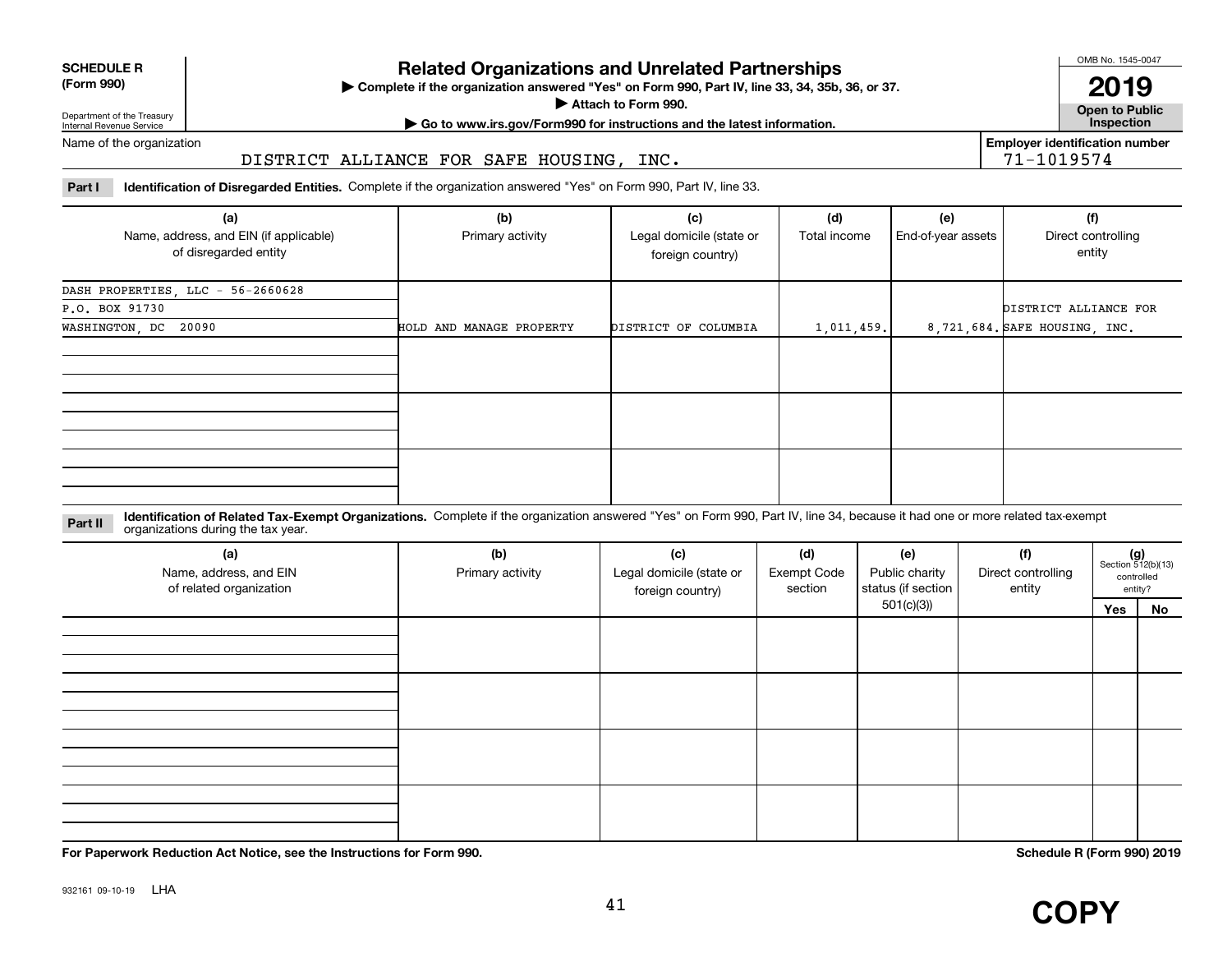#### Schedule R (Form 990) 2019  ${\rm DISTRICT}$  ALLIANCE FOR SAFE HOUSING,  ${\rm INC.}$   ${\rm NCC.}$   ${\rm 71-1019574}$   ${\rm Page}$

**2**

**Identification of Related Organizations Taxable as a Partnership.** Complete if the organization answered "Yes" on Form 990, Part IV, line 34, because it had one or more related **Part III** organizations treated as a partnership during the tax year.

| (a)                                               | (b)              | (c)                  | (d)                          | (e)                                                                 | (f)                      | (g)                     |         | (h)              | (i)                                                              | (j) | (k)                                                     |
|---------------------------------------------------|------------------|----------------------|------------------------------|---------------------------------------------------------------------|--------------------------|-------------------------|---------|------------------|------------------------------------------------------------------|-----|---------------------------------------------------------|
| Name, address, and EIN<br>of related organization | Primary activity | Legal<br>domicile    | Direct controlling<br>entity | Predominant income                                                  | Share of total<br>income | Share of<br>end-of-year |         | Disproportionate | Code V-UBI                                                       |     | General or Percentage<br>managing ownership<br>partner? |
|                                                   |                  | (state or<br>foreign |                              |                                                                     |                          | assets                  |         | allocations?     |                                                                  |     |                                                         |
|                                                   |                  | country)             |                              | related, unrelated,<br>excluded from tax under<br>sections 512-514) |                          |                         | Yes $ $ | No               | amount in box<br>20 of Schedule<br>K-1 (Form 1065) <b>Yes No</b> |     |                                                         |
|                                                   |                  |                      |                              |                                                                     |                          |                         |         |                  |                                                                  |     |                                                         |
|                                                   |                  |                      |                              |                                                                     |                          |                         |         |                  |                                                                  |     |                                                         |
|                                                   |                  |                      |                              |                                                                     |                          |                         |         |                  |                                                                  |     |                                                         |
|                                                   |                  |                      |                              |                                                                     |                          |                         |         |                  |                                                                  |     |                                                         |
|                                                   |                  |                      |                              |                                                                     |                          |                         |         |                  |                                                                  |     |                                                         |
|                                                   |                  |                      |                              |                                                                     |                          |                         |         |                  |                                                                  |     |                                                         |
|                                                   |                  |                      |                              |                                                                     |                          |                         |         |                  |                                                                  |     |                                                         |
|                                                   |                  |                      |                              |                                                                     |                          |                         |         |                  |                                                                  |     |                                                         |
|                                                   |                  |                      |                              |                                                                     |                          |                         |         |                  |                                                                  |     |                                                         |
|                                                   |                  |                      |                              |                                                                     |                          |                         |         |                  |                                                                  |     |                                                         |
|                                                   |                  |                      |                              |                                                                     |                          |                         |         |                  |                                                                  |     |                                                         |
|                                                   |                  |                      |                              |                                                                     |                          |                         |         |                  |                                                                  |     |                                                         |
|                                                   |                  |                      |                              |                                                                     |                          |                         |         |                  |                                                                  |     |                                                         |
|                                                   |                  |                      |                              |                                                                     |                          |                         |         |                  |                                                                  |     |                                                         |
|                                                   |                  |                      |                              |                                                                     |                          |                         |         |                  |                                                                  |     |                                                         |
|                                                   |                  |                      |                              |                                                                     |                          |                         |         |                  |                                                                  |     |                                                         |
|                                                   |                  |                      |                              |                                                                     |                          |                         |         |                  |                                                                  |     |                                                         |

**Identification of Related Organizations Taxable as a Corporation or Trust.** Complete if the organization answered "Yes" on Form 990, Part IV, line 34, because it had one or more related **Part IV** organizations treated as a corporation or trust during the tax year.

| (a)<br>Name, address, and EIN<br>of related organization | (b)<br>Primary activity | (c)<br>Legal domicile<br>(state or<br>foreign | (d)<br>Direct controlling<br>entity | (e)<br>Type of entity<br>(C corp, S corp,<br>or trust) | (f)<br>Share of total<br>income | (g)<br>Share of<br>end-of-year<br>assets | (h)<br>Percentage<br>ownership | $\begin{array}{c} \textbf{(i)}\\ \text{Section}\\ 512 \text{(b)} \text{(13)}\\ \text{controlled}\\ \text{entity?} \end{array}$ |
|----------------------------------------------------------|-------------------------|-----------------------------------------------|-------------------------------------|--------------------------------------------------------|---------------------------------|------------------------------------------|--------------------------------|--------------------------------------------------------------------------------------------------------------------------------|
|                                                          |                         | country)                                      |                                     |                                                        |                                 |                                          |                                | Yes   No                                                                                                                       |
|                                                          |                         |                                               |                                     |                                                        |                                 |                                          |                                |                                                                                                                                |
|                                                          |                         |                                               |                                     |                                                        |                                 |                                          |                                |                                                                                                                                |
|                                                          |                         |                                               |                                     |                                                        |                                 |                                          |                                |                                                                                                                                |
|                                                          |                         |                                               |                                     |                                                        |                                 |                                          |                                |                                                                                                                                |
|                                                          |                         |                                               |                                     |                                                        |                                 |                                          |                                |                                                                                                                                |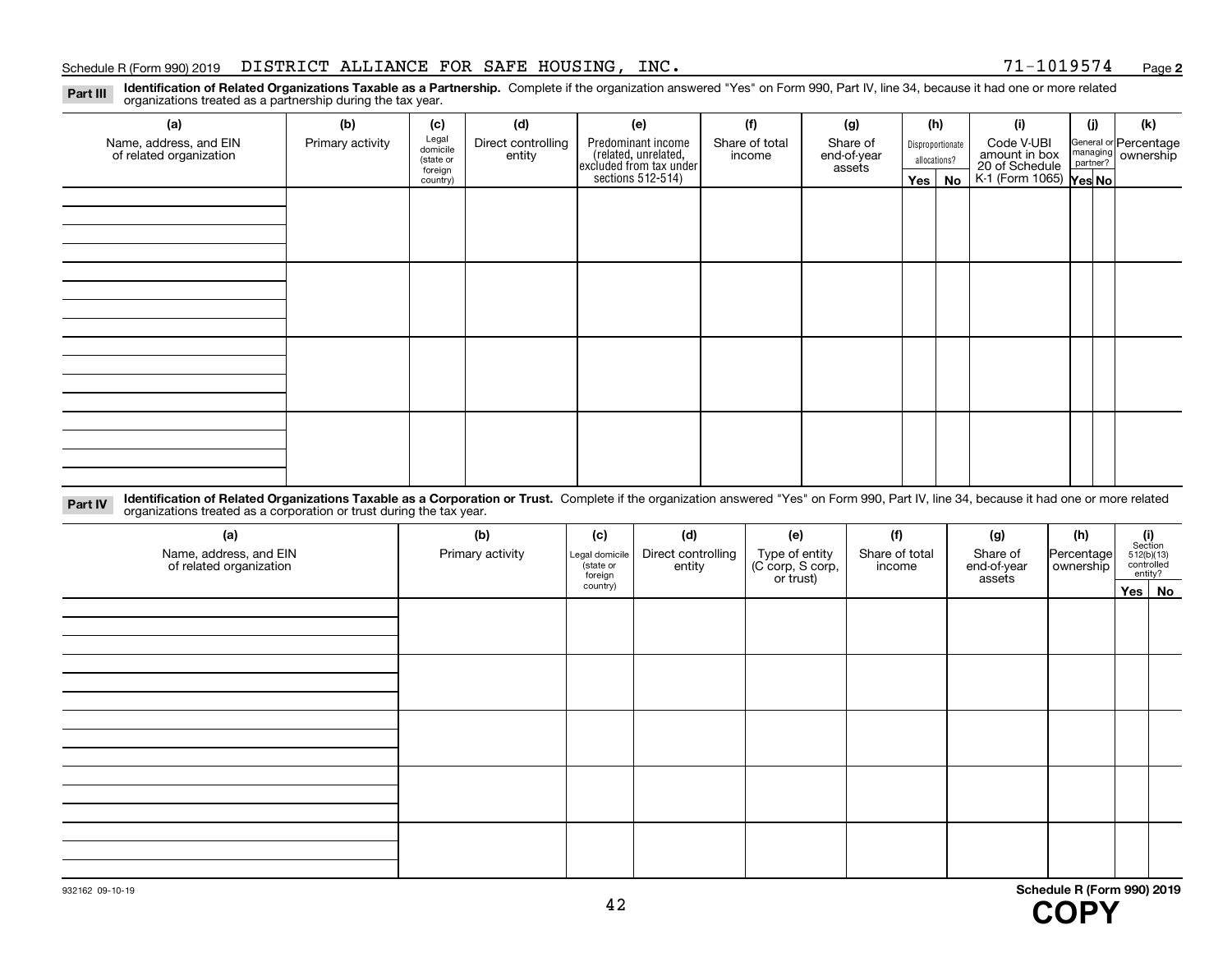#### Schedule R (Form 990) 2019  ${\rm DISTRICT}$  ALLIANCE FOR SAFE HOUSING,  ${\rm INC.}$   ${\rm NCC.}$   ${\rm 71-1019574}$   ${\rm Page}$

# **Part V Transactions With Related Organizations. Complete if the organization answered "Yes" on Form 990, Part IV, line 34, 35b, or 36.<br>**

| Note: Complete line 1 if any entity is listed in Parts II, III, or IV of this schedule.                                                                                                                                        |     | Yes | No |
|--------------------------------------------------------------------------------------------------------------------------------------------------------------------------------------------------------------------------------|-----|-----|----|
| During the tax year, did the organization engage in any of the following transactions with one or more related organizations listed in Parts II-IV?                                                                            |     |     |    |
|                                                                                                                                                                                                                                | 1a  |     |    |
| b Gift, grant, or capital contribution to related organization(s) manufactured and contribution to related organization(s)                                                                                                     | 1b  |     |    |
|                                                                                                                                                                                                                                | 1c  |     |    |
|                                                                                                                                                                                                                                | 1d  |     |    |
| e Loans or loan quarantees by related organization(s)                                                                                                                                                                          | 1e  |     |    |
|                                                                                                                                                                                                                                |     |     |    |
|                                                                                                                                                                                                                                | 1f  |     |    |
| g Sale of assets to related organization(s) manufactured and content to the content of the content of the content of the content of the content of the content of the content of the content of the content of the content of  | 1g  |     |    |
| h Purchase of assets from related organization(s) manufactured content to content the content of the content of the content of the content of the content of the content of the content of the content of the content of the c | 1h  |     |    |
|                                                                                                                                                                                                                                | 1i  |     |    |
| Lease of facilities, equipment, or other assets to related organization(s) contain an according to the case of facilities, equipment, or other assets to related organization(s) contained and according to the state of the c | 1i. |     |    |
|                                                                                                                                                                                                                                |     |     |    |
| k Lease of facilities, equipment, or other assets from related organization(s) manufaction content and content to the assets from related organization(s) manufaction content and content and content and content and content  | 1k. |     |    |
| Performance of services or membership or fundraising solicitations for related organization(s)                                                                                                                                 | 11  |     |    |
| m Performance of services or membership or fundraising solicitations by related organization(s)                                                                                                                                | 1m  |     |    |
|                                                                                                                                                                                                                                | 1n  |     |    |
| <b>o</b> Sharing of paid employees with related organization(s)                                                                                                                                                                | 1o  |     |    |
|                                                                                                                                                                                                                                |     |     |    |
|                                                                                                                                                                                                                                | 1p. |     |    |
|                                                                                                                                                                                                                                | 1q  |     |    |
|                                                                                                                                                                                                                                |     |     |    |
| r Other transfer of cash or property to related organization(s)                                                                                                                                                                | 1r  |     |    |
|                                                                                                                                                                                                                                | 1s  |     |    |

**2**If the answer to any of the above is "Yes," see the instructions for information on who must complete this line, including covered relationships and transaction thresholds.

| (a)<br>Name of related organization | (b)<br>Transaction<br>type (a-s) | (c)<br>Amount involved | (d)<br>Method of determining amount involved |
|-------------------------------------|----------------------------------|------------------------|----------------------------------------------|
| (1)                                 |                                  |                        |                                              |
| (2)                                 |                                  |                        |                                              |
| (3)                                 |                                  |                        |                                              |
| (4)                                 |                                  |                        |                                              |
| (5)                                 |                                  |                        |                                              |
| (6)                                 |                                  |                        |                                              |

 $\overline{a}$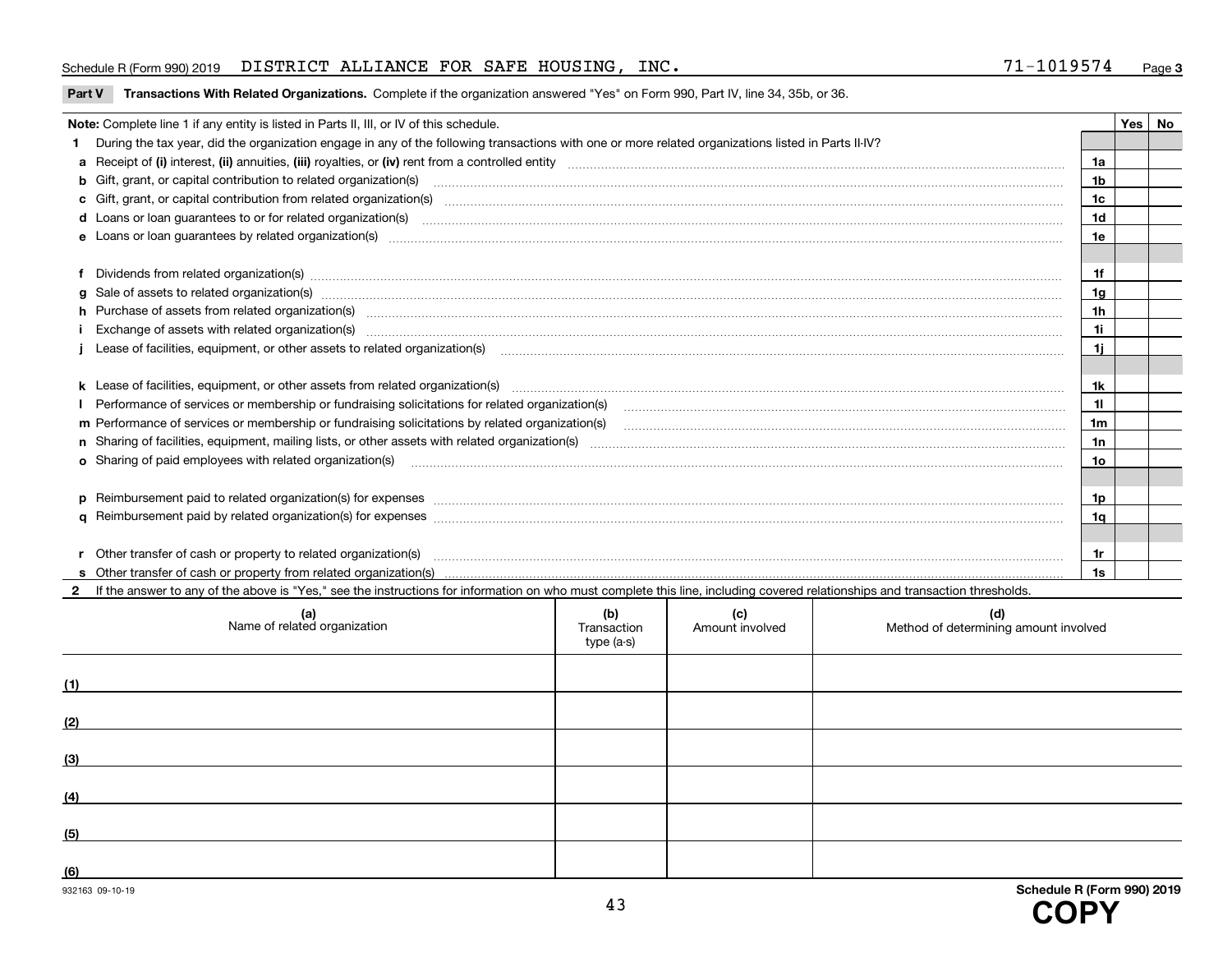#### Schedule R (Form 990) 2019  ${\rm DISTRICT}$  ALLIANCE FOR SAFE HOUSING,  ${\rm INC.}$   ${\rm NCC.}$   ${\rm 71-1019574}$   ${\rm Page}$

#### **4**

# **Part VI Unrelated Organizations Taxable as a Partnership.**  Complete if the organization answered "Yes" on Form 990, Part IV, line 37.

Provide the following information for each entity taxed as a partnership through which the organization conducted more than five percent of its activities (measured by total assets or gross revenue) that was not a related organization. See instructions regarding exclusion for certain investment partnerships.

| (a)<br>Name, address, and EIN<br>of entity | (b)<br>Primary activity | (c)<br>Legal domicile<br>(state or foreign<br>country) | (d)<br>Predominant income<br>(related, unrelated,<br>excluded from tax under<br>sections 512-514) | $(e)$<br>Are all<br>partners sec.<br>$501(c)(3)$<br>orgs.?<br>Yes No | (f)<br>Share of<br>total<br>income | (g)<br>Share of<br>end-of-year<br>assets | (h)<br>Dispropor-<br>tionate<br>allocations?<br>Yes No | (i)<br>Code V-UBI<br>amount in box 20 managing<br>of Schedule K-1<br>(Form 1065)<br>$\overline{Yes}$ No | (i) | (k) |
|--------------------------------------------|-------------------------|--------------------------------------------------------|---------------------------------------------------------------------------------------------------|----------------------------------------------------------------------|------------------------------------|------------------------------------------|--------------------------------------------------------|---------------------------------------------------------------------------------------------------------|-----|-----|
|                                            |                         |                                                        |                                                                                                   |                                                                      |                                    |                                          |                                                        |                                                                                                         |     |     |
|                                            |                         |                                                        |                                                                                                   |                                                                      |                                    |                                          |                                                        |                                                                                                         |     |     |
|                                            |                         |                                                        |                                                                                                   |                                                                      |                                    |                                          |                                                        |                                                                                                         |     |     |
|                                            |                         |                                                        |                                                                                                   |                                                                      |                                    |                                          |                                                        |                                                                                                         |     |     |
|                                            |                         |                                                        |                                                                                                   |                                                                      |                                    |                                          |                                                        |                                                                                                         |     |     |
|                                            |                         |                                                        |                                                                                                   |                                                                      |                                    |                                          |                                                        |                                                                                                         |     |     |
|                                            |                         |                                                        |                                                                                                   |                                                                      |                                    |                                          |                                                        |                                                                                                         |     |     |
|                                            |                         |                                                        |                                                                                                   |                                                                      |                                    |                                          |                                                        |                                                                                                         |     |     |

**Schedule R (Form 990) 2019**